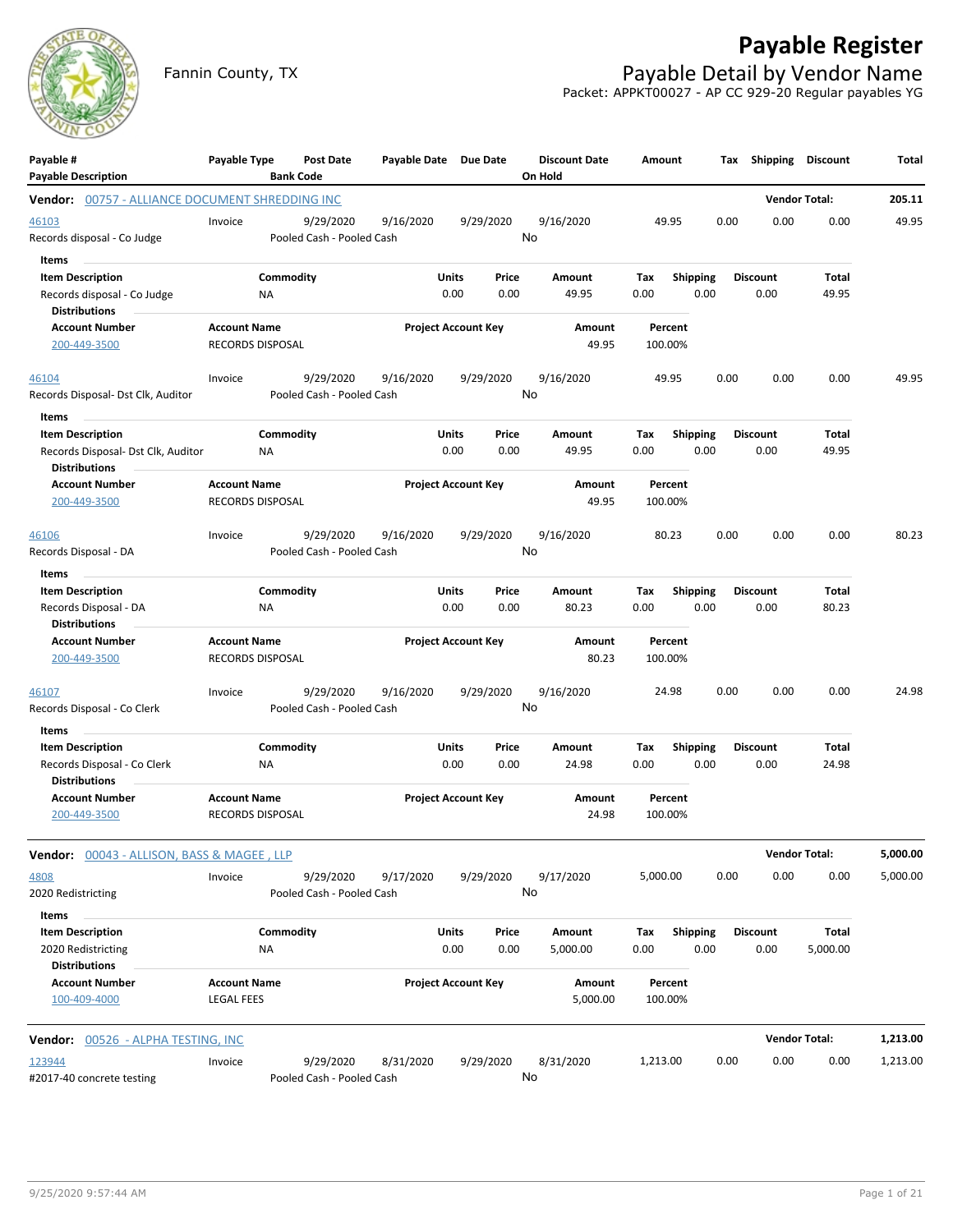| <b>Payable Register</b>                                                                 |                                                       |                                        |                       |                                   |                                 | Packet: APPKT00027 - AP CC 929-20 Regular payables YG |      |                         |                      |          |
|-----------------------------------------------------------------------------------------|-------------------------------------------------------|----------------------------------------|-----------------------|-----------------------------------|---------------------------------|-------------------------------------------------------|------|-------------------------|----------------------|----------|
| Payable #<br><b>Payable Description</b>                                                 | Payable Type                                          | <b>Post Date</b><br><b>Bank Code</b>   | Payable Date Due Date |                                   | <b>Discount Date</b><br>On Hold | Amount                                                |      | Tax Shipping            | <b>Discount</b>      | Total    |
| Items<br><b>Item Description</b><br>#2017-40 concrete testing                           | <b>NA</b>                                             | Commodity                              |                       | Units<br>Price<br>0.00<br>0.00    | Amount<br>1,213.00              | <b>Shipping</b><br>Tax<br>0.00<br>0.00                |      | <b>Discount</b><br>0.00 | Total<br>1,213.00    |          |
| <b>Distributions</b>                                                                    |                                                       |                                        |                       |                                   |                                 |                                                       |      |                         |                      |          |
| <b>Account Number</b><br>680-668-1650                                                   | <b>Account Name</b><br>CONSTRUCTION                   |                                        |                       | <b>Project Account Key</b>        | Amount<br>1,213.00              | Percent<br>100.00%                                    |      |                         |                      |          |
| <b>Vendor: 00142 - AMERICAN TIRE DISTRIBUTORS</b>                                       |                                                       |                                        |                       |                                   |                                 |                                                       |      |                         | <b>Vendor Total:</b> | 4,875.28 |
| S141142748<br>#187223 Sheriff dept tires                                                | Invoice                                               | 9/29/2020<br>Pooled Cash - Pooled Cash | 9/1/2020              | 9/29/2020                         | 9/1/2020<br>No                  | 4,875.28                                              | 0.00 | 0.00                    | 0.00                 | 4,875.28 |
| Items                                                                                   |                                                       |                                        |                       |                                   |                                 |                                                       |      |                         |                      |          |
| <b>Item Description</b><br>#187223 Sheriff dept tires 265/60R17<br><b>Distributions</b> |                                                       | Commodity<br>Goods                     |                       | Units<br>Price<br>120.91<br>10.00 | Amount<br>1,209.10              | <b>Shipping</b><br>Tax<br>0.00<br>0.00                |      | <b>Discount</b><br>0.00 | Total<br>1,209.10    |          |
| <b>Account Number</b><br>100-560-4540                                                   | <b>Account Name</b><br>R & M AUTOMOBILES              |                                        |                       | <b>Project Account Key</b>        | Amount<br>1,209.10              | Percent<br>100.00%                                    |      |                         |                      |          |
| <b>Items</b>                                                                            |                                                       |                                        |                       |                                   |                                 |                                                       |      |                         |                      |          |
| <b>Item Description</b><br>#187223 Sheriff dept tires 245-55R18                         |                                                       | Commodity<br>Goods                     |                       | Units<br>Price<br>29.00<br>126.42 | Amount<br>3,666.18              | Tax<br><b>Shipping</b><br>0.00<br>0.00                |      | <b>Discount</b><br>0.00 | Total<br>3,666.18    |          |
| <b>Distributions</b><br><b>Account Number</b>                                           | <b>Account Name</b>                                   |                                        |                       | <b>Project Account Key</b>        | Amount                          | Percent                                               |      |                         |                      |          |
| 100-560-4540                                                                            | R & M AUTOMOBILES                                     |                                        |                       |                                   | 3,666.18                        | 100.00%                                               |      |                         |                      |          |
| Vendor: 00025 - ATMOS ENERGY                                                            |                                                       |                                        |                       |                                   |                                 |                                                       |      |                         | <b>Vendor Total:</b> | 109.95   |
| INV0000143                                                                              | Invoice                                               | 9/29/2020                              | 9/21/2020             | 9/29/2020                         | 9/21/2020                       | 53.47                                                 | 0.00 | 0.00                    | 0.00                 | 53.47    |
| #4022140930 200 E 1st St gas<br>Items                                                   |                                                       | Pooled Cash - Pooled Cash              |                       |                                   | No                              |                                                       |      |                         |                      |          |
| <b>Item Description</b>                                                                 |                                                       | Commodity                              |                       | Units<br>Price                    | Amount                          | <b>Shipping</b><br>Tax                                |      | <b>Discount</b>         | Total                |          |
| #4022140930 200 E 1st St gas<br><b>Distributions</b>                                    | ΝA                                                    |                                        |                       | 0.00<br>0.00                      | 53.47                           | 0.00<br>0.00                                          |      | 0.00                    | 53.47                |          |
| <b>Account Number</b><br>100-518-4410                                                   | <b>Account Name</b><br>UTILITIES GAS                  |                                        |                       | <b>Project Account Key</b>        | Amount<br>53.47                 | Percent<br>100.00%                                    |      |                         |                      |          |
| <b>INV0000148</b><br>#3040276805 S Annex gas                                            | Invoice                                               | 9/29/2020<br>Pooled Cash - Pooled Cash | 9/18/2020             | 9/29/2020                         | 9/18/2020<br>No                 | 56.48                                                 | 0.00 | 0.00                    | 0.00                 | 56.48    |
| items<br><b>Item Description</b><br>#3040276805 S Annex gas                             |                                                       | Commodity                              |                       | Units<br>Price<br>0.00<br>0.00    | Amount                          | <b>Shipping</b><br>Тах<br>0.00<br>0.00                |      | <b>Discount</b><br>0.00 | Total<br>56.48       |          |
| <b>Distributions</b>                                                                    | ΝA                                                    |                                        |                       |                                   | 56.48                           |                                                       |      |                         |                      |          |
| <b>Account Number</b><br>100-513-4410                                                   | <b>Account Name</b><br>UTILITIES GAS                  |                                        |                       | <b>Project Account Key</b>        | Amount<br>56.48                 | Percent<br>100.00%                                    |      |                         |                      |          |
| <b>Vendor:</b> 00628 - BANE MACHINERY, INC.                                             |                                                       |                                        |                       |                                   |                                 |                                                       |      |                         | <b>Vendor Total:</b> | 815.78   |
| 18189503<br>#28640D R&M Parts- hose                                                     | Invoice                                               | 9/29/2020<br>Pooled Cash - Pooled Cash | 9/14/2020             | 9/29/2020                         | 9/14/2020<br>No                 | 238.84                                                | 0.00 | 20.55                   | 0.00                 | 259.39   |
| Items                                                                                   |                                                       |                                        |                       |                                   |                                 |                                                       |      |                         |                      |          |
| <b>Item Description</b><br>#28640D R&M Parts- hose                                      |                                                       | Commodity<br>Goods                     |                       | Units<br>Price<br>1.00<br>238.84  | Amount<br>238.84                | <b>Shipping</b><br>Tax<br>0.00<br>20.55               |      | <b>Discount</b><br>0.00 | Total<br>259.39      |          |
| <b>Distributions</b><br><b>Account Number</b><br>230-623-4580                           | <b>Account Name</b><br><b>R&amp;M MACHINERY PARTS</b> |                                        |                       | <b>Project Account Key</b>        | Amount<br>259.39                | Percent<br>100.00%                                    |      |                         |                      |          |
| 18189558<br>#28650D fuel filters                                                        | Invoice                                               | 9/29/2020<br>Pooled Cash - Pooled Cash | 9/15/2020             | 9/29/2020                         | 9/15/2020<br>No                 | 82.39                                                 | 0.00 | 0.00                    | 0.00                 | 82.39    |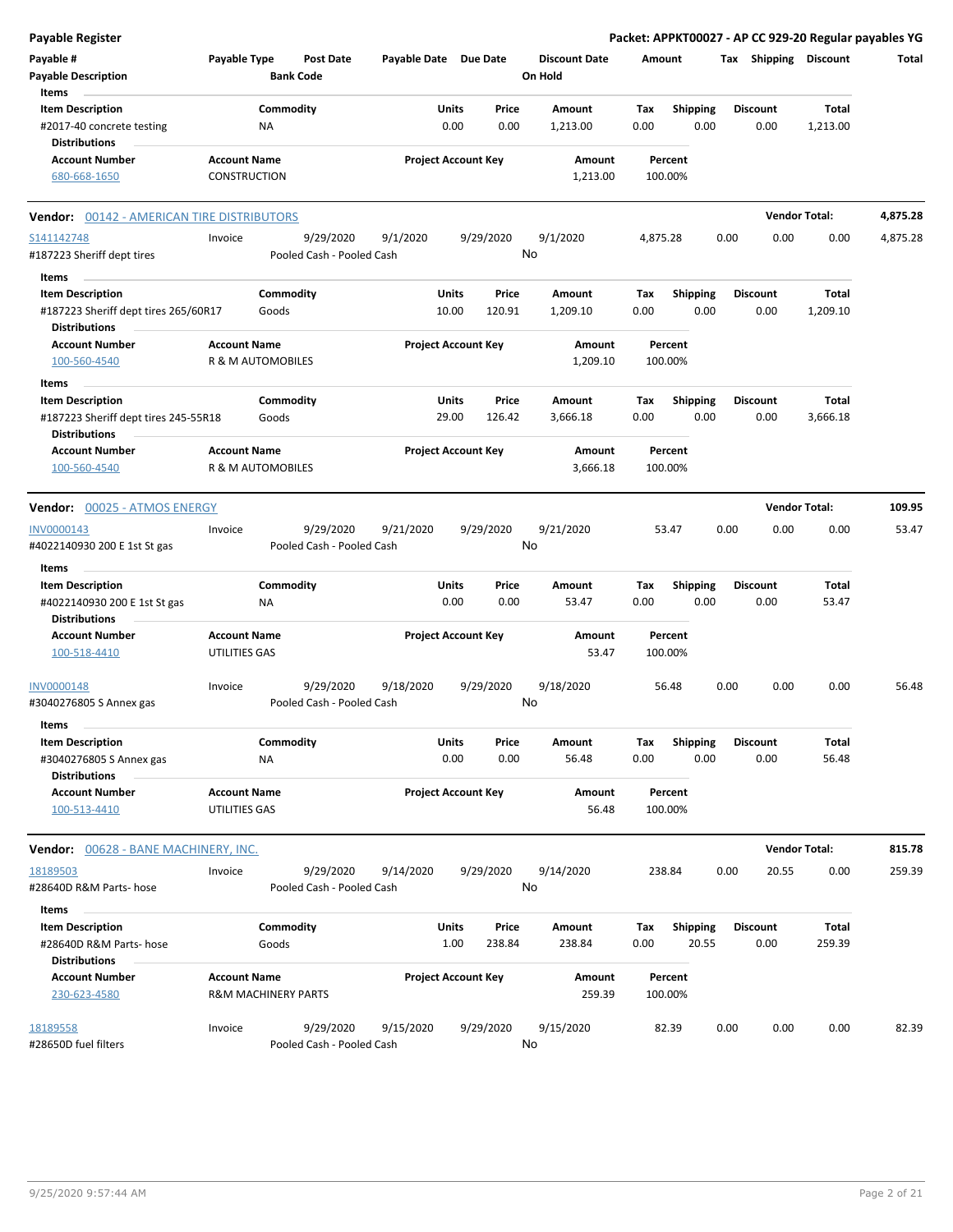**Payable Register Packet: APPKT00027 - AP CC 929-20 Regular payables YG**

| Payable #<br><b>Payable Description</b>                       | Payable Type                                          | Post Date<br><b>Bank Code</b> | Payable Date Due Date |                                       | <b>Discount Date</b><br>On Hold | Amount             |                         |      | Tax Shipping            | <b>Discount</b>      | Total      |
|---------------------------------------------------------------|-------------------------------------------------------|-------------------------------|-----------------------|---------------------------------------|---------------------------------|--------------------|-------------------------|------|-------------------------|----------------------|------------|
| Items<br><b>Item Description</b><br>#28650D fuel filters      | Goods                                                 | Commodity                     |                       | Units<br>Price<br>1.00<br>47.88       | Amount<br>47.88                 | Tax<br>0.00        | Shipping<br>0.00        |      | <b>Discount</b><br>0.00 | Total<br>47.88       |            |
| <b>Distributions</b><br><b>Account Number</b><br>240-624-4580 | <b>Account Name</b><br><b>R&amp;M MACHINERY PARTS</b> |                               |                       | <b>Project Account Key</b>            | Amount<br>47.88                 | Percent<br>100.00% |                         |      |                         |                      |            |
|                                                               |                                                       |                               |                       |                                       |                                 |                    |                         |      |                         |                      |            |
| Items<br><b>Item Description</b>                              |                                                       | Commodity                     | Units                 | Price                                 | Amount                          | Tax                | <b>Shipping</b>         |      | <b>Discount</b>         | Total                |            |
| #28650D fuel filters                                          | Goods                                                 |                               |                       | 1.00<br>34.51                         | 34.51                           | 0.00               | 0.00                    |      | 0.00                    | 34.51                |            |
| <b>Distributions</b>                                          |                                                       |                               |                       |                                       |                                 |                    |                         |      |                         |                      |            |
| <b>Account Number</b>                                         | <b>Account Name</b>                                   |                               |                       | <b>Project Account Key</b>            | Amount                          | Percent            |                         |      |                         |                      |            |
| 240-624-4580                                                  | <b>R&amp;M MACHINERY PARTS</b>                        |                               |                       |                                       | 34.51                           | 100.00%            |                         |      |                         |                      |            |
| 18189561                                                      | Invoice                                               | 9/29/2020                     | 9/15/2020             | 9/29/2020                             | 9/15/2020                       | 474.00             |                         | 0.00 | 0.00                    | 0.00                 | 474.00     |
| #28644D R&M parts                                             |                                                       | Pooled Cash - Pooled Cash     |                       |                                       | No                              |                    |                         |      |                         |                      |            |
| Items                                                         |                                                       |                               |                       |                                       |                                 |                    |                         |      |                         |                      |            |
| <b>Item Description</b>                                       |                                                       | Commodity                     | Units                 | Price                                 | Amount                          | Tax                | <b>Shipping</b>         |      | <b>Discount</b>         | Total                |            |
| #28644D R&M parts boom blade<br><b>Distributions</b>          | Goods                                                 |                               |                       | 53.35<br>6.00                         | 320.10                          | 0.00               | 0.00                    |      | 0.00                    | 320.10               |            |
| <b>Account Number</b><br>220-622-4580                         | <b>Account Name</b><br><b>R&amp;M MACHINERY PARTS</b> |                               |                       | <b>Project Account Key</b>            | Amount<br>320.10                | Percent<br>100.00% |                         |      |                         |                      |            |
|                                                               |                                                       |                               |                       |                                       |                                 |                    |                         |      |                         |                      |            |
| Items<br><b>Item Description</b>                              |                                                       | Commodity                     | Units                 | Price                                 | Amount                          | Tax                |                         |      | <b>Discount</b>         | Total                |            |
| #28644D R&M parts blade bolt                                  | Goods                                                 |                               |                       | 6.00<br>21.29                         | 127.74                          | 0.00               | <b>Shipping</b><br>0.00 |      | 0.00                    | 127.74               |            |
| <b>Distributions</b>                                          |                                                       |                               |                       |                                       |                                 |                    |                         |      |                         |                      |            |
| <b>Account Number</b>                                         | <b>Account Name</b>                                   |                               |                       | <b>Project Account Key</b>            | Amount                          | Percent            |                         |      |                         |                      |            |
| 220-622-4580                                                  | <b>R&amp;M MACHINERY PARTS</b>                        |                               |                       |                                       | 127.74                          | 100.00%            |                         |      |                         |                      |            |
| <b>Items</b>                                                  |                                                       |                               |                       |                                       |                                 |                    |                         |      |                         |                      |            |
| <b>Item Description</b><br>#28644D R&M parts knife nut        | Goods                                                 | Commodity                     |                       | Units<br>Price<br>6.00<br>4.36        | Amount<br>26.16                 | Tax<br>0.00        | <b>Shipping</b><br>0.00 |      | <b>Discount</b><br>0.00 | Total<br>26.16       |            |
| <b>Distributions</b>                                          |                                                       |                               |                       |                                       |                                 |                    |                         |      |                         |                      |            |
| <b>Account Number</b><br>220-622-4580                         | <b>Account Name</b><br><b>R&amp;M MACHINERY PARTS</b> |                               |                       | <b>Project Account Key</b>            | Amount<br>26.16                 | Percent<br>100.00% |                         |      |                         |                      |            |
| <b>Vendor:</b> 00502 - BECK STEEL, INC                        |                                                       |                               |                       |                                       |                                 |                    |                         |      |                         | <b>Vendor Total:</b> | 114,532.86 |
| 1956-10                                                       | Invoice                                               | 9/29/2020                     | 9/16/2020             | 9/29/2020                             | 9/16/2020                       | 114,532.86         |                         | 0.00 | 0.00                    | 0.00                 | 114,532.86 |
| CH construction                                               |                                                       | Pooled Cash - Pooled Cash     |                       |                                       | No                              |                    |                         |      |                         |                      |            |
| Items                                                         |                                                       |                               |                       |                                       |                                 |                    |                         |      |                         |                      |            |
| <b>Item Description</b><br>CH construction                    | ΝA                                                    | Commodity                     |                       | <b>Units</b><br>Price<br>0.00<br>0.00 | Amount                          | Tax<br>0.00        | <b>Shipping</b><br>0.00 |      | <b>Discount</b><br>0.00 | <b>Total</b>         |            |
| <b>Distributions</b>                                          |                                                       |                               |                       |                                       | 114,532.86                      |                    |                         |      |                         | 114,532.86           |            |
| <b>Account Number</b>                                         | <b>Account Name</b>                                   |                               |                       | <b>Project Account Key</b>            | Amount                          | Percent            |                         |      |                         |                      |            |
| 680-668-1650                                                  | <b>CONSTRUCTION</b>                                   |                               |                       |                                       | 114,532.86                      | 100.00%            |                         |      |                         |                      |            |
| <b>Vendor:</b> 00575 - BLAZER RESOURCES INC                   |                                                       |                               |                       |                                       |                                 |                    |                         |      |                         | <b>Vendor Total:</b> | 18,000.00  |
| IN008041                                                      | Invoice                                               | 9/29/2020                     | 9/14/2020             | 9/29/2020                             | 9/14/2020                       | 9,000.00           |                         | 0.00 | 0.00                    | 0.00                 | 9,000.00   |
| #481604 Road oil                                              |                                                       | Pooled Cash - Pooled Cash     |                       |                                       | No                              |                    |                         |      |                         |                      |            |
| Items                                                         |                                                       |                               |                       |                                       |                                 |                    |                         |      |                         |                      |            |
| <b>Item Description</b>                                       |                                                       | Commodity                     | <b>Units</b>          | Price                                 | Amount                          | Tax                | <b>Shipping</b>         |      | <b>Discount</b>         | <b>Total</b>         |            |
| #481604 Road oil                                              | Goods                                                 |                               | 150.00                | 60.00                                 | 9,000.00                        | 0.00               | 0.00                    |      | 0.00                    | 9,000.00             |            |
| <b>Distributions</b>                                          |                                                       |                               |                       |                                       |                                 |                    |                         |      |                         |                      |            |
| <b>Account Number</b>                                         | <b>Account Name</b>                                   |                               |                       | <b>Project Account Key</b>            | Amount                          | Percent            |                         |      |                         |                      |            |
| 220-622-3440                                                  | R&B MAT. ASPHALT/RD OIL                               |                               |                       |                                       | 9,000.00                        | 100.00%            |                         |      |                         |                      |            |
| <b>IN008046</b>                                               | Invoice                                               | 9/29/2020                     | 9/17/2020             | 9/29/2020                             | 9/17/2020                       | 9,000.00           |                         | 0.00 | 0.00                    | 0.00                 | 9,000.00   |
| #481604 road oil                                              |                                                       | Pooled Cash - Pooled Cash     |                       |                                       | No                              |                    |                         |      |                         |                      |            |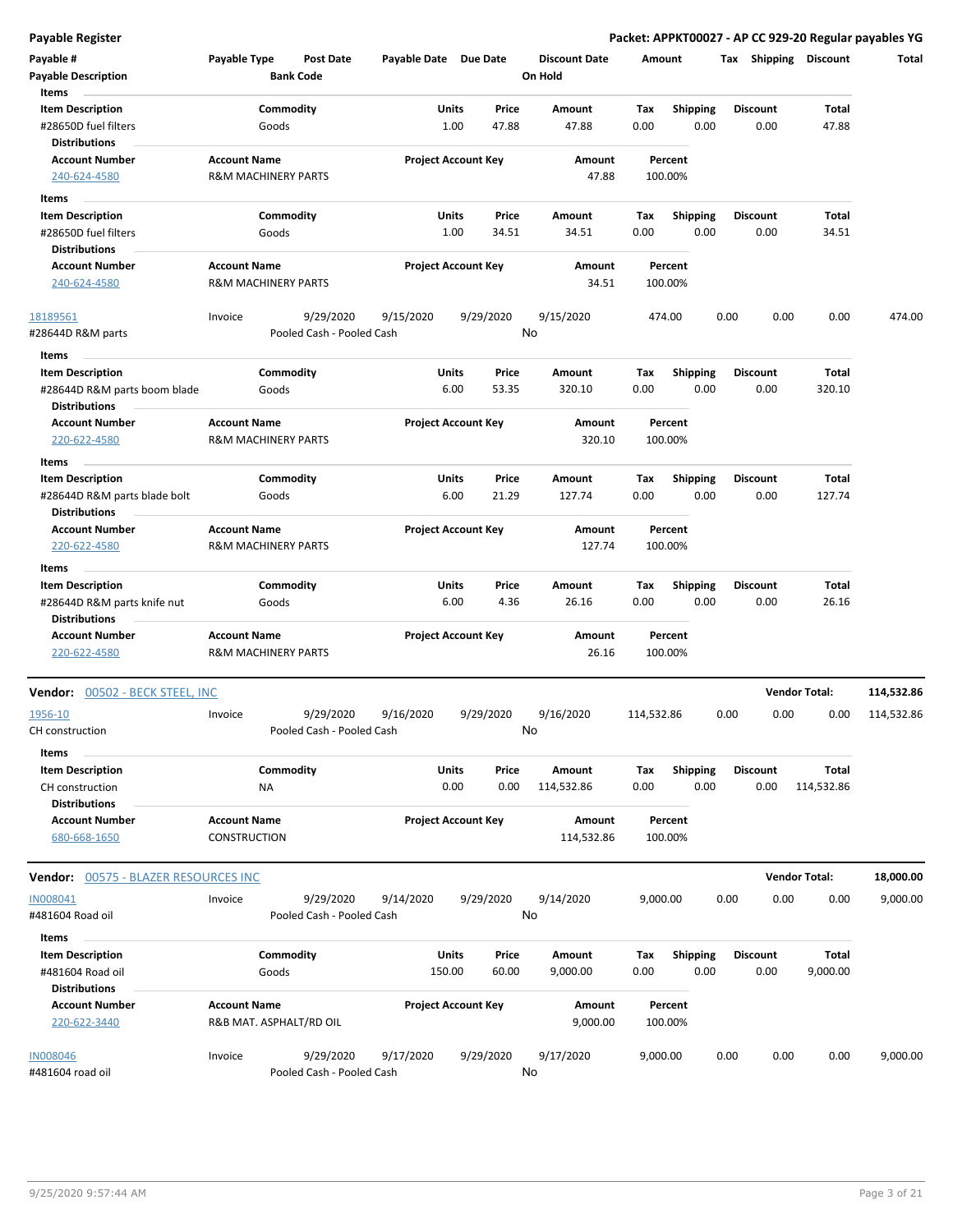| <b>Payable Register</b>                                          |                     |                        |                                      |                       |                            |               |                                 |             |                         |      |                         | Packet: APPKT00027 - AP CC 929-20 Regular payables YG |        |
|------------------------------------------------------------------|---------------------|------------------------|--------------------------------------|-----------------------|----------------------------|---------------|---------------------------------|-------------|-------------------------|------|-------------------------|-------------------------------------------------------|--------|
| Payable #<br><b>Payable Description</b>                          | Payable Type        |                        | <b>Post Date</b><br><b>Bank Code</b> | Payable Date Due Date |                            |               | <b>Discount Date</b><br>On Hold | Amount      |                         |      | Tax Shipping Discount   |                                                       | Total  |
| Items                                                            |                     |                        |                                      |                       |                            |               |                                 |             |                         |      |                         |                                                       |        |
|                                                                  |                     |                        |                                      |                       | Units                      | Price         | Amount                          |             |                         |      | <b>Discount</b>         | <b>Total</b>                                          |        |
| <b>Item Description</b><br>#481604 road oil                      |                     | Commodity<br>Goods     |                                      |                       | 150.00                     | 60.00         | 9,000.00                        | Tax<br>0.00 | <b>Shipping</b><br>0.00 |      | 0.00                    | 9,000.00                                              |        |
| <b>Distributions</b>                                             |                     |                        |                                      |                       |                            |               |                                 |             |                         |      |                         |                                                       |        |
| <b>Account Number</b><br>220-622-3440                            | <b>Account Name</b> |                        | R&B MAT. ASPHALT/RD OIL              |                       | <b>Project Account Key</b> |               | Amount<br>9,000.00              |             | Percent<br>100.00%      |      |                         |                                                       |        |
| Vendor: 00213 - BONHAM ASSOC. MANAGEMENT LTD                     |                     |                        |                                      |                       |                            |               |                                 |             |                         |      |                         | <b>Vendor Total:</b>                                  | 950.00 |
| <b>INV0000149</b>                                                | Invoice             |                        | 9/29/2020                            | 9/21/2020             |                            | 9/29/2020     | 9/21/2020                       |             | 950.00                  | 0.00 | 0.00                    | 0.00                                                  | 950.00 |
| Sept Electric & Water 800 E 2nd                                  |                     |                        | Pooled Cash - Pooled Cash            |                       |                            |               | No                              |             |                         |      |                         |                                                       |        |
| Items                                                            |                     |                        |                                      |                       |                            |               |                                 |             |                         |      |                         |                                                       |        |
| <b>Item Description</b>                                          |                     | Commodity              |                                      |                       | Units                      | Price         | Amount                          | Tax         | Shipping                |      | <b>Discount</b>         | <b>Total</b>                                          |        |
| Sept Electric 800 E 2nd<br><b>Distributions</b>                  |                     | <b>NA</b>              |                                      |                       | 0.00                       | 0.00          | 700.00                          | 0.00        | 0.00                    |      | 0.00                    | 700.00                                                |        |
| <b>Account Number</b>                                            | <b>Account Name</b> |                        |                                      |                       | <b>Project Account Key</b> |               | Amount                          |             | Percent                 |      |                         |                                                       |        |
| 100-518-4400                                                     |                     | UTILITIES ELECTRICITY  |                                      |                       |                            |               | 700.00                          |             | 100.00%                 |      |                         |                                                       |        |
| Items                                                            |                     |                        |                                      |                       |                            |               |                                 |             |                         |      |                         |                                                       |        |
| <b>Item Description</b>                                          |                     | Commodity              |                                      |                       | Units                      | Price         | Amount                          | Tax         | <b>Shipping</b>         |      | <b>Discount</b>         | Total                                                 |        |
| Sept Water 800 E 2nd<br><b>Distributions</b>                     |                     | <b>NA</b>              |                                      |                       | 0.00                       | 0.00          | 250.00                          | 0.00        | 0.00                    |      | 0.00                    | 250.00                                                |        |
| <b>Account Number</b>                                            | <b>Account Name</b> |                        |                                      |                       | <b>Project Account Key</b> |               | <b>Amount</b>                   |             | Percent                 |      |                         |                                                       |        |
| 100-518-4420                                                     | UTILITIES WATER     |                        |                                      |                       |                            |               | 250.00                          |             | 100.00%                 |      |                         |                                                       |        |
| Vendor: 00800 - BONHAM QUICK LUBE                                |                     |                        |                                      |                       |                            |               |                                 |             |                         |      |                         | <b>Vendor Total:</b>                                  | 418.00 |
| 93977                                                            | Invoice             |                        | 9/29/2020                            | 9/9/2020              |                            | 9/29/2020     | 9/9/2020                        |             | 75.00                   | 0.00 | 0.00                    | 0.00                                                  | 75.00  |
| 9/9/20 2020 Chev Unit 0342 oil change                            |                     |                        | Pooled Cash - Pooled Cash            |                       |                            |               | No                              |             |                         |      |                         |                                                       |        |
| Items                                                            |                     |                        |                                      |                       |                            |               |                                 |             |                         |      |                         |                                                       |        |
| <b>Item Description</b><br>9/9/20 2020 Chev Unit 0342 oil change |                     | Commodity<br><b>NA</b> |                                      |                       | Units<br>0.00              | Price<br>0.00 | Amount<br>75.00                 | Tax<br>0.00 | <b>Shipping</b><br>0.00 |      | <b>Discount</b><br>0.00 | <b>Total</b><br>75.00                                 |        |
| <b>Distributions</b><br><b>Account Number</b>                    | <b>Account Name</b> |                        |                                      |                       | <b>Project Account Key</b> |               | Amount                          |             | Percent                 |      |                         |                                                       |        |
| 100-560-4540                                                     |                     | R & M AUTOMOBILES      |                                      |                       |                            |               | 75.00                           |             | 100.00%                 |      |                         |                                                       |        |
| 94041                                                            | Invoice             |                        | 9/29/2020                            | 9/10/2020             |                            | 9/29/2020     | 9/10/2020                       |             | 77.00                   | 0.00 | 0.00                    | 0.00                                                  | 77.00  |
| 9/10/20 2018 Ford Unit 6384 oil change                           |                     |                        | Pooled Cash - Pooled Cash            |                       |                            |               | No                              |             |                         |      |                         |                                                       |        |
| items                                                            |                     |                        |                                      |                       |                            |               |                                 |             |                         |      |                         |                                                       |        |
| <b>Item Description</b>                                          |                     | Commodity              |                                      |                       | Units                      | Price         | Amount                          | Tax         | <b>Shipping</b>         |      | <b>Discount</b>         | Total                                                 |        |
| 9/10/20 2018 Ford Unit 6384 oil change<br><b>Distributions</b>   |                     | ΝA                     |                                      |                       | 0.00                       | 0.00          | 77.00                           | 0.00        | 0.00                    |      | 0.00                    | 77.00                                                 |        |
| <b>Account Number</b>                                            | <b>Account Name</b> |                        |                                      |                       | <b>Project Account Key</b> |               | Amount                          |             | Percent                 |      |                         |                                                       |        |
| 100-560-4540                                                     |                     | R & M AUTOMOBILES      |                                      |                       |                            |               | 77.00                           |             | 100.00%                 |      |                         |                                                       |        |
| 94108                                                            | Invoice             |                        | 9/29/2020                            | 9/11/2020             |                            | 9/29/2020     | 9/11/2020                       |             | 47.00                   | 0.00 | 0.00                    | 0.00                                                  | 47.00  |
| 2017 Ford Unit 1113 oil change                                   |                     |                        | Pooled Cash - Pooled Cash            |                       |                            |               | No                              |             |                         |      |                         |                                                       |        |
| Items                                                            |                     |                        |                                      |                       |                            |               |                                 |             |                         |      |                         |                                                       |        |
| <b>Item Description</b>                                          |                     | Commodity              |                                      |                       | Units                      | Price         | Amount                          | Tax         | <b>Shipping</b>         |      | <b>Discount</b>         | Total                                                 |        |
| 2017 Ford Unit 1113 oil change                                   |                     | ΝA                     |                                      |                       | 0.00                       | 0.00          | 47.00                           | 0.00        | 0.00                    |      | 0.00                    | 47.00                                                 |        |
| <b>Distributions</b>                                             |                     |                        |                                      |                       |                            |               |                                 |             |                         |      |                         |                                                       |        |
| <b>Account Number</b>                                            | <b>Account Name</b> |                        |                                      |                       | <b>Project Account Key</b> |               | Amount                          |             | Percent                 |      |                         |                                                       |        |
| 100-560-4540                                                     |                     | R & M AUTOMOBILES      |                                      |                       |                            |               | 47.00                           |             | 100.00%                 |      |                         |                                                       |        |
| 94337                                                            | Invoice             |                        | 9/29/2020                            | 9/16/2020             |                            | 9/29/2020     | 9/16/2020                       |             | 75.00                   | 0.00 | 0.00                    | 0.00                                                  | 75.00  |
| 9/16/20 2018 Chev Unit 1941 oil change                           |                     |                        | Pooled Cash - Pooled Cash            |                       |                            |               | No                              |             |                         |      |                         |                                                       |        |
| Items                                                            |                     |                        |                                      |                       |                            |               |                                 |             |                         |      |                         |                                                       |        |
| <b>Item Description</b>                                          |                     | Commodity              |                                      |                       | Units                      | Price         | Amount                          | Tax         | Shipping                |      | <b>Discount</b>         | Total                                                 |        |
| 9/16/20 2018 Chev Unit 1941 oil change<br><b>Distributions</b>   |                     | NA                     |                                      |                       | 0.00                       | 0.00          | 75.00                           | 0.00        | 0.00                    |      | 0.00                    | 75.00                                                 |        |
| <b>Account Number</b>                                            | <b>Account Name</b> |                        |                                      |                       | <b>Project Account Key</b> |               | Amount                          |             | Percent                 |      |                         |                                                       |        |
| 100-560-4540                                                     |                     | R & M AUTOMOBILES      |                                      |                       |                            |               | 75.00                           |             | 100.00%                 |      |                         |                                                       |        |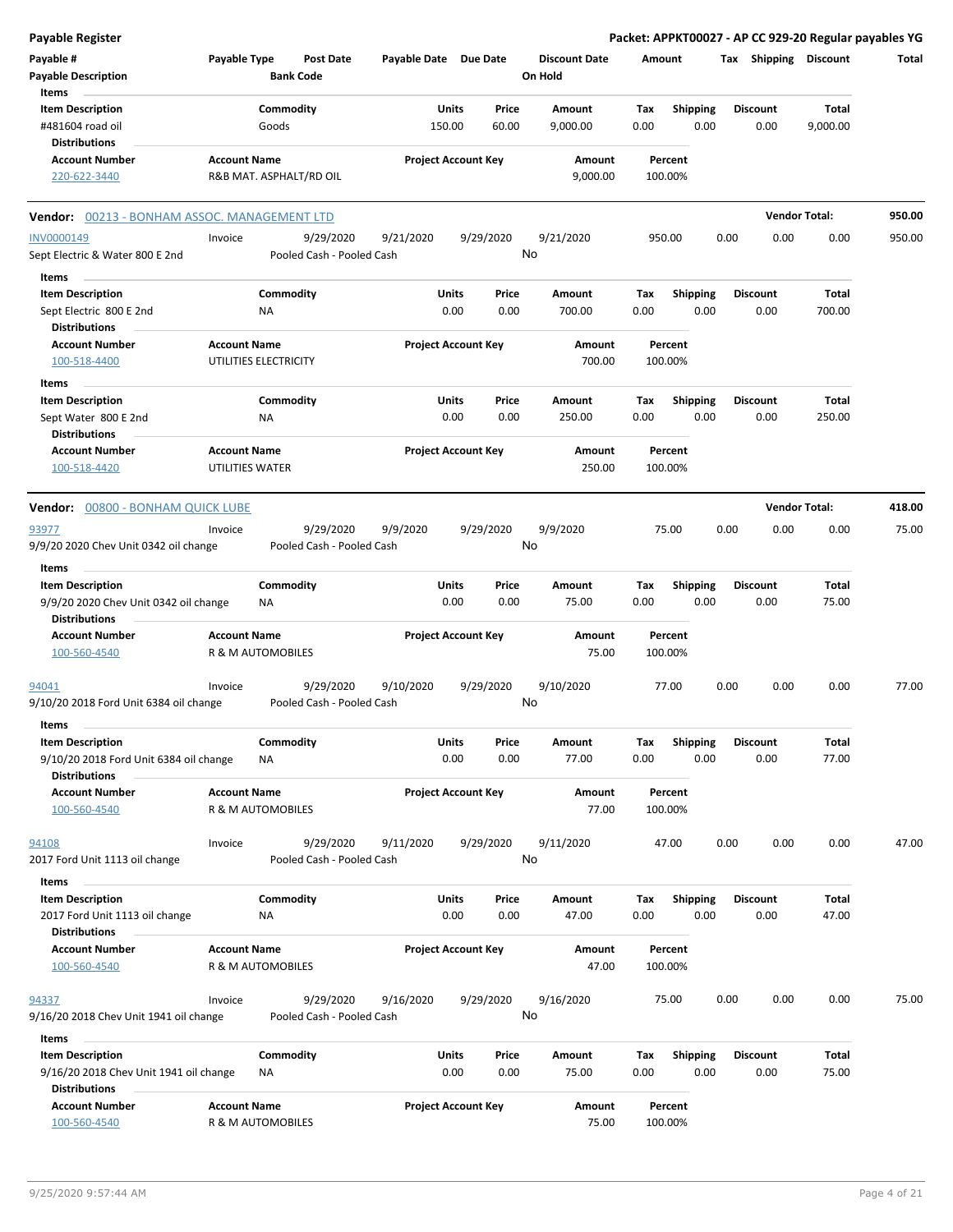| Payable Register                                                   |                                                 |                        |                                        |              |                            |               |                                 |        |                    |                         |      |                         | Packet: APPKT00027 - AP CC 929-20 Regular payables YG |          |
|--------------------------------------------------------------------|-------------------------------------------------|------------------------|----------------------------------------|--------------|----------------------------|---------------|---------------------------------|--------|--------------------|-------------------------|------|-------------------------|-------------------------------------------------------|----------|
| Payable #<br><b>Payable Description</b>                            | Payable Type                                    | <b>Bank Code</b>       | <b>Post Date</b>                       | Payable Date |                            | Due Date      | <b>Discount Date</b><br>On Hold |        | Amount             |                         |      | Tax Shipping            | <b>Discount</b>                                       | Total    |
| 94454<br>2018 Ford Unit 1068 oil change                            | Invoice                                         |                        | 9/29/2020<br>Pooled Cash - Pooled Cash | 9/18/2020    |                            | 9/29/2020     | 9/18/2020<br>No                 |        | 47.00              |                         | 0.00 | 0.00                    | 0.00                                                  | 47.00    |
| Items<br><b>Item Description</b><br>2018 Ford Unit 1068 oil change |                                                 | Commodity<br><b>NA</b> |                                        |              | Units<br>0.00              | Price<br>0.00 | Amount<br>47.00                 |        | Tax<br>0.00        | <b>Shipping</b><br>0.00 |      | <b>Discount</b><br>0.00 | Total<br>47.00                                        |          |
| <b>Distributions</b><br><b>Account Number</b>                      | <b>Account Name</b>                             |                        |                                        |              | <b>Project Account Key</b> |               | <b>Amount</b>                   |        | Percent            |                         |      |                         |                                                       |          |
| 100-560-4540                                                       | R & M AUTOMOBILES                               |                        |                                        |              |                            |               |                                 | 47.00  | 100.00%            |                         |      |                         |                                                       |          |
| 94575                                                              | Invoice                                         |                        | 9/29/2020                              | 9/21/2020    |                            | 9/29/2020     | 9/21/2020                       |        | 97.00              |                         | 0.00 | 0.00                    | 0.00                                                  | 97.00    |
| 2019 Ford unit 5206                                                |                                                 |                        | Pooled Cash - Pooled Cash              |              |                            |               | No                              |        |                    |                         |      |                         |                                                       |          |
| Items                                                              |                                                 |                        |                                        |              |                            |               |                                 |        |                    |                         |      |                         |                                                       |          |
| <b>Item Description</b>                                            |                                                 | Commodity              |                                        |              | Units                      | Price         | Amount                          |        | Tax                | <b>Shipping</b>         |      | <b>Discount</b>         | Total                                                 |          |
| 2019 Ford unit 5206<br><b>Distributions</b>                        |                                                 | ΝA                     |                                        |              | 0.00                       | 0.00          | 97.00                           |        | 0.00               | 0.00                    |      | 0.00                    | 97.00                                                 |          |
| <b>Account Number</b><br>100-560-4540                              | <b>Account Name</b><br>R & M AUTOMOBILES        |                        |                                        |              | <b>Project Account Key</b> |               | Amount                          | 97.00  | Percent<br>100.00% |                         |      |                         |                                                       |          |
| Vendor: 00443 - BORSERINE LAW                                      |                                                 |                        |                                        |              |                            |               |                                 |        |                    |                         |      |                         | <b>Vendor Total:</b>                                  | 2,300.00 |
| INV0000137<br>FA-20-44560 Dunning/Burris Dst Ct                    | Invoice                                         |                        | 9/29/2020<br>Pooled Cash - Pooled Cash | 9/7/2020     |                            | 9/29/2020     | 9/7/2020<br>No                  |        | 1,080.00           |                         | 0.00 | 0.00                    | 0.00                                                  | 1,080.00 |
| Items                                                              |                                                 |                        |                                        |              |                            |               |                                 |        |                    |                         |      |                         |                                                       |          |
| <b>Item Description</b><br>FA-20-44560 Dunning/Burris Dst Ct       |                                                 | Commodity<br><b>NA</b> |                                        |              | Units<br>0.00              | Price<br>0.00 | Amount<br>1,080.00              |        | Tax<br>0.00        | <b>Shipping</b><br>0.00 |      | <b>Discount</b><br>0.00 | Total<br>1,080.00                                     |          |
| <b>Distributions</b><br><b>Account Number</b>                      | <b>Account Name</b>                             |                        |                                        |              | <b>Project Account Key</b> |               | Amount                          |        | Percent<br>100.00% |                         |      |                         |                                                       |          |
| 100-435-4360                                                       | ATTORNEY FEES- CPS CASES                        |                        |                                        |              |                            |               | 1,080.00                        |        |                    |                         |      |                         |                                                       |          |
| <b>INV0000138</b><br>FA-19-43988 Malone-Ladd Dst Ct                | Invoice                                         |                        | 9/29/2020<br>Pooled Cash - Pooled Cash | 9/7/2020     |                            | 9/29/2020     | 9/7/2020<br>No                  |        | 790.00             |                         | 0.00 | 0.00                    | 0.00                                                  | 790.00   |
| Items                                                              |                                                 |                        |                                        |              |                            |               |                                 |        |                    |                         |      |                         |                                                       |          |
| <b>Item Description</b><br>FA-19-43988 Malone-Ladd Dst Ct          |                                                 | Commodity<br>ΝA        |                                        |              | Units<br>0.00              | Price<br>0.00 | Amount<br>790.00                |        | Tax<br>0.00        | <b>Shipping</b><br>0.00 |      | <b>Discount</b><br>0.00 | Total<br>790.00                                       |          |
| <b>Distributions</b>                                               |                                                 |                        |                                        |              |                            |               |                                 |        |                    |                         |      |                         |                                                       |          |
| <b>Account Number</b><br>100-435-4360                              | <b>Account Name</b><br>ATTORNEY FEES- CPS CASES |                        |                                        |              | <b>Project Account Key</b> |               | Amount<br>790.00                |        | Percent<br>100.00% |                         |      |                         |                                                       |          |
| INV0000145<br>FA-19-44487 Anderton Dst Ct-mediation                | Invoice                                         |                        | 9/29/2020<br>Pooled Cash - Pooled Cash | 9/6/2020     |                            | 9/29/2020     | 9/6/2020<br>No                  |        | 430.00             |                         | 0.00 | 0.00                    | 0.00                                                  | 430.00   |
| Items                                                              |                                                 |                        |                                        |              |                            |               |                                 |        |                    |                         |      |                         |                                                       |          |
| <b>Item Description</b><br>FA-19-44487 Anderton Dst Ct-mediation   |                                                 | Commodity<br>ΝA        |                                        |              | Units<br>0.00              | Price<br>0.00 | Amount<br>430.00                |        | Tax<br>0.00        | <b>Shipping</b><br>0.00 |      | Discount<br>0.00        | Total<br>430.00                                       |          |
| <b>Distributions</b><br><b>Account Number</b><br>100-435-4420      | <b>Account Name</b><br>OTHER PROFESSIONAL SERV. |                        |                                        |              | <b>Project Account Key</b> |               | Amount                          | 430.00 | Percent<br>100.00% |                         |      |                         |                                                       |          |
| <b>Vendor:</b> 00725 - BRANNAN, QUIENCY SMITH                      |                                                 |                        |                                        |              |                            |               |                                 |        |                    |                         |      |                         | <b>Vendor Total:</b>                                  | 80.00    |
| INV0000140                                                         | Invoice                                         |                        | 9/29/2020                              | 9/7/2020     |                            | 9/29/2020     | 9/7/2020                        |        | 80.00              |                         | 0.00 | 0.00                    | 0.00                                                  | 80.00    |
| FA-19-44487 Barber Dst Ct<br>Items                                 |                                                 |                        | Pooled Cash - Pooled Cash              |              |                            |               | No                              |        |                    |                         |      |                         |                                                       |          |
| <b>Item Description</b><br>FA-19-44487 Barber Dst Ct               |                                                 | Commodity<br>ΝA        |                                        |              | Units<br>0.00              | Price<br>0.00 | Amount<br>80.00                 |        | Tax<br>0.00        | <b>Shipping</b><br>0.00 |      | <b>Discount</b><br>0.00 | Total<br>80.00                                        |          |
| <b>Distributions</b><br><b>Account Number</b><br>100-435-4360      | <b>Account Name</b><br>ATTORNEY FEES- CPS CASES |                        |                                        |              | <b>Project Account Key</b> |               | Amount                          | 80.00  | Percent<br>100.00% |                         |      |                         |                                                       |          |
| <b>Vendor:</b> 00449 - BRESE-LEBRON LAW, PLLC                      |                                                 |                        |                                        |              |                            |               |                                 |        |                    |                         |      |                         | <b>Vendor Total:</b>                                  | 620.50   |
| <b>INV0000146</b>                                                  | Invoice                                         |                        | 9/29/2020                              | 8/19/2020    |                            | 9/29/2020     | 8/19/2020                       |        | 620.50             |                         | 0.00 | 0.00                    | 0.00                                                  | 620.50   |
| CR-18-26757 Thompson Dst Ct                                        |                                                 |                        | Pooled Cash - Pooled Cash              |              |                            |               | No                              |        |                    |                         |      |                         |                                                       |          |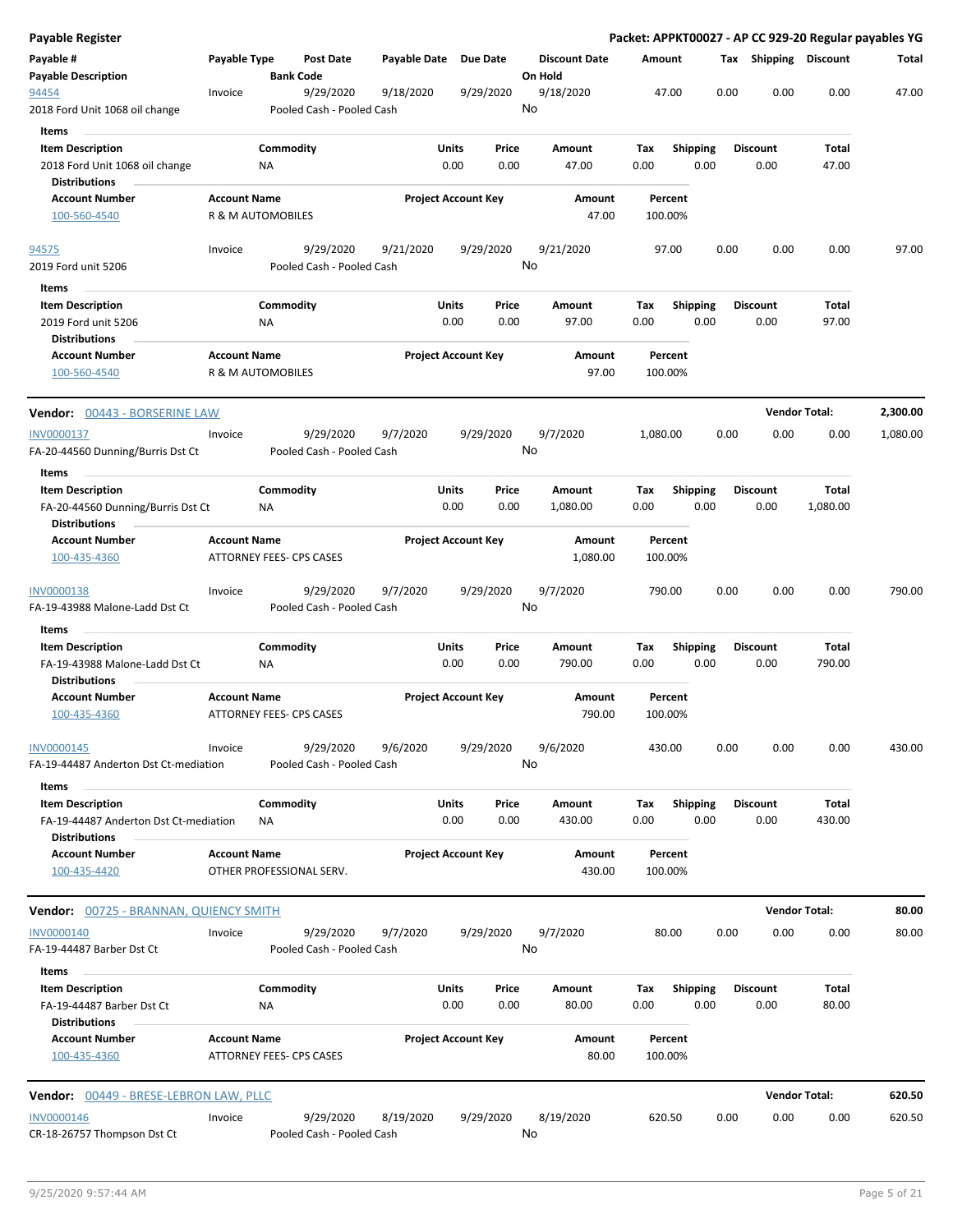| <b>Payable Register</b>                                                                     |                                            |                        |                                        |                       |                            |               |                                 |             |                         |      |                         |                       | Packet: APPKT00027 - AP CC 929-20 Regular payables YG |
|---------------------------------------------------------------------------------------------|--------------------------------------------|------------------------|----------------------------------------|-----------------------|----------------------------|---------------|---------------------------------|-------------|-------------------------|------|-------------------------|-----------------------|-------------------------------------------------------|
| Payable #<br><b>Payable Description</b>                                                     | Payable Type                               | <b>Bank Code</b>       | <b>Post Date</b>                       | Payable Date Due Date |                            |               | <b>Discount Date</b><br>On Hold |             | Amount                  |      |                         | Tax Shipping Discount | Total                                                 |
| Items<br><b>Item Description</b>                                                            |                                            | Commodity              |                                        |                       | Units                      | Price         | <b>Amount</b>                   | Tax         | <b>Shipping</b>         |      | <b>Discount</b>         | Total                 |                                                       |
| CR-18-26757 Thompson Dst Ct<br><b>Distributions</b>                                         |                                            | NA                     |                                        |                       | 0.00                       | 0.00          | 620.50                          | 0.00        | 0.00                    |      | 0.00                    | 620.50                |                                                       |
| <b>Account Number</b>                                                                       | <b>Account Name</b>                        |                        |                                        |                       | <b>Project Account Key</b> |               | Amount                          |             | Percent                 |      |                         |                       |                                                       |
| 100-435-4370                                                                                | <b>ATTORNEY FEES</b>                       |                        |                                        |                       |                            |               | 620.50                          |             | 100.00%                 |      |                         |                       |                                                       |
| <b>Vendor:</b> VEN02082 - BRR Bailey Ranch Rescue                                           |                                            |                        |                                        |                       |                            |               |                                 |             |                         |      |                         | <b>Vendor Total:</b>  | 160.37                                                |
| <b>INV0000136</b>                                                                           | Invoice                                    |                        | 9/29/2020                              | 8/25/2020             |                            | 9/29/2020     | 8/25/2020                       |             | 160.37                  | 0.00 | 0.00                    | 0.00                  | 160.37                                                |
| 8/25/20 seized dog exams                                                                    |                                            |                        | Pooled Cash - Pooled Cash              |                       |                            |               | No                              |             |                         |      |                         |                       |                                                       |
| Items                                                                                       |                                            |                        |                                        |                       |                            |               |                                 |             |                         |      |                         |                       |                                                       |
| <b>Item Description</b><br>8/25/20 seized dog exams                                         |                                            | Commodity<br><b>NA</b> |                                        |                       | Units<br>0.00              | Price<br>0.00 | Amount<br>160.37                | Tax<br>0.00 | <b>Shipping</b><br>0.00 |      | <b>Discount</b><br>0.00 | Total<br>160.37       |                                                       |
| <b>Distributions</b>                                                                        |                                            |                        |                                        |                       |                            |               |                                 |             |                         |      |                         |                       |                                                       |
| <b>Account Number</b><br>100-555-4410                                                       | <b>Account Name</b>                        |                        | ANIMAL CONTROL OFFICER/SERVICES        |                       | <b>Project Account Key</b> |               | Amount<br>160.37                |             | Percent<br>100.00%      |      |                         |                       |                                                       |
| <b>Vendor:</b> VEN02092 - Cash                                                              |                                            |                        |                                        |                       |                            |               |                                 |             |                         |      |                         | <b>Vendor Total:</b>  | 16.75                                                 |
| INV0000151                                                                                  | Invoice                                    |                        | 9/29/2020                              | 9/18/2020             |                            | 9/29/2020     | 9/18/2020                       |             | 16.75                   | 0.00 | 0.00                    | 0.00                  | 16.75                                                 |
| 2020 Chev registration-SO dept                                                              |                                            |                        | Pooled Cash - Pooled Cash              |                       |                            |               | No                              |             |                         |      |                         |                       |                                                       |
| Items                                                                                       |                                            |                        |                                        |                       |                            |               |                                 |             |                         |      |                         |                       |                                                       |
| <b>Item Description</b><br>2020 Chev registration-SO dept unit 2696<br><b>Distributions</b> |                                            | Commodity<br>NA        |                                        |                       | Units<br>0.00              | Price<br>0.00 | Amount<br>16.75                 | Tax<br>0.00 | <b>Shipping</b><br>0.00 |      | <b>Discount</b><br>0.00 | Total<br>16.75        |                                                       |
| <b>Account Number</b>                                                                       | <b>Account Name</b>                        |                        |                                        |                       | <b>Project Account Key</b> |               | Amount                          |             | Percent                 |      |                         |                       |                                                       |
| 100-560-4540                                                                                | R & M AUTOMOBILES                          |                        |                                        |                       |                            |               | 16.75                           |             | 100.00%                 |      |                         |                       |                                                       |
| <b>Vendor: 00493 - CEC FACILITIES GROUP, LLC</b>                                            |                                            |                        |                                        |                       |                            |               |                                 |             |                         |      |                         | <b>Vendor Total:</b>  | 72,314.50                                             |
| E1936-10<br>CH construction                                                                 | Invoice                                    |                        | 9/29/2020<br>Pooled Cash - Pooled Cash | 9/30/2020             |                            | 9/29/2020     | 9/30/2020<br>No                 | 72,314.50   |                         | 0.00 | 0.00                    | 0.00                  | 72,314.50                                             |
| Items                                                                                       |                                            |                        |                                        |                       |                            |               |                                 |             |                         |      |                         |                       |                                                       |
| <b>Item Description</b>                                                                     |                                            | Commodity              |                                        |                       | Units                      | Price         | Amount                          | Tax         | <b>Shipping</b>         |      | <b>Discount</b>         | Total                 |                                                       |
| CH construction                                                                             |                                            | <b>NA</b>              |                                        |                       | 0.00                       | 0.00          | 72,314.50                       | 0.00        | 0.00                    |      | 0.00                    | 72,314.50             |                                                       |
| <b>Distributions</b>                                                                        |                                            |                        |                                        |                       |                            |               |                                 |             |                         |      |                         |                       |                                                       |
| <b>Account Number</b><br>680-668-1650                                                       | <b>Account Name</b><br><b>CONSTRUCTION</b> |                        |                                        |                       | <b>Project Account Key</b> |               | Amount<br>72,314.50             |             | Percent<br>100.00%      |      |                         |                       |                                                       |
| <b>Vendor:</b> VEN02089 - Cirro Energy                                                      |                                            |                        |                                        |                       |                            |               |                                 |             |                         |      |                         | <b>Vendor Total:</b>  | 8.65                                                  |
| 145004441211                                                                                | Invoice                                    |                        | 9/29/2020                              | 9/11/2020             |                            | 9/29/2020     | 9/11/2020                       |             | 8.65                    | 0.00 | 0.00                    | 0.00                  | 8.65                                                  |
| EMS building electric 9/1-10/20                                                             |                                            |                        | Pooled Cash - Pooled Cash              |                       |                            |               | No                              |             |                         |      |                         |                       |                                                       |
| Items                                                                                       |                                            |                        |                                        |                       |                            |               |                                 |             |                         |      |                         |                       |                                                       |
| <b>Item Description</b><br>EMS building electric 9/1-10/20                                  |                                            | Commodity<br>NA        |                                        |                       | Units<br>0.00              | Price<br>0.00 | Amount<br>8.65                  | Tax<br>0.00 | <b>Shipping</b><br>0.00 |      | <b>Discount</b><br>0.00 | <b>Total</b><br>8.65  |                                                       |
| <b>Distributions</b>                                                                        |                                            |                        |                                        |                       |                            |               |                                 |             |                         |      |                         |                       |                                                       |
| <b>Account Number</b>                                                                       | <b>Account Name</b>                        |                        |                                        |                       | <b>Project Account Key</b> |               | Amount                          |             | Percent                 |      |                         |                       |                                                       |
| 100-540-4400                                                                                | UTILITIES ELECTRICITY                      |                        |                                        |                       |                            |               | 8.65                            |             | 100.00%                 |      |                         |                       |                                                       |
| <b>Vendor: 00497 - CONTRACTORS ACCESS EQUIPMENT, INC</b>                                    |                                            |                        |                                        |                       |                            |               |                                 |             |                         |      |                         | <b>Vendor Total:</b>  | 803.35                                                |
| 0056509                                                                                     | Invoice                                    |                        | 9/29/2020                              | 8/31/2020             |                            | 8/31/2020     | 8/31/2020                       |             | 803.35                  | 0.00 | 0.00                    | 0.00                  | 803.35                                                |
| Alum joist rental 8/5-8/27/20                                                               |                                            |                        | Pooled Cash - Pooled Cash              |                       |                            |               | No                              |             |                         |      |                         |                       |                                                       |
| Items<br><b>Item Description</b>                                                            |                                            | Commodity              |                                        |                       | Units                      | Price         | Amount                          | Tax         | Shipping                |      | <b>Discount</b>         | Total                 |                                                       |
| Alum joist rental 8/5-8/27/20                                                               |                                            | NA                     |                                        |                       | 0.00                       | 0.00          | 803.35                          | 0.00        | 0.00                    |      | 0.00                    | 803.35                |                                                       |
| <b>Distributions</b>                                                                        |                                            |                        |                                        |                       |                            |               |                                 |             |                         |      |                         |                       |                                                       |
| <b>Account Number</b>                                                                       | <b>Account Name</b>                        |                        |                                        |                       | <b>Project Account Key</b> |               | Amount                          |             | Percent                 |      |                         |                       |                                                       |
| 680-668-1650                                                                                | CONSTRUCTION                               |                        |                                        |                       |                            |               | 803.35                          |             | 100.00%                 |      |                         |                       |                                                       |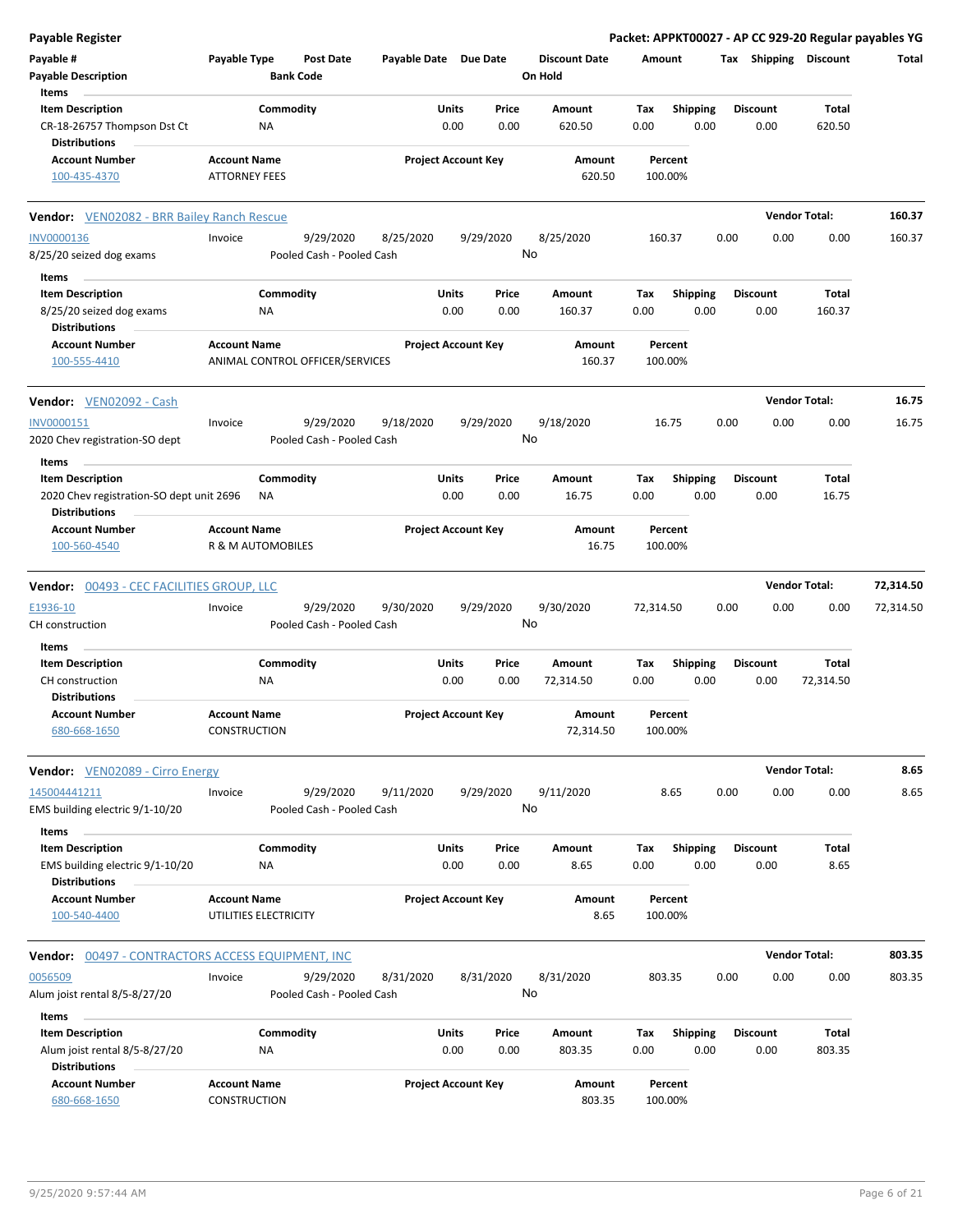| <b>Payable Register</b>                                                                  |                                              |                                        |                       |                                       |         |                      |                    |                         |      |                         | Packet: APPKT00027 - AP CC 929-20 Regular payables YG |          |
|------------------------------------------------------------------------------------------|----------------------------------------------|----------------------------------------|-----------------------|---------------------------------------|---------|----------------------|--------------------|-------------------------|------|-------------------------|-------------------------------------------------------|----------|
| Payable #<br><b>Payable Description</b>                                                  | Payable Type                                 | Post Date<br><b>Bank Code</b>          | Payable Date Due Date |                                       | On Hold | <b>Discount Date</b> | Amount             |                         |      | Tax Shipping Discount   |                                                       | Total    |
| Vendor: VEN02088 - Crane, Trevor                                                         |                                              |                                        |                       |                                       |         |                      |                    |                         |      | <b>Vendor Total:</b>    |                                                       | 150.00   |
| INV0000153<br>Refund-canceled 10/23-24/20                                                | Invoice                                      | 9/29/2020<br>Pooled Cash - Pooled Cash | 9/21/2020             | 9/29/2020                             | No      | 9/21/2020            | 150.00             |                         | 0.00 | 0.00                    | 0.00                                                  | 150.00   |
| Items<br><b>Item Description</b><br>Refund-canceled 10/23-24/20<br><b>Distributions</b>  | NA                                           | Commodity                              |                       | Units<br>Price<br>0.00<br>0.00        |         | Amount<br>150.00     | Tax<br>0.00        | <b>Shipping</b><br>0.00 |      | <b>Discount</b><br>0.00 | Total<br>150.00                                       |          |
| <b>Account Number</b><br>850-520-1860                                                    | <b>Account Name</b><br><b>DEPOSIT REFUND</b> |                                        |                       | <b>Project Account Key</b>            |         | Amount<br>150.00     | Percent<br>100.00% |                         |      |                         |                                                       |          |
| <b>Vendor:</b> VEN02079 - Custom Glass & Mirror                                          |                                              |                                        |                       |                                       |         |                      |                    |                         |      | <b>Vendor Total:</b>    |                                                       | 2,500.00 |
| 166772<br>tempered glass door - S Annex                                                  | Invoice                                      | 9/29/2020<br>Pooled Cash - Pooled Cash | 9/14/2020             | 9/29/2020                             | No      | 9/14/2020            | 2,500.00           |                         | 0.00 | 0.00                    | 0.00                                                  | 2,500.00 |
| Items<br><b>Item Description</b><br>tempered glass door - S Annex                        | NA                                           | Commodity                              |                       | Units<br>Price<br>0.00<br>0.00        |         | Amount<br>2,500.00   | Tax<br>0.00        | <b>Shipping</b><br>0.00 |      | <b>Discount</b><br>0.00 | Total<br>2,500.00                                     |          |
| <b>Distributions</b><br><b>Account Number</b><br>413-413-3990                            | <b>Account Name</b><br>OFFICE PROTECTION     |                                        |                       | <b>Project Account Key</b>            |         | Amount<br>2,500.00   | Percent<br>100.00% |                         |      |                         |                                                       |          |
| <b>Vendor:</b> 00690 - ERGON ASPHALT AND EMULSIONS, INC.                                 |                                              |                                        |                       |                                       |         |                      |                    |                         |      |                         | <b>Vendor Total:</b>                                  | 8,823.35 |
| 9402335306<br>#914709 Emulsions CRS-2<br>Items                                           | Invoice                                      | 9/29/2020<br>Pooled Cash - Pooled Cash | 9/10/2020             | 9/29/2020                             | No      | 9/10/2020            | 4,448.35           |                         | 0.00 | 0.00                    | 0.00                                                  | 4,448.35 |
| <b>Item Description</b><br>#914709 Emulsions CRS-2<br><b>Distributions</b>               | NA                                           | Commodity                              |                       | Units<br>Price<br>0.00<br>0.00        |         | Amount<br>4,448.35   | Tax<br>0.00        | <b>Shipping</b><br>0.00 |      | <b>Discount</b><br>0.00 | Total<br>4,448.35                                     |          |
| <b>Account Number</b><br>240-624-3440                                                    | <b>Account Name</b>                          | R&B MAT. ASPHALT/RD OIL                |                       | <b>Project Account Key</b>            |         | Amount<br>4,448.35   | Percent<br>100.00% |                         |      |                         |                                                       |          |
| 9402338778<br>#914709 Emulisions CRS-2                                                   | Invoice                                      | 9/29/2020<br>Pooled Cash - Pooled Cash | 9/15/2020             | 9/29/2020                             | No      | 9/15/2020            | 4,375.00           |                         | 0.00 | 0.00                    | 0.00                                                  | 4,375.00 |
| Items<br><b>Item Description</b><br>#914709 Emulisions CRS-2                             | ΝA                                           | Commodity                              |                       | <b>Units</b><br>Price<br>0.00<br>0.00 |         | Amount<br>4,375.00   | Tax<br>0.00        | <b>Shipping</b><br>0.00 |      | <b>Discount</b><br>0.00 | Total<br>4,375.00                                     |          |
| <b>Distributions</b><br><b>Account Number</b><br>240-624-3440                            | <b>Account Name</b>                          | R&B MAT. ASPHALT/RD OIL                |                       | <b>Project Account Key</b>            |         | Amount<br>4,375.00   | Percent<br>100.00% |                         |      |                         |                                                       |          |
| Vendor: 00148 - FEDEX                                                                    |                                              |                                        |                       |                                       |         |                      |                    |                         |      |                         | <b>Vendor Total:</b>                                  | 63.69    |
| 7-125-46091<br>#1552-9649-6 Sheriff postage                                              | Invoice                                      | 9/29/2020<br>Pooled Cash - Pooled Cash | 9/17/2020             | 9/29/2020                             | No      | 9/17/2020            | 63.69              |                         | 0.00 | 0.00                    | 0.00                                                  | 63.69    |
| Items<br><b>Item Description</b><br>#1552-9649-6 Sheriff postage<br><b>Distributions</b> | <b>NA</b>                                    | Commodity                              |                       | <b>Units</b><br>Price<br>0.00<br>0.00 |         | Amount<br>63.69      | Tax<br>0.00        | <b>Shipping</b><br>0.00 |      | <b>Discount</b><br>0.00 | Total<br>63.69                                        |          |
| <b>Account Number</b><br>100-560-3110                                                    | <b>Account Name</b><br>POSTAGE               |                                        |                       | <b>Project Account Key</b>            |         | Amount<br>63.69      | Percent<br>100.00% |                         |      |                         |                                                       |          |
| Vendor: 00462 - FOUR FEATHERS ALARM                                                      |                                              |                                        |                       |                                       |         |                      |                    |                         |      | <b>Vendor Total:</b>    |                                                       | 159.00   |
| 95611<br>9/2/20 R&M Bldg- north door repair                                              | Invoice                                      | 9/29/2020<br>Pooled Cash - Pooled Cash | 9/2/2020              | 9/29/2020                             | No      | 9/2/2020             | 159.00             |                         | 0.00 | 0.00                    | 0.00                                                  | 159.00   |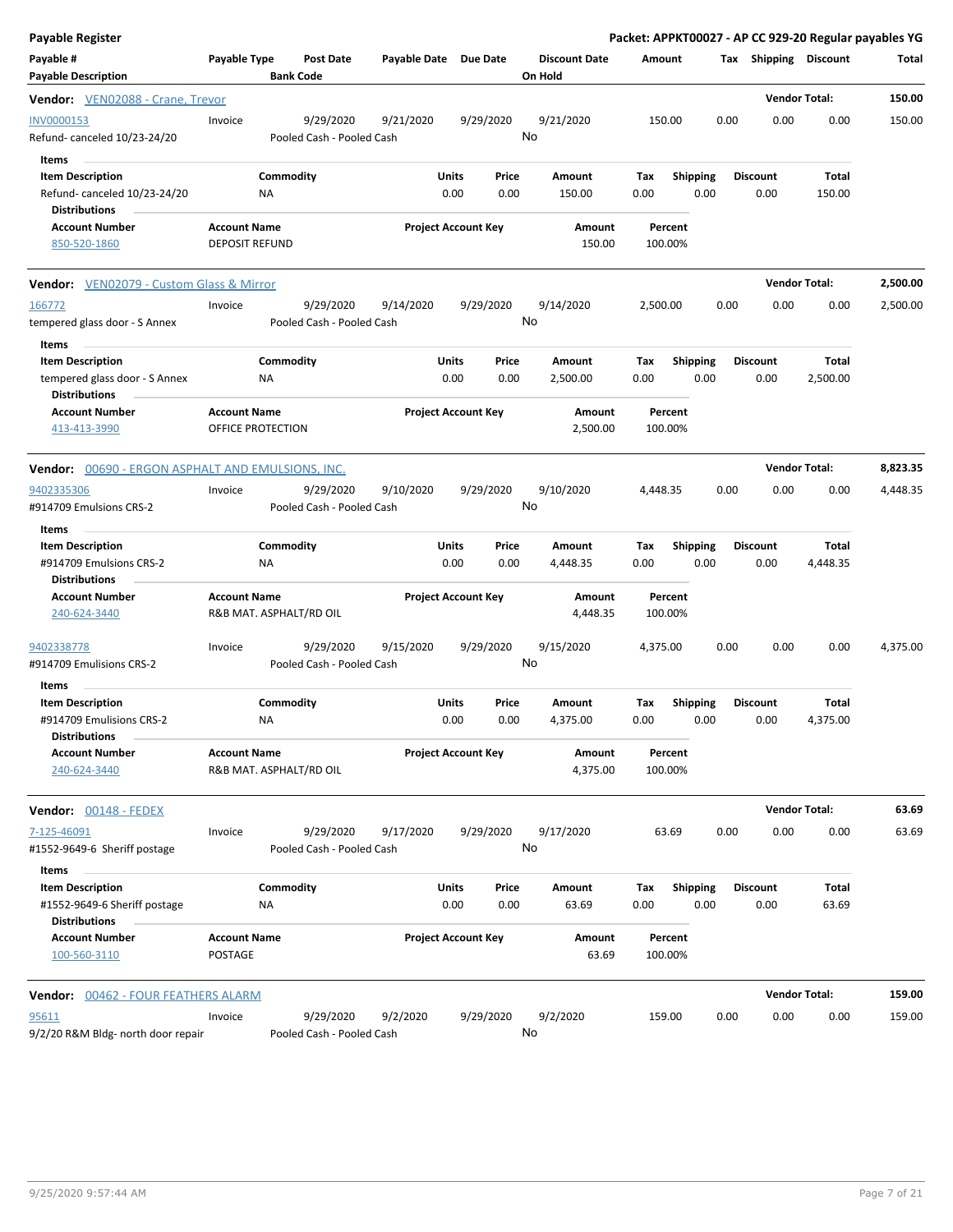| <b>Payable Register</b>                                                                 |                      |                                      |                       |                            |               |                                 |             |                         |      |                         | Packet: APPKT00027 - AP CC 929-20 Regular payables YG |           |
|-----------------------------------------------------------------------------------------|----------------------|--------------------------------------|-----------------------|----------------------------|---------------|---------------------------------|-------------|-------------------------|------|-------------------------|-------------------------------------------------------|-----------|
| Payable #<br><b>Payable Description</b>                                                 | Payable Type         | <b>Post Date</b><br><b>Bank Code</b> | Payable Date Due Date |                            |               | <b>Discount Date</b><br>On Hold | Amount      |                         |      |                         | Tax Shipping Discount                                 | Total     |
| Items<br><b>Item Description</b><br>9/2/20 R&M Bldg- north door repair<br>Distributions | ΝA                   | Commodity                            |                       | Units<br>0.00              | Price<br>0.00 | Amount<br>159.00                | Tax<br>0.00 | <b>Shipping</b><br>0.00 |      | <b>Discount</b><br>0.00 | Total<br>159.00                                       |           |
| <b>Account Number</b>                                                                   | <b>Account Name</b>  |                                      |                       | <b>Project Account Key</b> |               | Amount                          |             | Percent                 |      |                         |                                                       |           |
| 100-560-4500                                                                            | R & M BUILDING       |                                      |                       |                            |               | 159.00                          |             | 100.00%                 |      |                         |                                                       |           |
| Vendor: 00062 - FRONTIER COMMUNICATIONS                                                 |                      |                                      |                       |                            |               |                                 |             |                         |      |                         | <b>Vendor Total:</b>                                  | 871.66    |
| <b>TXFLK21700820</b>                                                                    | Invoice              | 9/29/2020                            | 8/28/2020             |                            | 9/29/2020     | 8/28/2020                       |             | 871.66                  | 0.00 | 0.00                    | 0.00                                                  | 871.66    |
| #TXFR20237273 CR5040 & CR5035                                                           |                      | Pooled Cash - Pooled Cash            |                       |                            |               | No                              |             |                         |      |                         |                                                       |           |
| Items                                                                                   |                      |                                      |                       |                            |               |                                 |             |                         |      |                         |                                                       |           |
| <b>Item Description</b><br>#TXFR20237273 CR5040 & CR5035                                | ΝA                   | Commodity                            |                       | Units<br>0.00              | Price<br>0.00 | Amount<br>871.66                | Tax<br>0.00 | <b>Shipping</b><br>0.00 |      | <b>Discount</b><br>0.00 | Total<br>871.66                                       |           |
| <b>Distributions</b>                                                                    |                      |                                      |                       |                            |               |                                 |             |                         |      |                         |                                                       |           |
| <b>Account Number</b>                                                                   | <b>Account Name</b>  |                                      |                       | <b>Project Account Key</b> |               | Amount                          |             | Percent                 |      |                         |                                                       |           |
| 220-622-4000                                                                            | <b>LEGAL FEES</b>    |                                      |                       |                            |               | 871.66                          |             | 100.00%                 |      |                         |                                                       |           |
| <b>Vendor: 00236 - FUNCTION 4, LLC</b>                                                  |                      |                                      |                       |                            |               |                                 |             |                         |      |                         | <b>Vendor Total:</b>                                  | 341.31    |
| <b>INV811200</b>                                                                        | Invoice              | 9/29/2020                            | 9/18/2020             |                            | 9/29/2020     | 9/18/2020                       |             | 341.31                  | 0.00 | 0.00                    | 0.00                                                  | 341.31    |
| #9A1068 Turner copies                                                                   |                      | Pooled Cash - Pooled Cash            |                       |                            |               | No                              |             |                         |      |                         |                                                       |           |
| Items                                                                                   |                      |                                      |                       |                            |               |                                 |             |                         |      |                         |                                                       |           |
| <b>Item Description</b><br>#9A1068 Turner copies                                        | NA                   | Commodity                            |                       | Units<br>0.00              | Price<br>0.00 | Amount<br>341.31                | Tax<br>0.00 | <b>Shipping</b><br>0.00 |      | Discount<br>0.00        | Total<br>341.31                                       |           |
| Distributions                                                                           |                      |                                      |                       |                            |               |                                 |             |                         |      |                         |                                                       |           |
| <b>Account Number</b>                                                                   | <b>Account Name</b>  |                                      |                       | <b>Project Account Key</b> |               | Amount                          |             | Percent                 |      |                         |                                                       |           |
| 100-510-3150                                                                            | <b>COPIER RENTAL</b> |                                      |                       |                            |               | 341.31                          |             | 100.00%                 |      |                         |                                                       |           |
| Vendor: 00528 - GALLANT SERVICES, LLC                                                   |                      |                                      |                       |                            |               |                                 |             |                         |      |                         | <b>Vendor Total:</b>                                  | 16,720.00 |
| $\overline{3}$                                                                          | Invoice              | 9/29/2020                            | 9/30/2020             |                            | 9/30/2020     | 9/30/2020                       | 16,720.00   |                         | 0.00 | 0.00                    | 0.00                                                  | 16,720.00 |
| CH construction                                                                         |                      | Pooled Cash - Pooled Cash            |                       |                            |               | No                              |             |                         |      |                         |                                                       |           |
| Items                                                                                   |                      |                                      |                       |                            |               |                                 |             |                         |      |                         |                                                       |           |
| <b>Item Description</b>                                                                 |                      | Commodity                            |                       | Units                      | Price         | Amount                          | Tax         | <b>Shipping</b>         |      | <b>Discount</b>         | Total                                                 |           |
| CH construction                                                                         | ΝA                   |                                      |                       | 0.00                       | 0.00          | 16,720.00                       | 0.00        | 0.00                    |      | 0.00                    | 16,720.00                                             |           |
| Distributions<br><b>Account Number</b>                                                  | <b>Account Name</b>  |                                      |                       | <b>Project Account Key</b> |               | Amount                          |             | Percent                 |      |                         |                                                       |           |
| 680-668-1650                                                                            | CONSTRUCTION         |                                      |                       |                            |               | 16,720.00                       |             | 100.00%                 |      |                         |                                                       |           |
| <b>Vendor:</b> VEN02087 - Global Equimpent Company Inc                                  |                      |                                      |                       |                            |               |                                 |             |                         |      |                         | <b>Vendor Total:</b>                                  | 1,483.99  |
| 116518535                                                                               | Invoice              | 9/29/2020                            | 9/2/2020              |                            | 9/29/2020     | 9/2/2020                        | 1,268.00    |                         | 0.00 | 215.99                  | 0.00                                                  | 1,483.99  |
| Acct # 6271990 Wire Shelving                                                            |                      | Pooled Cash - Pooled Cash            |                       |                            |               | No                              |             |                         |      |                         |                                                       |           |
| Items                                                                                   |                      |                                      |                       |                            |               |                                 |             |                         |      |                         |                                                       |           |
| <b>Item Description</b>                                                                 |                      | Commodity                            |                       | Units                      | Price         | Amount                          | Tax         | <b>Shipping</b>         |      | <b>Discount</b>         | Total                                                 |           |
| Acct # 6271990 Wire Shelving                                                            |                      | Goods                                |                       | 2.00                       | 45.95         | 91.90                           | 0.00        | 215.99                  |      | 0.00                    | 307.89                                                |           |
| <b>Distributions</b><br><b>Account Number</b>                                           | <b>Account Name</b>  |                                      |                       | <b>Project Account Key</b> |               | Amount                          |             | Percent                 |      |                         |                                                       |           |
| 190-450-4000                                                                            |                      | RECORDS STORAGE SHELVING             |                       |                            |               | 307.89                          |             | 100.00%                 |      |                         |                                                       |           |
| Items                                                                                   |                      |                                      |                       |                            |               |                                 |             |                         |      |                         |                                                       |           |
| <b>Item Description</b>                                                                 |                      | Commodity                            |                       | Units                      | Price         | Amount                          | Tax         | <b>Shipping</b>         |      | <b>Discount</b>         | Total                                                 |           |
| Acct # 6271990 Wire Shelving<br><b>Distributions</b>                                    |                      | Goods                                |                       | 38.00                      | 30.95         | 1,176.10                        | 0.00        | 0.00                    |      | 0.00                    | 1,176.10                                              |           |
| <b>Account Number</b>                                                                   | <b>Account Name</b>  |                                      |                       | <b>Project Account Key</b> |               | Amount                          |             | Percent                 |      |                         |                                                       |           |
| 190-450-4000                                                                            |                      | RECORDS STORAGE SHELVING             |                       |                            |               | 1,176.10                        |             | 100.00%                 |      |                         |                                                       |           |
| Vendor: 00281 - GT DISTRIBUTORS, INC                                                    |                      |                                      |                       |                            |               |                                 |             |                         |      |                         | <b>Vendor Total:</b>                                  | 5.95      |
| <b>INV0789704</b>                                                                       | Invoice              | 9/29/2020                            | 9/3/2020              |                            | 9/29/2020     | 9/3/2020                        |             | 5.95                    | 0.00 | 0.00                    | 0.00                                                  | 5.95      |
| Uniforms-McCann                                                                         |                      | Pooled Cash - Pooled Cash            |                       |                            |               | No                              |             |                         |      |                         |                                                       |           |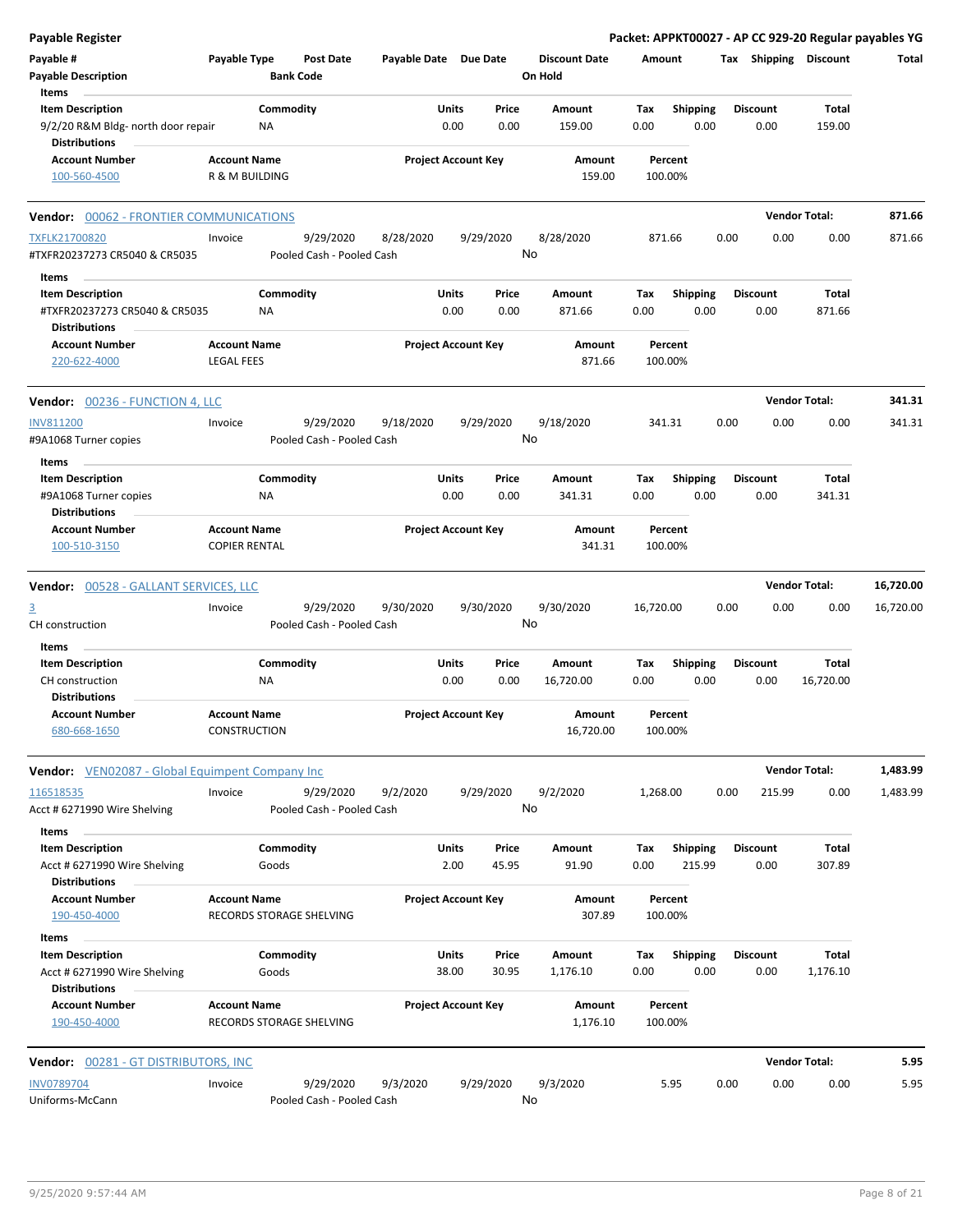| <b>Payable Register</b>                                                 |                                                  |                                                     |               |                            |                                 |             |                          |      |                         |                       | Packet: APPKT00027 - AP CC 929-20 Regular payables YG |
|-------------------------------------------------------------------------|--------------------------------------------------|-----------------------------------------------------|---------------|----------------------------|---------------------------------|-------------|--------------------------|------|-------------------------|-----------------------|-------------------------------------------------------|
| Payable #<br><b>Payable Description</b>                                 | Payable Type<br><b>Bank Code</b>                 | <b>Post Date</b>                                    |               | Payable Date Due Date      | <b>Discount Date</b><br>On Hold | Amount      |                          |      |                         | Tax Shipping Discount | Total                                                 |
| Items                                                                   |                                                  |                                                     |               |                            |                                 |             |                          |      |                         |                       |                                                       |
| <b>Item Description</b>                                                 | Commodity                                        |                                                     | Units         | Price                      | Amount                          | Tax         | <b>Shipping</b>          |      | <b>Discount</b>         | Total                 |                                                       |
| Uniforms-McCann 1/2 letters<br><b>Distributions</b>                     | <b>NA</b>                                        |                                                     | 0.00          | 0.00                       | 5.95                            | 0.00        | 0.00                     |      | 0.00                    | 5.95                  |                                                       |
| <b>Account Number</b>                                                   | <b>Account Name</b>                              |                                                     |               | <b>Project Account Key</b> | Amount                          |             | Percent                  |      |                         |                       |                                                       |
| 100-560-3950                                                            | UNIFORMS/OTHER                                   |                                                     |               |                            | 5.95                            | 100.00%     |                          |      |                         |                       |                                                       |
| Vendor: 00507 - H & G SYSTEMS, L.P.                                     |                                                  |                                                     |               |                            |                                 |             |                          |      |                         | <b>Vendor Total:</b>  | 137,648.35                                            |
| 1272                                                                    | Invoice                                          | 9/29/2020<br>9/18/2020                              |               | 9/29/2020                  | 9/18/2020                       | 137,648.35  |                          | 0.00 | 0.00                    | 0.00                  | 137,648.35                                            |
| CH construction                                                         |                                                  | Pooled Cash - Pooled Cash                           |               |                            | No                              |             |                          |      |                         |                       |                                                       |
| Items                                                                   |                                                  |                                                     |               |                            |                                 |             |                          |      |                         |                       |                                                       |
| <b>Item Description</b>                                                 | Commodity                                        |                                                     | Units         | Price                      | Amount                          | Tax         | <b>Shipping</b>          |      | <b>Discount</b>         | Total                 |                                                       |
| CH construction                                                         | NA                                               |                                                     | 0.00          | 0.00                       | 137,648.35                      | 0.00        | 0.00                     |      | 0.00                    | 137,648.35            |                                                       |
| <b>Distributions</b>                                                    |                                                  |                                                     |               |                            |                                 |             |                          |      |                         |                       |                                                       |
| <b>Account Number</b><br>680-668-1650                                   | <b>Account Name</b><br><b>CONSTRUCTION</b>       |                                                     |               | <b>Project Account Key</b> | Amount<br>137,648.35            | 100.00%     | Percent                  |      |                         |                       |                                                       |
| Vendor: 00128 - HART INTERCIVIC                                         |                                                  |                                                     |               |                            |                                 |             |                          |      |                         | <b>Vendor Total:</b>  | 4,075.46                                              |
| 081177                                                                  | Invoice                                          | 9/29/2020<br>9/8/2020                               |               | 9/29/2020                  | 9/8/2020                        | 754.00      |                          | 0.00 | 10.73                   | 0.00                  | 764.73                                                |
| <b>Election cables</b>                                                  |                                                  | Pooled Cash - Pooled Cash                           |               |                            | No                              |             |                          |      |                         |                       |                                                       |
| Items                                                                   |                                                  |                                                     |               |                            |                                 |             |                          |      |                         |                       |                                                       |
| <b>Item Description</b>                                                 | Commodity                                        |                                                     | Units         | Price                      | Amount                          | Tax         | <b>Shipping</b>          |      | <b>Discount</b>         | Total                 |                                                       |
| <b>Election cables</b>                                                  | <b>NA</b>                                        |                                                     | 0.00          | 0.00                       | 754.00                          | 0.00        | 10.73                    |      | 0.00                    | 764.73                |                                                       |
| <b>Distributions</b>                                                    |                                                  |                                                     |               |                            |                                 |             |                          |      |                         |                       |                                                       |
| <b>Account Number</b>                                                   | <b>Account Name</b>                              |                                                     |               | <b>Project Account Key</b> | Amount                          |             | Percent                  |      |                         |                       |                                                       |
| 123-403-5730                                                            | <b>ELECTION EQUIPMENT</b>                        |                                                     |               |                            | 764.73                          | 100.00%     |                          |      |                         |                       |                                                       |
| 091190                                                                  | Invoice                                          | 9/29/2020<br>9/8/2020                               |               | 9/29/2020                  | 9/8/2020                        | 3,300.00    |                          | 0.00 | 10.73                   | 0.00                  | 3,310.73                                              |
| Elections flash card                                                    |                                                  | Pooled Cash - Pooled Cash                           |               |                            | No                              |             |                          |      |                         |                       |                                                       |
| Items                                                                   |                                                  |                                                     |               |                            |                                 |             |                          |      |                         |                       |                                                       |
| <b>Item Description</b><br>Elections flash card                         | Commodity<br><b>NA</b>                           |                                                     | Units<br>0.00 | Price<br>0.00              | Amount<br>3,300.00              | Tax<br>0.00 | <b>Shipping</b><br>10.73 |      | <b>Discount</b><br>0.00 | Total<br>3,310.73     |                                                       |
| <b>Distributions</b>                                                    |                                                  |                                                     |               |                            |                                 |             |                          |      |                         |                       |                                                       |
| <b>Account Number</b><br>123-403-5730                                   | <b>Account Name</b><br><b>ELECTION EQUIPMENT</b> |                                                     |               | <b>Project Account Key</b> | Amount<br>3,310.73              | 100.00%     | Percent                  |      |                         |                       |                                                       |
| Vendor: 00010 - HOLLAND, JORDAN PLLC                                    |                                                  |                                                     |               |                            |                                 |             |                          |      |                         | <b>Vendor Total:</b>  | 259.25                                                |
| INV0000139<br>FA-19-44312 AM/LW Dst Ct                                  | Invoice                                          | 9/29/2020<br>7/31/2020<br>Pooled Cash - Pooled Cash |               | 9/29/2020                  | 7/31/2020<br>No                 | 259.25      |                          | 0.00 | 0.00                    | 0.00                  | 259.25                                                |
| Items                                                                   |                                                  |                                                     |               |                            |                                 |             |                          |      |                         |                       |                                                       |
| <b>Item Description</b>                                                 | Commodity                                        |                                                     | Units         | Price                      | Amount                          | Тах         | <b>Shipping</b>          |      | <b>Discount</b>         | Total                 |                                                       |
| FA-19-44312 AM/LW Dst Ct                                                | ΝA                                               |                                                     | 0.00          | 0.00                       | 259.25                          | 0.00        | 0.00                     |      | 0.00                    | 259.25                |                                                       |
| <b>Distributions</b>                                                    |                                                  |                                                     |               |                            |                                 |             |                          |      |                         |                       |                                                       |
| <b>Account Number</b>                                                   | <b>Account Name</b>                              |                                                     |               | <b>Project Account Key</b> | Amount                          |             | Percent                  |      |                         |                       |                                                       |
| 100-435-4360                                                            | ATTORNEY FEES- CPS CASES                         |                                                     |               |                            | 259.25                          | 100.00%     |                          |      |                         |                       |                                                       |
| Vendor: 00040 - JN WRECKER                                              |                                                  |                                                     |               |                            |                                 |             |                          |      |                         | <b>Vendor Total:</b>  | 350.00                                                |
| 20-06023                                                                | Invoice                                          | 9/29/2020<br>9/10/2020                              |               | 9/29/2020                  | 9/10/2020                       | 350.00      |                          | 0.00 | 0.00                    | 0.00                  | 350.00                                                |
| Towing 2018 Peterbilt Trenton to McKinney                               |                                                  | Pooled Cash - Pooled Cash                           |               |                            | No                              |             |                          |      |                         |                       |                                                       |
| Items                                                                   |                                                  |                                                     |               |                            |                                 |             |                          |      |                         |                       |                                                       |
| <b>Item Description</b>                                                 | Commodity                                        |                                                     | Units         | Price                      | Amount                          | Tax         | <b>Shipping</b>          |      | <b>Discount</b>         | Total                 |                                                       |
| Towing 2018 Peterbilt Trenton to McKinn Service<br><b>Distributions</b> |                                                  |                                                     | 0.00          | 0.00                       | 350.00                          | 0.00        | 0.00                     |      | 0.00                    | 350.00                |                                                       |
| <b>Account Number</b><br>220-622-4580                                   | <b>Account Name</b><br>R&M MACHINERY PARTS       |                                                     |               | <b>Project Account Key</b> | Amount<br>350.00                | 100.00%     | Percent                  |      |                         |                       |                                                       |
|                                                                         |                                                  |                                                     |               |                            |                                 |             |                          |      |                         |                       |                                                       |

**Vendor:** VEN02091 - Joe R. Jones Construction Inc **Vendor Total: 36,962.65**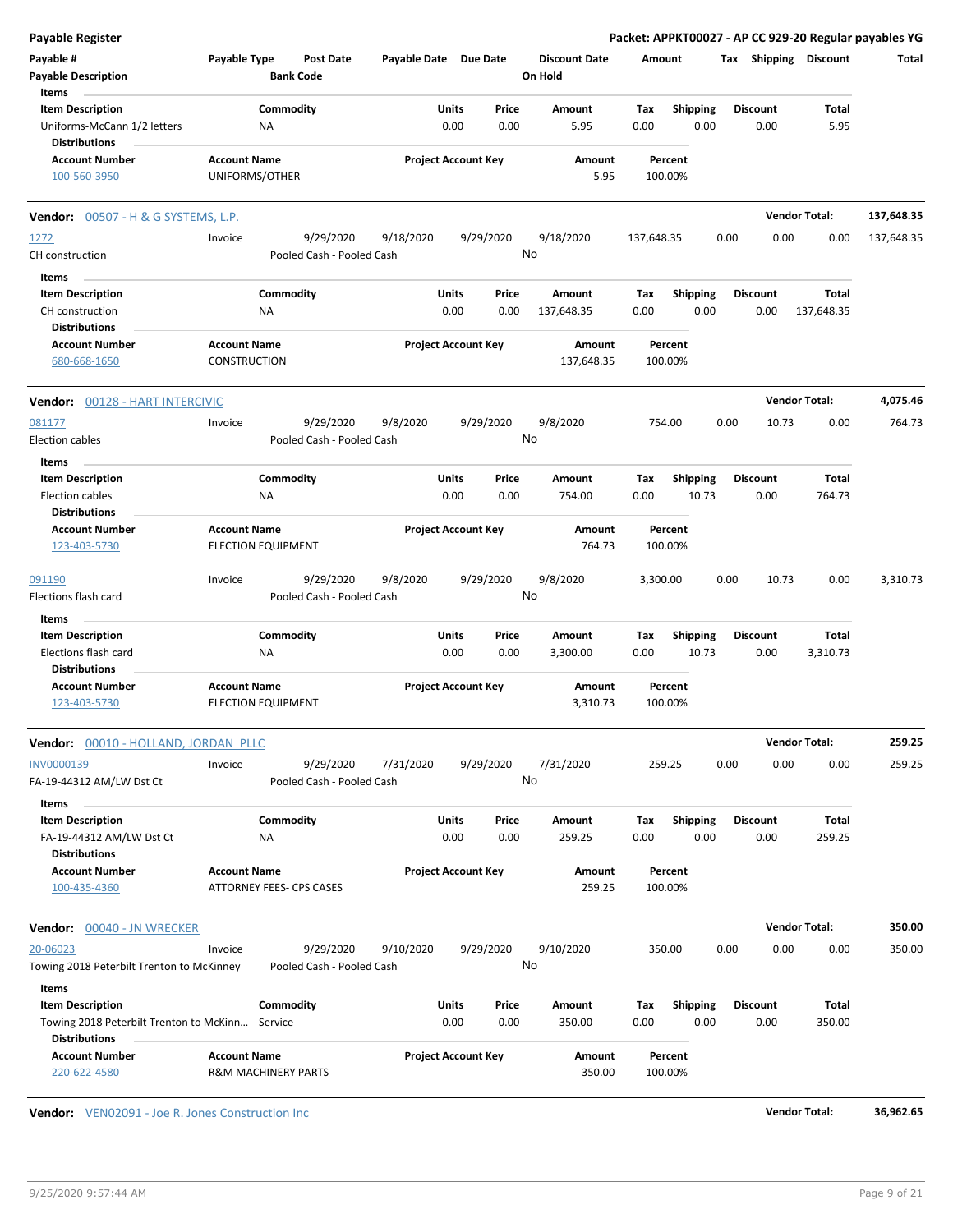| <b>Payable Register</b>                                         |                                                      |                  |                                        |                     |                            |               |                                 |             |                    |      |                         | Packet: APPKT00027 - AP CC 929-20 Regular payables YG |           |
|-----------------------------------------------------------------|------------------------------------------------------|------------------|----------------------------------------|---------------------|----------------------------|---------------|---------------------------------|-------------|--------------------|------|-------------------------|-------------------------------------------------------|-----------|
| Payable #<br><b>Payable Description</b>                         | Payable Type                                         | <b>Bank Code</b> | <b>Post Date</b>                       | <b>Payable Date</b> | <b>Due Date</b>            |               | <b>Discount Date</b><br>On Hold |             | Amount             |      | Tax Shipping Discount   |                                                       | Total     |
| <u>01</u><br>CH construction                                    | Invoice                                              |                  | 9/29/2020<br>Pooled Cash - Pooled Cash | 9/18/2020           | 9/29/2020                  |               | 9/18/2020<br>No                 | 36,962.65   |                    | 0.00 | 0.00                    | 0.00                                                  | 36,962.65 |
| Items                                                           |                                                      |                  |                                        |                     |                            |               |                                 |             |                    |      |                         |                                                       |           |
| <b>Item Description</b><br>CH construction                      |                                                      | Commodity<br>ΝA  |                                        |                     | Units<br>0.00              | Price<br>0.00 | Amount<br>36,962.65             | Tax<br>0.00 | <b>Shipping</b>    | 0.00 | <b>Discount</b><br>0.00 | <b>Total</b><br>36,962.65                             |           |
| <b>Distributions</b>                                            |                                                      |                  |                                        |                     |                            |               |                                 |             |                    |      |                         |                                                       |           |
| <b>Account Number</b>                                           | <b>Account Name</b>                                  |                  |                                        |                     | <b>Project Account Key</b> |               | Amount                          |             | Percent            |      |                         |                                                       |           |
| 680-668-1650                                                    | <b>CONSTRUCTION</b>                                  |                  |                                        |                     |                            |               | 36,962.65                       |             | 100.00%            |      |                         |                                                       |           |
| Vendor: 00444 - KONICA MINOLTA PREMIER FINANCE                  |                                                      |                  |                                        |                     |                            |               |                                 |             |                    |      |                         | <b>Vendor Total:</b>                                  | 888.45    |
| 69633864                                                        | Invoice                                              |                  | 9/29/2020                              | 9/20/2020           | 9/29/2020                  |               | 9/20/2020                       |             | 888.45             | 0.00 | 0.00                    | 0.00                                                  | 888.45    |
| Acct # 1284057 9/15-10/12/20 copier lease                       |                                                      |                  | Pooled Cash - Pooled Cash              |                     |                            |               | No                              |             |                    |      |                         |                                                       |           |
| Items                                                           |                                                      |                  |                                        |                     |                            |               |                                 |             |                    |      |                         |                                                       |           |
| <b>Item Description</b>                                         |                                                      | Commodity        |                                        |                     | Units                      | Price         | Amount                          | Tax         | <b>Shipping</b>    |      | <b>Discount</b>         | Total                                                 |           |
| Acct #1284057 9/15-10/12/20 copier lease NA                     |                                                      |                  |                                        |                     | 0.00                       | 0.00          | 888.45                          | 0.00        |                    | 0.00 | 0.00                    | 888.45                                                |           |
| <b>Distributions</b>                                            |                                                      |                  |                                        |                     |                            |               |                                 |             |                    |      |                         |                                                       |           |
| <b>Account Number</b>                                           | <b>Account Name</b>                                  |                  |                                        |                     | <b>Project Account Key</b> |               | Amount                          |             | Percent            |      |                         |                                                       |           |
| 100-590-3150                                                    | <b>COPIER RENTAL</b>                                 |                  |                                        |                     |                            |               | 73.29                           |             | 8.25%              |      |                         |                                                       |           |
| 100-410-3150                                                    | <b>COPIER RENTAL</b>                                 |                  |                                        |                     |                            |               | 97.72                           |             | 11.00%             |      |                         |                                                       |           |
| 100-510-3150                                                    | <b>COPIER RENTAL</b>                                 |                  |                                        |                     |                            |               | 314.27                          |             | 35.37%             |      |                         |                                                       |           |
| 100-513-3150                                                    | <b>COPIER RENTAL</b>                                 |                  |                                        |                     |                            |               | 97.72                           |             | 11.00%             |      |                         |                                                       |           |
| 100-499-3150                                                    | <b>COPIER EXPENSE</b>                                |                  |                                        |                     |                            |               | 89.75                           |             | 10.10%             |      |                         |                                                       |           |
| 100-665-3150                                                    | <b>COPIER RENTAL</b>                                 |                  |                                        |                     |                            |               | 89.75                           |             | 10.10%             |      |                         |                                                       |           |
| 100-475-3150                                                    | <b>COPIER EXPENSE</b>                                |                  |                                        |                     |                            |               | 101.52                          |             | 11.43%             |      |                         |                                                       |           |
| 100-575-3150                                                    | <b>COPIER RENTAL</b>                                 |                  |                                        |                     |                            |               | 24.43                           |             | 2.75%              |      |                         |                                                       |           |
| <b>Vendor:</b> 00567 - KSM EXCHANGE LLC                         |                                                      |                  |                                        |                     |                            |               |                                 |             |                    |      |                         | <b>Vendor Total:</b>                                  | 17,476.73 |
| R2524409                                                        | Invoice                                              |                  | 9/29/2020                              | 8/27/2020           | 9/29/2020                  |               | 8/27/2020                       | 17,476.73   |                    | 0.00 | 0.00                    | 0.00                                                  | 17,476.73 |
| #FANNI001 Wirtgen rental 8/10-9/6/20                            |                                                      |                  | Pooled Cash - Pooled Cash              |                     |                            |               | No                              |             |                    |      |                         |                                                       |           |
| Items                                                           |                                                      |                  |                                        |                     |                            |               |                                 |             |                    |      |                         |                                                       |           |
| <b>Item Description</b><br>#FANNI001 Wirtgen rental 8/10-9/6/20 |                                                      | Commodity<br>ΝA  |                                        |                     | Units<br>0.00              | Price<br>0.00 | Amount<br>17,476.73             | Tax<br>0.00 | Shipping           | 0.00 | <b>Discount</b><br>0.00 | Total<br>17,476.73                                    |           |
| <b>Distributions</b>                                            |                                                      |                  |                                        |                     |                            |               |                                 |             |                    |      |                         |                                                       |           |
| <b>Account Number</b><br>231-626-4600                           | <b>Account Name</b><br><b>EQUIPMENT RENTAL/LEASE</b> |                  |                                        |                     | <b>Project Account Key</b> |               | Amount<br>17,476.73             |             | Percent<br>100.00% |      |                         |                                                       |           |
| <b>Vendor:</b> 00501 - LAFUENTE FRAMING, LLC                    |                                                      |                  |                                        |                     |                            |               |                                 |             |                    |      |                         | <b>Vendor Total:</b>                                  | 7,968.02  |
| 005                                                             | Invoice                                              |                  | 9/29/2020                              | 9/18/2020           | 9/29/2020                  |               | 9/18/2020                       |             | 7,968.02           | 0.00 | 0.00                    | 0.00                                                  | 7,968.02  |
| CH construction                                                 |                                                      |                  | Pooled Cash - Pooled Cash              |                     |                            |               | No                              |             |                    |      |                         |                                                       |           |
| Items                                                           |                                                      |                  |                                        |                     |                            |               |                                 |             |                    |      |                         |                                                       |           |
| <b>Item Description</b><br>CH construction                      |                                                      | Commodity<br>NA  |                                        |                     | Units<br>0.00              | Price<br>0.00 | Amount<br>7,968.02              | Tax<br>0.00 | <b>Shipping</b>    | 0.00 | <b>Discount</b><br>0.00 | <b>Total</b><br>7,968.02                              |           |
| <b>Distributions</b><br><b>Account Number</b>                   |                                                      |                  |                                        |                     |                            |               |                                 |             |                    |      |                         |                                                       |           |
| 680-668-1650                                                    | <b>Account Name</b><br>CONSTRUCTION                  |                  |                                        |                     | <b>Project Account Key</b> |               | Amount<br>7,968.02              |             | Percent<br>100.00% |      |                         |                                                       |           |
| Vendor: 00048 - LEONARD, CITY OF                                |                                                      |                  |                                        |                     |                            |               |                                 |             |                    |      |                         | <b>Vendor Total:</b>                                  | 450.00    |
| INV0000133                                                      | Invoice                                              |                  | 9/29/2020                              | 9/23/2020           | 9/29/2020                  |               | 9/23/2020                       |             | 350.00             | 0.00 | 0.00                    | 0.00                                                  | 350.00    |
| Oct lease JP2 office                                            |                                                      |                  | Pooled Cash - Pooled Cash              |                     |                            |               | No                              |             |                    |      |                         |                                                       |           |
| Items                                                           |                                                      |                  |                                        |                     |                            |               |                                 |             |                    |      |                         |                                                       |           |
| <b>Item Description</b>                                         |                                                      | Commodity        |                                        |                     | Units                      | Price         | Amount                          | Tax         | Shipping           |      | <b>Discount</b>         | Total                                                 |           |
| Oct lease JP2 office                                            |                                                      | <b>NA</b>        |                                        |                     | 0.00                       | 0.00          | 350.00                          | 0.00        |                    | 0.00 | 0.00                    | 350.00                                                |           |
| <b>Distributions</b>                                            |                                                      |                  |                                        |                     |                            |               |                                 |             |                    |      |                         |                                                       |           |
| <b>Account Number</b><br>100-456-4600                           | <b>Account Name</b><br><b>OFFICE RENTAL</b>          |                  |                                        |                     | <b>Project Account Key</b> |               | Amount<br>350.00                |             | Percent<br>100.00% |      |                         |                                                       |           |
|                                                                 |                                                      |                  |                                        |                     |                            |               |                                 |             |                    |      |                         |                                                       |           |
| INV0000134                                                      | Invoice                                              |                  | 9/29/2020<br>Pooled Cash - Pooled Cash | 9/23/2020           | 9/29/2020                  |               | 9/23/2020<br>No                 |             | 100.00             | 0.00 | 0.00                    | 0.00                                                  | 100.00    |
| Oct lease Tag office                                            |                                                      |                  |                                        |                     |                            |               |                                 |             |                    |      |                         |                                                       |           |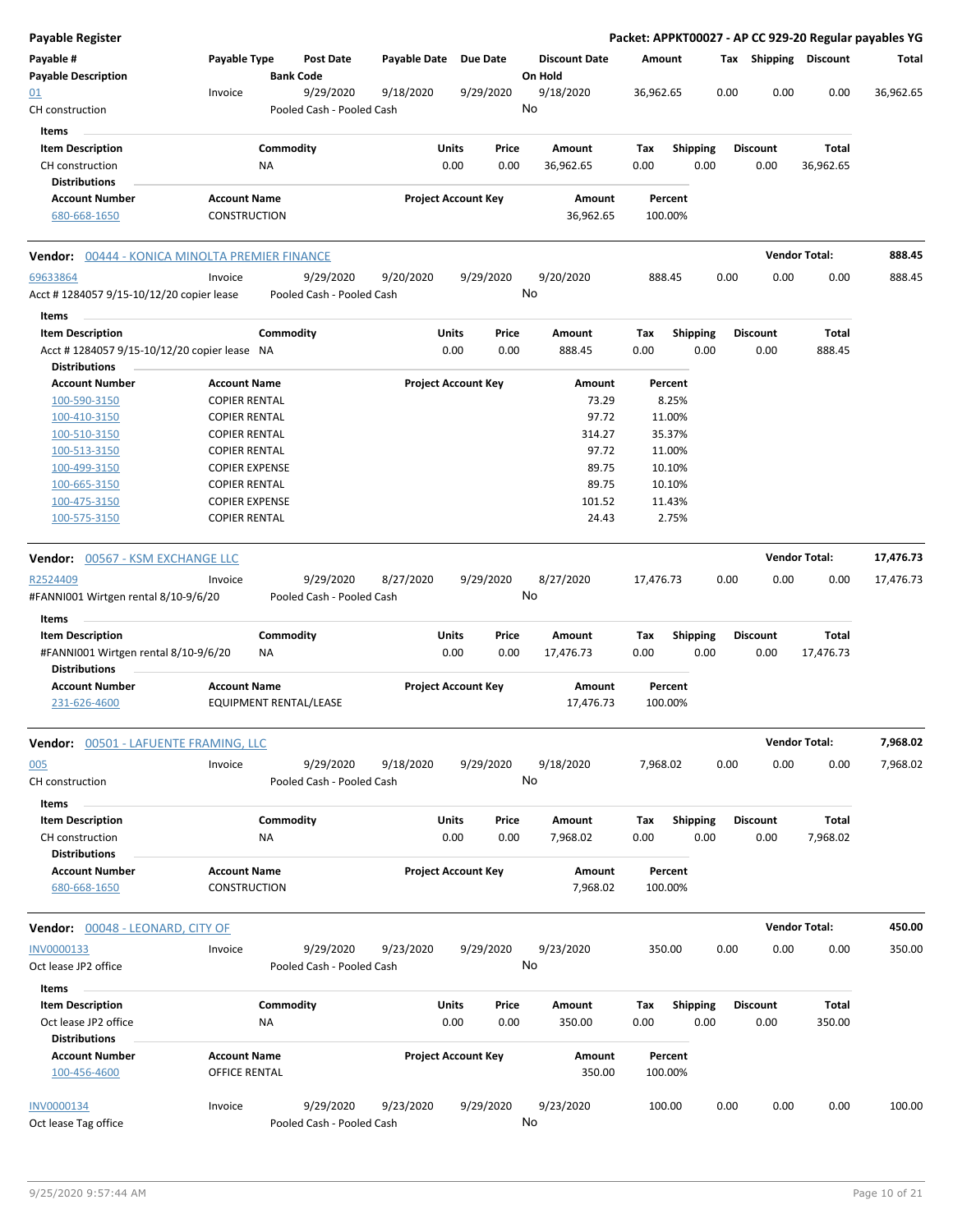| <b>Payable Register</b>                                                 |                                                 |                                        |                            |                      |                 |                                 |                    |                         |      |                         | Packet: APPKT00027 - AP CC 929-20 Regular payables YG |          |
|-------------------------------------------------------------------------|-------------------------------------------------|----------------------------------------|----------------------------|----------------------|-----------------|---------------------------------|--------------------|-------------------------|------|-------------------------|-------------------------------------------------------|----------|
| Payable #<br><b>Payable Description</b>                                 | Payable Type                                    | <b>Post Date</b><br><b>Bank Code</b>   | Payable Date Due Date      |                      |                 | <b>Discount Date</b><br>On Hold | Amount             |                         |      | Tax Shipping Discount   |                                                       | Total    |
| Items<br><b>Item Description</b>                                        |                                                 | Commodity                              |                            | Units                | Price           | Amount                          | Tax                | <b>Shipping</b>         |      | <b>Discount</b>         | <b>Total</b>                                          |          |
| Oct lease Tag office                                                    | NA                                              |                                        |                            | 0.00                 | 0.00            | 100.00                          | 0.00               | 0.00                    |      | 0.00                    | 100.00                                                |          |
| <b>Distributions</b>                                                    |                                                 |                                        |                            |                      |                 |                                 |                    |                         |      |                         |                                                       |          |
| <b>Account Number</b>                                                   | <b>Account Name</b>                             |                                        | <b>Project Account Key</b> |                      |                 | Amount                          | Percent            |                         |      |                         |                                                       |          |
| 100-499-4600                                                            | <b>LEONARD OFFICE RENT</b>                      |                                        |                            |                      |                 | 100.00                          | 100.00%            |                         |      |                         |                                                       |          |
| <b>Vendor:</b> 00102 - MEADE NORMAN INS. AGENCY, INC.                   |                                                 |                                        |                            |                      |                 |                                 |                    |                         |      |                         | <b>Vendor Total:</b>                                  | 149.00   |
| 34829                                                                   | Invoice                                         | 9/29/2020                              | 9/23/2020                  |                      | 9/29/2020       | 9/23/2020                       | 50.00              |                         | 0.00 | 0.00                    | 0.00                                                  | 50.00    |
| #HOPKDI1 Development Services Bond-Hopkins    Pooled Cash - Pooled Cash |                                                 |                                        |                            |                      | No              |                                 |                    |                         |      |                         |                                                       |          |
| Items                                                                   |                                                 |                                        |                            |                      |                 |                                 |                    |                         |      |                         |                                                       |          |
| <b>Item Description</b>                                                 |                                                 | Commodity                              |                            | Units<br>0.00        | Price<br>0.00   | Amount<br>50.00                 | Tax<br>0.00        | <b>Shipping</b><br>0.00 |      | <b>Discount</b><br>0.00 | <b>Total</b><br>50.00                                 |          |
| #HOPKDI1 Development Services Bond-H NA<br><b>Distributions</b>         |                                                 |                                        |                            |                      |                 |                                 |                    |                         |      |                         |                                                       |          |
| <b>Account Number</b><br>100-591-4800                                   | <b>Account Name</b><br><b>BOND</b>              |                                        | <b>Project Account Key</b> |                      |                 | <b>Amount</b><br>50.00          | Percent<br>100.00% |                         |      |                         |                                                       |          |
|                                                                         |                                                 |                                        |                            |                      |                 |                                 |                    |                         |      |                         |                                                       |          |
| 34830<br>#HOPKDI1 Notary Bond-Hopkins                                   | Invoice                                         | 9/29/2020<br>Pooled Cash - Pooled Cash | 9/23/2020                  |                      | 9/29/2020<br>No | 9/23/2020                       | 99.00              |                         | 0.00 | 0.00                    | 0.00                                                  | 99.00    |
|                                                                         |                                                 |                                        |                            |                      |                 |                                 |                    |                         |      |                         |                                                       |          |
| Items<br><b>Item Description</b>                                        |                                                 | Commodity                              |                            | Units                | Price           | Amount                          | Tax                | <b>Shipping</b>         |      | <b>Discount</b>         | <b>Total</b>                                          |          |
| #HOPKDI1 Notary Bond-Hopkins                                            | ΝA                                              |                                        |                            | 0.00                 | 0.00            | 99.00                           | 0.00               | 0.00                    |      | 0.00                    | 99.00                                                 |          |
| <b>Distributions</b>                                                    |                                                 |                                        |                            |                      |                 |                                 |                    |                         |      |                         |                                                       |          |
| <b>Account Number</b><br>100-591-4800                                   | <b>Account Name</b><br><b>BOND</b>              |                                        | <b>Project Account Key</b> |                      |                 | Amount<br>99.00                 | Percent<br>100.00% |                         |      |                         |                                                       |          |
|                                                                         |                                                 |                                        |                            |                      |                 |                                 |                    |                         |      |                         |                                                       |          |
| <b>Vendor: 00337 - MIEARS, STEVEN R.</b>                                |                                                 |                                        |                            |                      |                 |                                 |                    |                         |      |                         | <b>Vendor Total:</b>                                  | 2,850.00 |
| INV0000142                                                              | Invoice                                         | 9/29/2020                              | 9/6/2020                   |                      | 9/29/2020       | 9/6/2020                        | 675.00             |                         | 0.00 | 0.00                    | 0.00                                                  | 675.00   |
| FA-20-44838 Taylor Dst Ct                                               |                                                 | Pooled Cash - Pooled Cash              |                            |                      |                 | No                              |                    |                         |      |                         |                                                       |          |
| Items                                                                   |                                                 |                                        |                            |                      |                 |                                 |                    |                         |      |                         |                                                       |          |
| <b>Item Description</b><br>FA-20-44838 Taylor Dst Ct                    |                                                 | Commodity                              |                            | <b>Units</b><br>0.00 | Price<br>0.00   | Amount<br>675.00                | Tax<br>0.00        | <b>Shipping</b><br>0.00 |      | <b>Discount</b><br>0.00 | Total<br>675.00                                       |          |
| <b>Distributions</b>                                                    | ΝA                                              |                                        |                            |                      |                 |                                 |                    |                         |      |                         |                                                       |          |
| <b>Account Number</b>                                                   | <b>Account Name</b>                             |                                        | <b>Project Account Key</b> |                      |                 | <b>Amount</b>                   | Percent            |                         |      |                         |                                                       |          |
| 100-435-4360                                                            | <b>ATTORNEY FEES- CPS CASES</b>                 |                                        |                            |                      |                 | 675.00                          | 100.00%            |                         |      |                         |                                                       |          |
| INV0000144                                                              | Invoice                                         | 9/29/2020                              | 9/10/2020                  |                      | 9/29/2020       | 9/10/2020                       | 625.00             |                         | 0.00 | 0.00                    | 0.00                                                  | 625.00   |
| FA-19-44526 Turner Dst Ct-Mediation                                     |                                                 | Pooled Cash - Pooled Cash              |                            |                      | No              |                                 |                    |                         |      |                         |                                                       |          |
| Items                                                                   |                                                 |                                        |                            |                      |                 |                                 |                    |                         |      |                         |                                                       |          |
| <b>Item Description</b>                                                 |                                                 | Commodity                              |                            | Units                | Price           | Amount                          | Tax                | <b>Shipping</b>         |      | <b>Discount</b>         | Total                                                 |          |
| FA-19-44526 Turner Dst Ct-Mediation                                     | NA                                              |                                        |                            | 0.00                 | 0.00            | 625.00                          | 0.00               | 0.00                    |      | 0.00                    | 625.00                                                |          |
| <b>Distributions</b>                                                    |                                                 |                                        |                            |                      |                 |                                 |                    |                         |      |                         |                                                       |          |
| <b>Account Number</b><br>100-435-4420                                   | <b>Account Name</b>                             | OTHER PROFESSIONAL SERV.               | <b>Project Account Key</b> |                      |                 | Amount<br>625.00                | Percent<br>100.00% |                         |      |                         |                                                       |          |
| INV0000147                                                              | Invoice                                         | 9/29/2020                              | 9/7/2020                   |                      | 9/29/2020       | 9/7/2020                        | 1,550.00           |                         | 0.00 | 0.00                    | 0.00                                                  | 1,550.00 |
| FA-20-44588 Chambers Dst Ct                                             |                                                 | Pooled Cash - Pooled Cash              |                            |                      | No              |                                 |                    |                         |      |                         |                                                       |          |
| Items                                                                   |                                                 |                                        |                            |                      |                 |                                 |                    |                         |      |                         |                                                       |          |
| <b>Item Description</b>                                                 |                                                 | Commodity                              |                            | Units                | Price           | Amount                          | Tax                | <b>Shipping</b>         |      | <b>Discount</b>         | Total                                                 |          |
| FA-20-44588 Chambers Dst Ct<br><b>Distributions</b>                     | NA                                              |                                        |                            | 0.00                 | 0.00            | 1,550.00                        | 0.00               | 0.00                    |      | 0.00                    | 1,550.00                                              |          |
| <b>Account Number</b><br>100-435-4360                                   | <b>Account Name</b><br>ATTORNEY FEES- CPS CASES |                                        | <b>Project Account Key</b> |                      |                 | Amount<br>1,550.00              | Percent<br>100.00% |                         |      |                         |                                                       |          |
| <b>Vendor: 00752 - P SQUARED EMULSION PLANTS</b>                        |                                                 |                                        |                            |                      |                 |                                 |                    |                         |      |                         | <b>Vendor Total:</b>                                  | 1,342.00 |
| 20461                                                                   | Invoice                                         |                                        |                            |                      |                 |                                 | 1,342.00           |                         |      | 0.00                    | 0.00                                                  |          |
| P2 stabilizer asphalt emulsion                                          |                                                 | 9/29/2020<br>Pooled Cash - Pooled Cash | 9/22/2020                  |                      | 9/29/2020<br>No | 9/22/2020                       |                    |                         | 0.00 |                         |                                                       | 1,342.00 |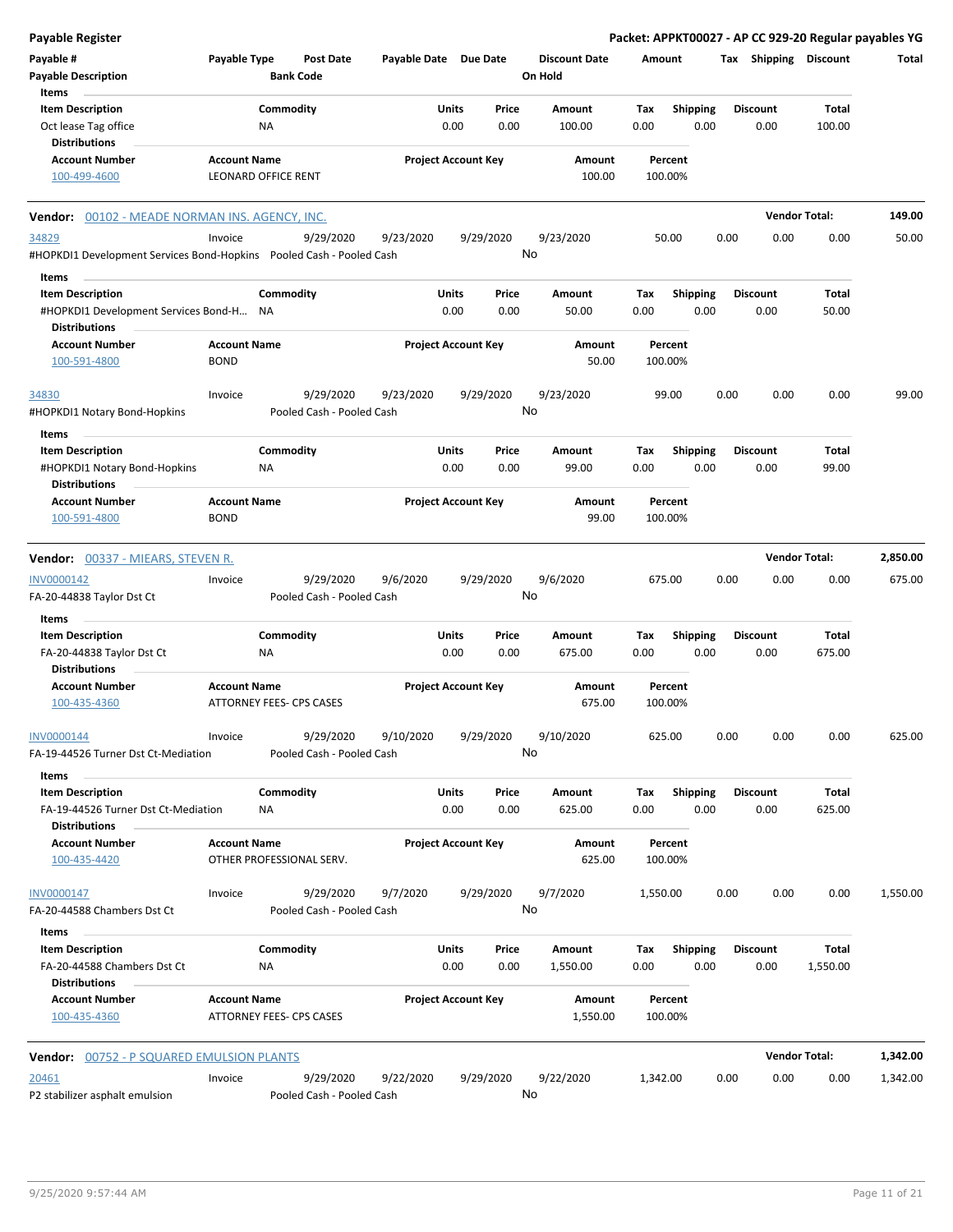| <b>Payable Register</b>                                                      |                                                      |                        |                                        |                       |                            |                 |                                 |             |                         |      |                         | Packet: APPKT00027 - AP CC 929-20 Regular payables YG |        |
|------------------------------------------------------------------------------|------------------------------------------------------|------------------------|----------------------------------------|-----------------------|----------------------------|-----------------|---------------------------------|-------------|-------------------------|------|-------------------------|-------------------------------------------------------|--------|
| Payable #<br><b>Payable Description</b>                                      | Payable Type                                         |                        | <b>Post Date</b><br><b>Bank Code</b>   | Payable Date Due Date |                            |                 | <b>Discount Date</b><br>On Hold | Amount      |                         |      | Tax Shipping            | <b>Discount</b>                                       | Total  |
| Items<br><b>Item Description</b><br>P2 stabilizer asphalt emulsion           |                                                      | Commodity<br>Goods     |                                        |                       | Units<br>550.00            | Price<br>2.44   | Amount<br>1,342.00              | Tax<br>0.00 | <b>Shipping</b><br>0.00 |      | <b>Discount</b><br>0.00 | Total<br>1,342.00                                     |        |
| <b>Distributions</b>                                                         |                                                      |                        |                                        |                       |                            |                 |                                 |             |                         |      |                         |                                                       |        |
| <b>Account Number</b><br>220-622-3440                                        | <b>Account Name</b><br>R&B MAT. ASPHALT/RD OIL       |                        |                                        |                       | <b>Project Account Key</b> |                 | Amount<br>1,342.00              |             | Percent<br>100.00%      |      |                         |                                                       |        |
| <b>Vendor:</b> 00532 - PARHAM, WILLIAM                                       |                                                      |                        |                                        |                       |                            |                 |                                 |             |                         |      |                         | <b>Vendor Total:</b>                                  | 300.00 |
| <b>INV0000152</b><br>50572 Escamilla Co Ct@Law                               | Invoice                                              |                        | 9/29/2020<br>Pooled Cash - Pooled Cash | 9/16/2020             |                            | 9/29/2020<br>No | 9/16/2020                       |             | 300.00                  | 0.00 | 0.00                    | 0.00                                                  | 300.00 |
| Items                                                                        |                                                      |                        |                                        |                       |                            |                 |                                 |             |                         |      |                         |                                                       |        |
| <b>Item Description</b><br>50572 Escamilla Co Ct@Law<br><b>Distributions</b> |                                                      | Commodity<br>NA        |                                        |                       | Units<br>0.00              | Price<br>0.00   | Amount<br>300.00                | Tax<br>0.00 | Shipping<br>0.00        |      | <b>Discount</b><br>0.00 | Total<br>300.00                                       |        |
| <b>Account Number</b><br>100-410-4240                                        | <b>Account Name</b><br><b>INDIGENT ATTORNEY FEES</b> |                        |                                        |                       | <b>Project Account Key</b> |                 | Amount<br>300.00                |             | Percent<br>100.00%      |      |                         |                                                       |        |
| <b>Vendor: 00006 - PARKER TIRE</b>                                           |                                                      |                        |                                        |                       |                            |                 |                                 |             |                         |      |                         | <b>Vendor Total:</b>                                  | 135.00 |
| 12444<br>R&M tire repair                                                     | Invoice                                              |                        | 9/29/2020<br>Pooled Cash - Pooled Cash | 9/9/2020              |                            | 9/29/2020<br>No | 9/9/2020                        |             | 30.00                   | 0.00 | 0.00                    | 0.00                                                  | 30.00  |
| Items                                                                        |                                                      |                        |                                        |                       |                            |                 |                                 |             |                         |      |                         |                                                       |        |
| <b>Item Description</b><br>R&M tire repair                                   |                                                      | Commodity<br><b>NA</b> |                                        |                       | Units<br>0.00              | Price<br>0.00   | Amount<br>30.00                 | Tax<br>0.00 | <b>Shipping</b><br>0.00 |      | <b>Discount</b><br>0.00 | Total<br>30.00                                        |        |
| <b>Distributions</b><br><b>Account Number</b><br>240-624-4590                | <b>Account Name</b><br>R&M MACH. TIRES & TUBES       |                        |                                        |                       | <b>Project Account Key</b> |                 | Amount<br>30.00                 |             | Percent<br>100.00%      |      |                         |                                                       |        |
| 12464                                                                        | Invoice                                              |                        | 9/29/2020                              | 9/16/2020             |                            | 9/29/2020       | 9/16/2020                       |             | 75.00                   | 0.00 | 0.00                    | 0.00                                                  | 75.00  |
| R&M Tires-road grader                                                        |                                                      |                        | Pooled Cash - Pooled Cash              |                       |                            | No              |                                 |             |                         |      |                         |                                                       |        |
| Items                                                                        |                                                      |                        |                                        |                       |                            |                 |                                 |             |                         |      |                         |                                                       |        |
| <b>Item Description</b><br>R&M Tires-road grader<br><b>Distributions</b>     |                                                      | Commodity<br>ΝA        |                                        |                       | Units<br>0.00              | Price<br>0.00   | <b>Amount</b><br>75.00          | Tax<br>0.00 | <b>Shipping</b><br>0.00 |      | <b>Discount</b><br>0.00 | Total<br>75.00                                        |        |
| <b>Account Number</b><br>220-622-4590                                        | <b>Account Name</b><br>R&M MACH. TIRES & TUBES       |                        |                                        |                       | <b>Project Account Key</b> |                 | Amount<br>75.00                 |             | Percent<br>100.00%      |      |                         |                                                       |        |
| 12470<br>$9/17/20$ tire repair                                               | Invoice                                              |                        | 9/29/2020<br>Pooled Cash - Pooled Cash | 9/17/2020             |                            | 9/29/2020<br>No | 9/17/2020                       |             | 30.00                   | 0.00 | 0.00                    | 0.00                                                  | 30.00  |
| Items                                                                        |                                                      |                        |                                        |                       |                            |                 |                                 |             |                         |      |                         |                                                       |        |
| <b>Item Description</b><br>9/17/20 tire repair                               |                                                      | Commodity<br>NA        |                                        |                       | Units<br>0.00              | Price<br>0.00   | Amount<br>30.00                 | Tax<br>0.00 | Shipping<br>0.00        |      | <b>Discount</b><br>0.00 | Total<br>30.00                                        |        |
| <b>Distributions</b><br><b>Account Number</b><br>240-624-4590                | <b>Account Name</b><br>R&M MACH. TIRES & TUBES       |                        |                                        |                       | <b>Project Account Key</b> |                 | Amount<br>30.00                 |             | Percent<br>100.00%      |      |                         |                                                       |        |
| <b>Vendor: 00469 - PAT'S PUMP SERVICE</b>                                    |                                                      |                        |                                        |                       |                            |                 |                                 |             |                         |      |                         | <b>Vendor Total:</b>                                  | 740.00 |
| 1835<br>Acct#712 porta-potty service                                         | Invoice                                              |                        | 9/29/2020<br>Pooled Cash - Pooled Cash | 9/15/2020             |                            | 9/29/2020<br>No | 9/15/2020                       |             | 740.00                  | 0.00 | 0.00                    | 0.00                                                  | 740.00 |
| Items                                                                        |                                                      |                        |                                        |                       |                            |                 |                                 |             |                         |      |                         |                                                       |        |
| <b>Item Description</b><br>Acct#712 porta-potty service                      |                                                      | Commodity<br>NA        |                                        |                       | Units<br>0.00              | Price<br>0.00   | Amount<br>740.00                | Tax<br>0.00 | <b>Shipping</b><br>0.00 |      | <b>Discount</b><br>0.00 | Total<br>740.00                                       |        |
| <b>Distributions</b><br><b>Account Number</b><br>680-668-1650                | <b>Account Name</b><br><b>CONSTRUCTION</b>           |                        |                                        |                       | <b>Project Account Key</b> |                 | Amount<br>740.00                |             | Percent<br>100.00%      |      |                         |                                                       |        |
| Vendor: 00589 - PERKINS, J. DANIEL                                           |                                                      |                        |                                        |                       |                            |                 |                                 |             |                         |      |                         | <b>Vendor Total:</b>                                  | 513.00 |
| INV0000141                                                                   | Invoice                                              |                        | 9/29/2020                              | 8/19/2020             |                            | 9/29/2020<br>No | 8/19/2020                       |             | 513.00                  | 0.00 | 0.00                    | 0.00                                                  | 513.00 |
| F-20-44880 Hester Dst Ct                                                     |                                                      |                        | Pooled Cash - Pooled Cash              |                       |                            |                 |                                 |             |                         |      |                         |                                                       |        |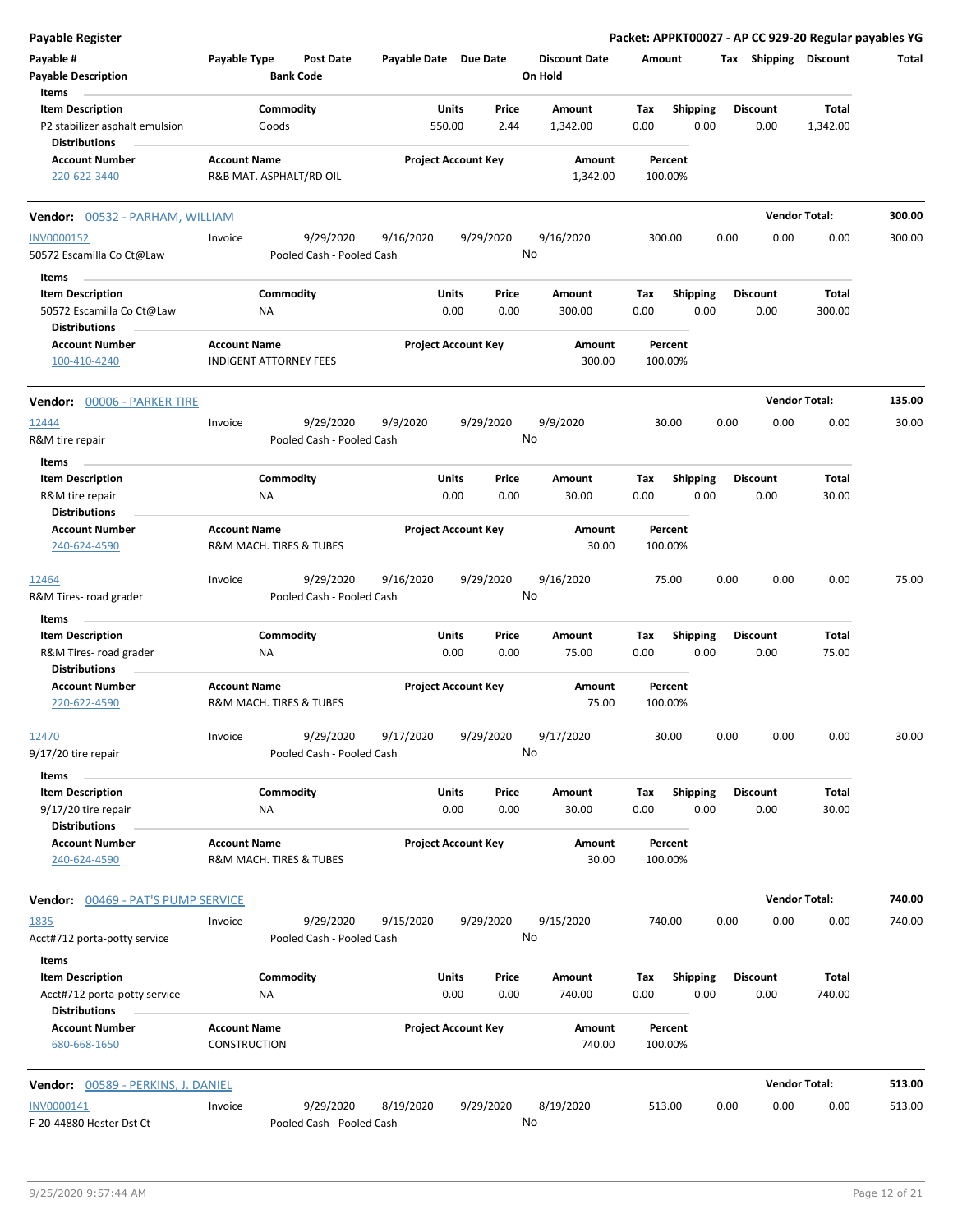| <b>Payable Register</b>                                     |                                                       |                                        |                       |                            |               |                      |             |                  |      |                         |                      | Packet: APPKT00027 - AP CC 929-20 Regular payables YG |
|-------------------------------------------------------------|-------------------------------------------------------|----------------------------------------|-----------------------|----------------------------|---------------|----------------------|-------------|------------------|------|-------------------------|----------------------|-------------------------------------------------------|
| Payable #                                                   | Payable Type                                          | <b>Post Date</b>                       | Payable Date Due Date |                            |               | <b>Discount Date</b> | Amount      |                  |      | Tax Shipping            | <b>Discount</b>      | Total                                                 |
| <b>Payable Description</b>                                  |                                                       | <b>Bank Code</b>                       |                       |                            |               | On Hold              |             |                  |      |                         |                      |                                                       |
| Items                                                       |                                                       |                                        |                       |                            |               |                      |             |                  |      |                         |                      |                                                       |
| <b>Item Description</b>                                     | Commodity                                             |                                        |                       | Units                      | Price         | Amount               | Tax         | <b>Shipping</b>  |      | <b>Discount</b>         | Total                |                                                       |
| F-20-44880 Hester Dst Ct                                    | <b>NA</b>                                             |                                        |                       | 0.00                       | 0.00          | 513.00               | 0.00        | 0.00             |      | 0.00                    | 513.00               |                                                       |
| <b>Distributions</b>                                        |                                                       |                                        |                       |                            |               |                      |             |                  |      |                         |                      |                                                       |
| <b>Account Number</b>                                       | <b>Account Name</b>                                   |                                        |                       | <b>Project Account Key</b> |               | Amount               |             | Percent          |      |                         |                      |                                                       |
| 100-435-4360                                                | ATTORNEY FEES- CPS CASES                              |                                        |                       |                            |               | 513.00               | 100.00%     |                  |      |                         |                      |                                                       |
| 00473 - PRECISION DEMOLITION<br>Vendor:                     |                                                       |                                        |                       |                            |               |                      |             |                  |      |                         | <b>Vendor Total:</b> | 44,889.40                                             |
| 20193425                                                    | Invoice                                               | 9/29/2020                              | 9/17/2020             | 9/29/2020                  |               | 9/17/2020            | 44.889.40   |                  | 0.00 | 0.00                    | 0.00                 | 44,889.40                                             |
| CH construction                                             |                                                       | Pooled Cash - Pooled Cash              |                       |                            | No            |                      |             |                  |      |                         |                      |                                                       |
| Items                                                       |                                                       |                                        |                       |                            |               |                      |             |                  |      |                         |                      |                                                       |
| <b>Item Description</b>                                     | Commodity                                             |                                        |                       | Units                      | Price         | Amount               | Tax         | Shipping         |      | <b>Discount</b>         | Total                |                                                       |
| CH construction                                             | <b>NA</b>                                             |                                        |                       | 0.00                       | 0.00          | 44,889.40            | 0.00        | 0.00             |      | 0.00                    | 44,889.40            |                                                       |
| <b>Distributions</b>                                        |                                                       |                                        |                       |                            |               |                      |             |                  |      |                         |                      |                                                       |
| <b>Account Number</b>                                       | <b>Account Name</b>                                   |                                        |                       | <b>Project Account Key</b> |               | Amount               |             | Percent          |      |                         |                      |                                                       |
| 680-668-1650                                                | <b>CONSTRUCTION</b>                                   |                                        |                       |                            |               | 44,889.40            | 100.00%     |                  |      |                         |                      |                                                       |
| <b>Vendor: 00165 - R.B. EVERETT &amp; CO</b>                |                                                       |                                        |                       |                            |               |                      |             |                  |      |                         | <b>Vendor Total:</b> | 1,503.36                                              |
| CM08122                                                     | Credit Memo                                           | 9/29/2020                              | 9/15/2020             | 9/15/2020                  |               | 9/15/2020            | $-522.92$   |                  | 0.00 | 0.00                    | 0.00                 | $-522.92$                                             |
| Return hand sprayer                                         |                                                       | Pooled Cash - Pooled Cash              |                       |                            | No            |                      |             |                  |      |                         |                      |                                                       |
| Items                                                       |                                                       |                                        |                       |                            |               |                      |             |                  |      |                         |                      |                                                       |
| <b>Item Description</b>                                     | Commodity                                             |                                        |                       | Units                      | Price         | Amount               | Tax         | <b>Shipping</b>  |      | <b>Discount</b>         | Total                |                                                       |
| Return hand sprayer                                         | ΝA                                                    |                                        |                       | 0.00                       | 0.00          | $-522.92$            | 0.00        | 0.00             |      | 0.00                    | $-522.92$            |                                                       |
| <b>Distributions</b>                                        |                                                       |                                        |                       |                            |               |                      |             |                  |      |                         |                      |                                                       |
| <b>Account Number</b>                                       | <b>Account Name</b>                                   |                                        |                       | <b>Project Account Key</b> |               | Amount               |             | Percent          |      |                         |                      |                                                       |
| 240-624-4580                                                | <b>R&amp;M MACHINERY PARTS</b>                        |                                        |                       |                            |               | $-522.92$            | 100.00%     |                  |      |                         |                      |                                                       |
| SI102941                                                    | Invoice                                               | 9/29/2020                              | 8/10/2020             | 9/29/2020                  |               | 8/10/2020            | 2,026.28    |                  | 0.00 | 0.00                    | 0.00                 | 2,026.28                                              |
| R&M parts                                                   |                                                       | Pooled Cash - Pooled Cash              |                       |                            | No            |                      |             |                  |      |                         |                      |                                                       |
| <b>Items</b>                                                |                                                       |                                        |                       |                            |               |                      |             |                  |      |                         |                      |                                                       |
| <b>Item Description</b>                                     | Commodity                                             |                                        |                       | Units                      | Price         | Amount               | Tax         | <b>Shipping</b>  |      | <b>Discount</b>         | Total                |                                                       |
| R&M parts                                                   | <b>NA</b>                                             |                                        |                       | 0.00                       | 0.00          | 2,026.28             | 0.00        | 0.00             |      | 0.00                    | 2,026.28             |                                                       |
| <b>Distributions</b>                                        |                                                       |                                        |                       |                            |               |                      |             |                  |      |                         |                      |                                                       |
| <b>Account Number</b><br>240-624-4580                       | <b>Account Name</b><br><b>R&amp;M MACHINERY PARTS</b> |                                        |                       | <b>Project Account Key</b> |               | Amount<br>2,026.28   | 100.00%     | Percent          |      |                         |                      |                                                       |
|                                                             |                                                       |                                        |                       |                            |               |                      |             |                  |      |                         |                      |                                                       |
| <b>Vendor: 00353 - RDO EQUIPMENT CO</b>                     |                                                       |                                        |                       |                            |               |                      |             |                  |      |                         | <b>Vendor Total:</b> | 3,546.20                                              |
| W7374024<br>#7451001 Motor grader 12H repair                | Invoice                                               | 9/29/2020<br>Pooled Cash - Pooled Cash | 9/11/2020             | 9/29/2020                  | No            | 9/11/2020            | 3,546.20    |                  | 0.00 | 0.00                    | 0.00                 | 3,546.20                                              |
| Items                                                       |                                                       |                                        |                       |                            |               |                      |             |                  |      |                         |                      |                                                       |
| <b>Item Description</b><br>#7451001 Motor grader 12H repair | Commodity<br>NA                                       |                                        |                       | Units<br>0.00              | Price<br>0.00 | Amount<br>3,546.20   | Tax<br>0.00 | Shipping<br>0.00 |      | <b>Discount</b><br>0.00 | Total<br>3,546.20    |                                                       |
| <b>Distributions</b>                                        |                                                       |                                        |                       |                            |               |                      |             |                  |      |                         |                      |                                                       |
| <b>Account Number</b><br>220-622-4580                       | <b>Account Name</b><br>R&M MACHINERY PARTS            |                                        |                       | <b>Project Account Key</b> |               | Amount<br>3,546.20   | 100.00%     | Percent          |      |                         |                      |                                                       |
| <b>Vendor: 00289 - RELIANT</b>                              |                                                       |                                        |                       |                            |               |                      |             |                  |      |                         | <b>Vendor Total:</b> | 3,607.41                                              |
| 006 007 680 320 5                                           | Invoice                                               | 9/29/2020                              | 9/24/2020             | 9/29/2020                  |               | 9/24/2020            |             | 27.82            | 0.00 | 0.00                    | 0.00                 | 27.82                                                 |
| #6 878 909-8 Windom guardlight                              |                                                       | Pooled Cash - Pooled Cash              |                       |                            | No            |                      |             |                  |      |                         |                      |                                                       |
| Items                                                       |                                                       |                                        |                       |                            |               |                      |             |                  |      |                         |                      |                                                       |
| <b>Item Description</b>                                     | Commodity                                             |                                        |                       | Units                      | Price         | Amount               | Tax         | <b>Shipping</b>  |      | <b>Discount</b>         | Total                |                                                       |
| #6 878 909-8 Windom guardlight<br><b>Distributions</b>      | NA                                                    |                                        |                       | 0.00                       | 0.00          | 27.82                | 0.00        | 0.00             |      | 0.00                    | 27.82                |                                                       |
| <b>Account Number</b>                                       | <b>Account Name</b>                                   |                                        |                       | <b>Project Account Key</b> |               | Amount               |             | Percent          |      |                         |                      |                                                       |
| 100-515-4400                                                | UTILITIES ELECTRICITY                                 |                                        |                       |                            |               | 27.82                | 100.00%     |                  |      |                         |                      |                                                       |
| 112 011 968 036 7                                           | Invoice                                               | 9/29/2020                              | 9/21/2020             | 9/29/2020                  |               | 9/21/2020            | 206.20      |                  | 0.00 | 0.00                    | 0.00                 | 206.20                                                |
| #15 119 264-8 Turner electric                               |                                                       | Pooled Cash - Pooled Cash              |                       |                            | No            |                      |             |                  |      |                         |                      |                                                       |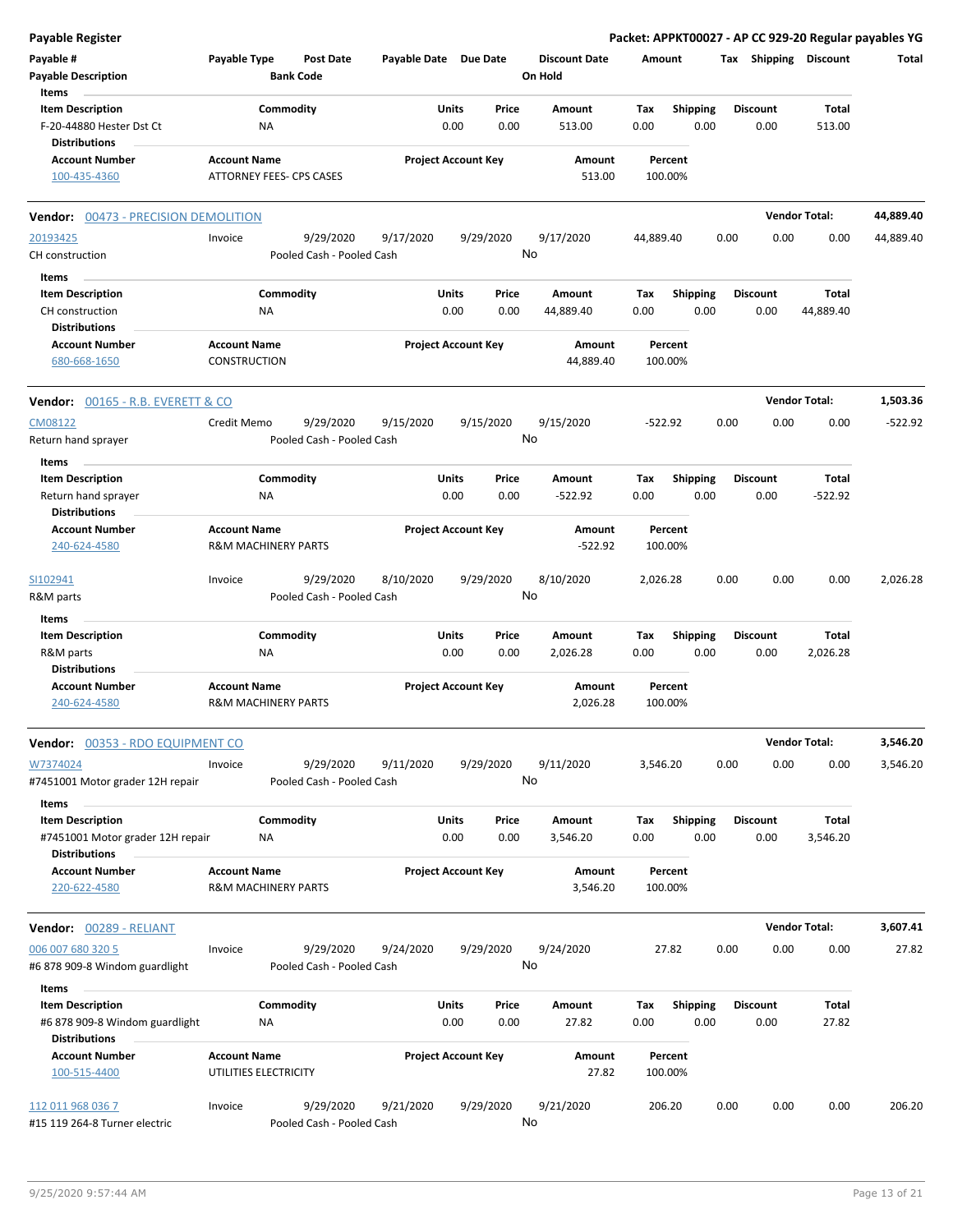**Payable Register Packet: APPKT00027 - AP CC 929-20 Regular payables YG**

| Payable #                                             | Payable Type                                 | Post Date                              | Payable Date Due Date |                            | <b>Discount Date</b> | Amount             |                 |      | Tax Shipping    | <b>Discount</b> | Total  |
|-------------------------------------------------------|----------------------------------------------|----------------------------------------|-----------------------|----------------------------|----------------------|--------------------|-----------------|------|-----------------|-----------------|--------|
| <b>Payable Description</b>                            |                                              | <b>Bank Code</b>                       |                       |                            | On Hold              |                    |                 |      |                 |                 |        |
| Items                                                 |                                              |                                        |                       |                            |                      |                    |                 |      |                 |                 |        |
| <b>Item Description</b>                               |                                              | Commodity                              | Units                 | Price                      | Amount               | Tax                | <b>Shipping</b> |      | <b>Discount</b> | Total           |        |
| #15 119 264-8 Turner electric<br><b>Distributions</b> | <b>NA</b>                                    |                                        |                       | 0.00<br>0.00               | 206.20               | 0.00               | 0.00            |      | 0.00            | 206.20          |        |
| <b>Account Number</b>                                 | <b>Account Name</b>                          |                                        |                       | <b>Project Account Key</b> | Amount               | Percent            |                 |      |                 |                 |        |
| 100-518-4400                                          | UTILITIES ELECTRICITY                        |                                        |                       |                            | 206.20               | 100.00%            |                 |      |                 |                 |        |
| 113 009 733 380 5<br>#2 533 978-9 S Annex electric    | Invoice                                      | 9/29/2020<br>Pooled Cash - Pooled Cash | 9/18/2020             | 9/29/2020                  | 9/18/2020<br>No      | 546.69             |                 | 0.00 | 0.00            | 0.00            | 546.69 |
|                                                       |                                              |                                        |                       |                            |                      |                    |                 |      |                 |                 |        |
| Items                                                 |                                              |                                        |                       |                            |                      |                    |                 |      |                 |                 |        |
| <b>Item Description</b>                               |                                              | Commodity                              | Units                 | Price                      | Amount               | Tax                | <b>Shipping</b> |      | <b>Discount</b> | Total           |        |
| #2 533 978-9 S Annex electric                         |                                              | NA                                     |                       | 0.00<br>0.00               | 546.69               | 0.00               | 0.00            |      | 0.00            | 546.69          |        |
| <b>Distributions</b>                                  |                                              |                                        |                       |                            |                      |                    |                 |      |                 |                 |        |
| <b>Account Number</b><br>100-513-4400                 | <b>Account Name</b><br>UTILITIES ELECTRICITY |                                        |                       | <b>Project Account Key</b> | Amount<br>546.69     | Percent<br>100.00% |                 |      |                 |                 |        |
|                                                       |                                              |                                        |                       |                            |                      |                    |                 |      |                 |                 |        |
| <u>113 009 735 841 4</u>                              | Invoice                                      | 9/29/2020                              | 9/21/2020             | 9/29/2020                  | 9/21/2020            | 124.09             |                 | 0.00 | 0.00            | 0.00            | 124.09 |
| #7 358 371-8 Pct 4 electric<br><b>Items</b>           |                                              | Pooled Cash - Pooled Cash              |                       |                            | No                   |                    |                 |      |                 |                 |        |
| <b>Item Description</b>                               |                                              | Commodity                              | Units                 | Price                      | Amount               | Tax                | <b>Shipping</b> |      | <b>Discount</b> | Total           |        |
| #7 358 371-8 Pct 4 electric                           | <b>NA</b>                                    |                                        |                       | 0.00<br>0.00               | 124.09               | 0.00               | 0.00            |      | 0.00            | 124.09          |        |
| <b>Distributions</b>                                  |                                              |                                        |                       |                            |                      |                    |                 |      |                 |                 |        |
| <b>Account Number</b>                                 | <b>Account Name</b>                          |                                        |                       | <b>Project Account Key</b> | Amount               | Percent            |                 |      |                 |                 |        |
| 240-624-4400                                          | UTILITY ELECTRICITY                          |                                        |                       |                            | 124.09               | 100.00%            |                 |      |                 |                 |        |
| 114 008 082 187 2                                     | Invoice                                      | 9/29/2020                              | 9/21/2020             | 9/29/2020                  | 9/21/2020<br>No      | 112.47             |                 | 0.00 | 0.00            | 0.00            | 112.47 |
| #2 533 980-5 Courthouse electric                      |                                              | Pooled Cash - Pooled Cash              |                       |                            |                      |                    |                 |      |                 |                 |        |
| Items                                                 |                                              |                                        |                       |                            |                      |                    |                 |      |                 |                 |        |
| <b>Item Description</b>                               |                                              | Commodity                              | Units                 | Price                      | Amount               | Tax                | <b>Shipping</b> |      | <b>Discount</b> | Total           |        |
| #2 533 980-5 Courthouse electric                      |                                              | NA                                     |                       | 0.00<br>0.00               | 112.47               | 0.00               | 0.00            |      | 0.00            | 112.47          |        |
| <b>Distributions</b>                                  |                                              |                                        |                       |                            |                      |                    |                 |      |                 |                 |        |
| <b>Account Number</b>                                 | <b>Account Name</b>                          |                                        |                       | <b>Project Account Key</b> | Amount               | Percent            |                 |      |                 |                 |        |
| 100-510-4400                                          | UTILITIES ELECTRICITY                        |                                        |                       |                            | 112.47               | 100.00%            |                 |      |                 |                 |        |
| 114 008 082 188 0                                     | Invoice                                      | 9/29/2020                              | 9/21/2020             | 9/29/2020                  | 9/21/2020            | 622.15             |                 | 0.00 | 0.00            | 0.00            | 622.15 |
| #2 533 981-3 TDHS electric                            |                                              | Pooled Cash - Pooled Cash              |                       |                            | No                   |                    |                 |      |                 |                 |        |
|                                                       |                                              |                                        |                       |                            |                      |                    |                 |      |                 |                 |        |
| Items                                                 |                                              |                                        |                       |                            |                      |                    |                 |      |                 |                 |        |
| <b>Item Description</b>                               |                                              | Commodity                              |                       | Units<br>Price             | Amount               | Tax                | <b>Shipping</b> |      | <b>Discount</b> | Total           |        |
| #2 533 981-3 TDHS electric<br><b>Distributions</b>    | <b>NA</b>                                    |                                        |                       | 0.00<br>0.00               | 622.15               | 0.00               | 0.00            |      | 0.00            | 622.15          |        |
|                                                       | <b>Account Name</b>                          |                                        |                       |                            |                      |                    |                 |      |                 |                 |        |
| <b>Account Number</b><br>100-640-4400                 | UTILITIES ELECTRICITY                        |                                        |                       | <b>Project Account Key</b> | Amount<br>622.15     | Percent<br>100.00% |                 |      |                 |                 |        |
|                                                       |                                              |                                        |                       |                            |                      |                    |                 |      |                 |                 |        |
| 114 008 082 1898                                      | Invoice                                      | 9/29/2020                              | 9/21/2020             | 9/29/2020                  | 9/21/2020            | 413.80             |                 | 0.00 | 0.00            | 0.00            | 413.80 |
| #2 533 982-1 Co Bldg electric                         |                                              | Pooled Cash - Pooled Cash              |                       |                            | No                   |                    |                 |      |                 |                 |        |
|                                                       |                                              |                                        |                       |                            |                      |                    |                 |      |                 |                 |        |
| Items                                                 |                                              |                                        |                       |                            |                      |                    |                 |      |                 |                 |        |
| <b>Item Description</b>                               |                                              | Commodity                              | Units                 | Price                      | Amount               | Tax                | <b>Shipping</b> |      | <b>Discount</b> | Total           |        |
| #2 533 982-1 Co Bldg electric                         |                                              | NA                                     |                       | 0.00<br>0.00               | 413.80               | 0.00               | 0.00            |      | 0.00            | 413.80          |        |
| <b>Distributions</b>                                  |                                              |                                        |                       |                            |                      |                    |                 |      |                 |                 |        |
| <b>Account Number</b>                                 | <b>Account Name</b>                          |                                        |                       | <b>Project Account Key</b> | Amount               | Percent            |                 |      |                 |                 |        |
| 100-511-4400                                          | UTILITIES ELECTRICITY                        |                                        |                       |                            | 413.80               | 100.00%            |                 |      |                 |                 |        |
|                                                       | Invoice                                      | 9/29/2020                              | 9/21/2020             | 9/29/2020                  | 9/21/2020            | 327.91             |                 | 0.00 | 0.00            | 0.00            | 327.91 |
| 116 007 680 319 7<br>#6 730 596-1 Windom electric     |                                              | Pooled Cash - Pooled Cash              |                       |                            | No                   |                    |                 |      |                 |                 |        |
|                                                       |                                              |                                        |                       |                            |                      |                    |                 |      |                 |                 |        |
| Items                                                 |                                              |                                        |                       |                            |                      |                    |                 |      |                 |                 |        |
| <b>Item Description</b>                               |                                              | Commodity                              | Units                 | Price                      | Amount               | Tax                | <b>Shipping</b> |      | <b>Discount</b> | Total           |        |
| #6 730 596-1 Windom electric                          | ΝA                                           |                                        |                       | 0.00<br>0.00               | 327.91               | 0.00               | 0.00            |      | 0.00            | 327.91          |        |
| <b>Distributions</b>                                  |                                              |                                        |                       |                            |                      |                    |                 |      |                 |                 |        |
| <b>Account Number</b>                                 | <b>Account Name</b>                          |                                        |                       | <b>Project Account Key</b> | Amount               | Percent            |                 |      |                 |                 |        |
| 100-515-4400                                          | UTILITIES ELECTRICITY                        |                                        |                       |                            | 327.91               | 100.00%            |                 |      |                 |                 |        |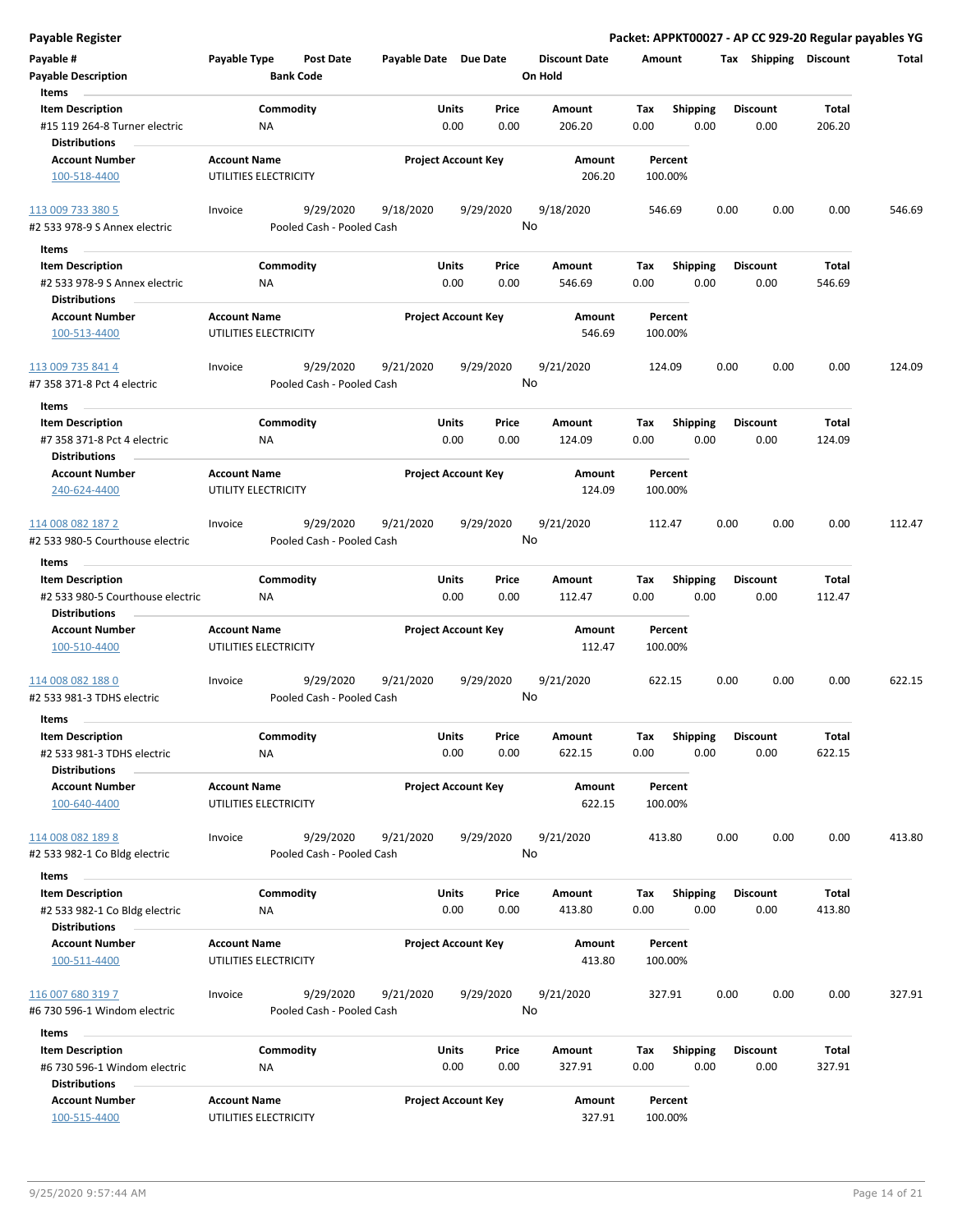| <b>Payable Register</b>                       |                     |                       |                           |                       |                            |           |         |                      |      |                    |                 |      |                       |                      | Packet: APPKT00027 - AP CC 929-20 Regular payables YG |
|-----------------------------------------------|---------------------|-----------------------|---------------------------|-----------------------|----------------------------|-----------|---------|----------------------|------|--------------------|-----------------|------|-----------------------|----------------------|-------------------------------------------------------|
| Payable #<br><b>Payable Description</b>       | Payable Type        | <b>Bank Code</b>      | <b>Post Date</b>          | Payable Date Due Date |                            |           | On Hold | <b>Discount Date</b> |      | Amount             |                 |      | Tax Shipping Discount |                      | Total                                                 |
| 117 007 637 143 4                             | Invoice             |                       | 9/29/2020                 | 9/18/2020             |                            | 9/29/2020 | No      | 9/18/2020            |      | 362.58             |                 | 0.00 | 0.00                  | 0.00                 | 362.58                                                |
| #6 716 696-7 Co-op electric                   |                     |                       | Pooled Cash - Pooled Cash |                       |                            |           |         |                      |      |                    |                 |      |                       |                      |                                                       |
| Items                                         |                     |                       |                           |                       |                            |           |         |                      |      |                    |                 |      |                       |                      |                                                       |
| <b>Item Description</b>                       |                     | Commodity             |                           |                       | Units                      | Price     |         | Amount               | Tax  |                    | <b>Shipping</b> |      | <b>Discount</b>       | Total                |                                                       |
| #6 716 696-7 Co-op electric                   |                     | ΝA                    |                           |                       | 0.00                       | 0.00      |         | 362.58               | 0.00 |                    | 0.00            |      | 0.00                  | 362.58               |                                                       |
| <b>Distributions</b>                          |                     |                       |                           |                       |                            |           |         |                      |      |                    |                 |      |                       |                      |                                                       |
| <b>Account Number</b>                         | <b>Account Name</b> |                       |                           |                       | <b>Project Account Key</b> |           |         | Amount               |      | Percent            |                 |      |                       |                      |                                                       |
| 100-512-4400                                  |                     | UTILITIES ELECTRICITY |                           |                       |                            |           |         | 362.58               |      | 100.00%            |                 |      |                       |                      |                                                       |
| 119 007 434 924 0                             | Invoice             |                       | 9/29/2020                 | 9/21/2020             |                            | 9/29/2020 | No      | 9/21/2020            |      | 284.28             |                 | 0.00 | 0.00                  | 0.00                 | 284.28                                                |
| #9 599 777-1 Agrilife electric                |                     |                       | Pooled Cash - Pooled Cash |                       |                            |           |         |                      |      |                    |                 |      |                       |                      |                                                       |
| Items                                         |                     |                       |                           |                       |                            |           |         |                      |      |                    |                 |      |                       |                      |                                                       |
| <b>Item Description</b>                       |                     | Commodity             |                           |                       | Units                      | Price     |         | Amount               | Tax  |                    | <b>Shipping</b> |      | <b>Discount</b>       | Total                |                                                       |
| #9 599 777-1 Agrilife electric                |                     | <b>NA</b>             |                           |                       | 0.00                       | 0.00      |         | 284.28               | 0.00 |                    | 0.00            |      | 0.00                  | 284.28               |                                                       |
| <b>Distributions</b>                          |                     |                       |                           |                       |                            |           |         |                      |      |                    |                 |      |                       |                      |                                                       |
| <b>Account Number</b><br>100-516-4400         | <b>Account Name</b> | UTILITIES ELECTRICITY |                           |                       | <b>Project Account Key</b> |           |         | Amount<br>284.28     |      | Percent<br>100.00% |                 |      |                       |                      |                                                       |
| 304 000 754 639 6                             | Invoice             |                       | 9/29/2020                 | 9/21/2020             |                            | 9/29/2020 |         | 9/21/2020            |      | 21.29              |                 | 0.00 | 0.00                  | 0.00                 | 21.29                                                 |
| #12 434 984-6 Rec Rd 3/FM 273 electric        |                     |                       | Pooled Cash - Pooled Cash |                       |                            |           | No      |                      |      |                    |                 |      |                       |                      |                                                       |
| Items                                         |                     |                       |                           |                       |                            |           |         |                      |      |                    |                 |      |                       |                      |                                                       |
| <b>Item Description</b>                       |                     | Commodity             |                           |                       | Units                      | Price     |         | Amount               | Tax  |                    | <b>Shipping</b> |      | <b>Discount</b>       | Total                |                                                       |
| #12 434 984-6 Rec Rd 3/FM 273 electric        |                     | ΝA                    |                           |                       | 0.00                       | 0.00      |         | 21.29                | 0.00 |                    | 0.00            |      | 0.00                  | 21.29                |                                                       |
| <b>Distributions</b>                          |                     |                       |                           |                       |                            |           |         |                      |      |                    |                 |      |                       |                      |                                                       |
| <b>Account Number</b>                         | <b>Account Name</b> |                       |                           |                       | <b>Project Account Key</b> |           |         | Amount               |      | Percent            |                 |      |                       |                      |                                                       |
| 240-624-4400                                  |                     | UTILITY ELECTRICITY   |                           |                       |                            |           |         | 21.29                |      | 100.00%            |                 |      |                       |                      |                                                       |
|                                               |                     |                       |                           |                       |                            |           |         |                      |      |                    |                 |      |                       |                      |                                                       |
| 304 000 754 640 4                             | Invoice             |                       | 9/29/2020                 | 9/21/2020             |                            | 9/29/2020 |         | 9/21/2020            |      | 70.17              |                 | 0.00 | 0.00                  | 0.00                 | 70.17                                                 |
| #12 434 985-3 1369 Hwy 56 electric            |                     |                       | Pooled Cash - Pooled Cash |                       |                            |           | No      |                      |      |                    |                 |      |                       |                      |                                                       |
| Items                                         |                     |                       |                           |                       |                            |           |         |                      |      |                    |                 |      |                       |                      |                                                       |
| <b>Item Description</b>                       |                     | Commodity             |                           |                       | Units                      | Price     |         | Amount               | Tax  |                    | <b>Shipping</b> |      | <b>Discount</b>       | Total                |                                                       |
| #12 434 985-3 1369 Hwy 56 electric            |                     | ΝA                    |                           |                       | 0.00                       | 0.00      |         | 70.17                | 0.00 |                    | 0.00            |      | 0.00                  | 70.17                |                                                       |
| <b>Distributions</b>                          |                     |                       |                           |                       |                            |           |         |                      |      |                    |                 |      |                       |                      |                                                       |
| <b>Account Number</b>                         | <b>Account Name</b> |                       |                           |                       | <b>Project Account Key</b> |           |         | Amount               |      | Percent            |                 |      |                       |                      |                                                       |
| 240-624-4400                                  |                     | UTILITY ELECTRICITY   |                           |                       |                            |           |         | 70.17                |      | 100.00%            |                 |      |                       |                      |                                                       |
|                                               |                     |                       |                           |                       |                            |           |         |                      |      |                    |                 |      |                       |                      |                                                       |
| 305 000 651 834 6                             | Invoice             |                       | 9/29/2020                 | 9/18/2020             |                            | 9/29/2020 |         | 9/18/2020            |      | 487.96             |                 | 0.00 | 0.00                  | 0.00                 | 487.96                                                |
| #12 832 845-7 200 E 1st St electric           |                     |                       | Pooled Cash - Pooled Cash |                       |                            |           | No      |                      |      |                    |                 |      |                       |                      |                                                       |
| Items                                         |                     |                       |                           |                       |                            |           |         |                      |      |                    |                 |      |                       |                      |                                                       |
| <b>Item Description</b>                       |                     | Commodity             |                           |                       | Units                      | Price     |         | Amount               | Тах  |                    | Shipping        |      | <b>Discount</b>       | Total                |                                                       |
| #12 832 845-7 200 E 1st St electric           |                     | NA                    |                           |                       | 0.00                       | 0.00      |         | 487.96               | 0.00 |                    | 0.00            |      | 0.00                  | 487.96               |                                                       |
| <b>Distributions</b>                          |                     |                       |                           |                       |                            |           |         |                      |      |                    |                 |      |                       |                      |                                                       |
| <b>Account Number</b>                         | <b>Account Name</b> |                       |                           |                       | <b>Project Account Key</b> |           |         | Amount               |      | Percent            |                 |      |                       |                      |                                                       |
| 100-518-4400                                  |                     | UTILITIES ELECTRICITY |                           |                       |                            |           |         | 487.96               |      | 100.00%            |                 |      |                       |                      |                                                       |
|                                               |                     |                       |                           |                       |                            |           |         |                      |      |                    |                 |      |                       |                      |                                                       |
| <b>Vendor: 00085 - SHIPMAN COMMUNICATIONS</b> |                     |                       |                           |                       |                            |           |         |                      |      |                    |                 |      |                       | <b>Vendor Total:</b> | 1,405.00                                              |
| 70848                                         | Invoice             |                       | 9/29/2020                 | 9/3/2020              |                            | 9/29/2020 |         | 9/3/2020             |      | 625.00             |                 | 0.00 | 0.00                  | 0.00                 | 625.00                                                |
| radio repair Unit 4599                        |                     |                       | Pooled Cash - Pooled Cash |                       |                            |           | No      |                      |      |                    |                 |      |                       |                      |                                                       |
| Items                                         |                     |                       |                           |                       |                            |           |         |                      |      |                    |                 |      |                       |                      |                                                       |
| <b>Item Description</b>                       |                     | Commodity             |                           |                       | Units                      | Price     |         | Amount               | Tax  |                    | <b>Shipping</b> |      | <b>Discount</b>       | Total                |                                                       |
| radio repair Unit 4599                        |                     | ΝA                    |                           |                       | 0.00                       | 0.00      |         | 625.00               | 0.00 |                    | 0.00            |      | 0.00                  | 625.00               |                                                       |
| <b>Distributions</b>                          |                     |                       |                           |                       |                            |           |         |                      |      |                    |                 |      |                       |                      |                                                       |
| <b>Account Number</b>                         | <b>Account Name</b> |                       |                           |                       | <b>Project Account Key</b> |           |         | Amount               |      | Percent            |                 |      |                       |                      |                                                       |
| 100-560-4540                                  |                     | R & M AUTOMOBILES     |                           |                       |                            |           |         | 625.00               |      | 100.00%            |                 |      |                       |                      |                                                       |
|                                               |                     |                       |                           |                       |                            |           |         |                      |      |                    |                 |      |                       |                      |                                                       |
| 71022                                         | Invoice             |                       | 9/29/2020                 | 9/3/2020              |                            | 9/29/2020 |         | 9/3/2020             |      | 382.50             |                 | 0.00 | 0.00                  | 0.00                 | 382.50                                                |
| Install docking station Unit 7920             |                     |                       | Pooled Cash - Pooled Cash |                       |                            |           | No      |                      |      |                    |                 |      |                       |                      |                                                       |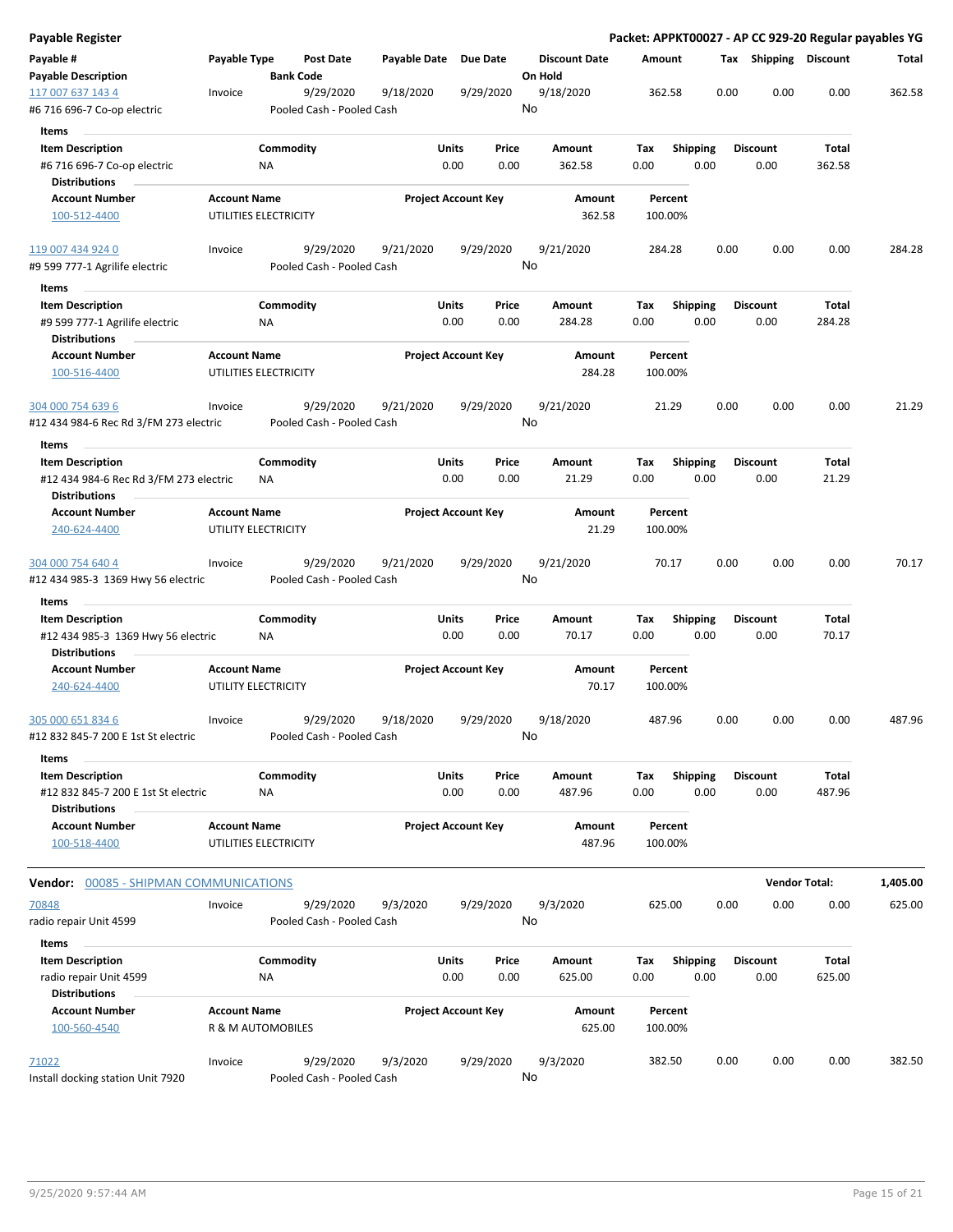**Payable Register Packet: APPKT00027 - AP CC 929-20 Regular payables YG**

| Items<br><b>Item Description</b><br>Install docking station Unit 7920<br><b>Distributions</b><br><b>Account Number</b><br>100-560-4540<br>71025<br>Install radio Unit 7920<br>Items<br><b>Item Description</b><br>Install radio Unit 7920<br><b>Distributions</b><br><b>Account Number</b><br>100-560-4540<br>71033 | ΝA<br><b>Account Name</b><br>R & M AUTOMOBILES<br>Invoice<br>ΝA<br><b>Account Name</b> | Commodity<br>9/29/2020<br>Pooled Cash - Pooled Cash<br>Commodity | 9/3/2020  | Units<br>0.00<br><b>Project Account Key</b> | Price<br>0.00 | Amount<br>382.50<br>Amount<br>382.50 | Tax<br>0.00<br>Percent<br>100.00% | Shipping<br>0.00 |      | <b>Discount</b><br>0.00 | Total<br>382.50      |           |
|---------------------------------------------------------------------------------------------------------------------------------------------------------------------------------------------------------------------------------------------------------------------------------------------------------------------|----------------------------------------------------------------------------------------|------------------------------------------------------------------|-----------|---------------------------------------------|---------------|--------------------------------------|-----------------------------------|------------------|------|-------------------------|----------------------|-----------|
|                                                                                                                                                                                                                                                                                                                     |                                                                                        |                                                                  |           |                                             |               |                                      |                                   |                  |      |                         |                      |           |
|                                                                                                                                                                                                                                                                                                                     |                                                                                        |                                                                  |           |                                             |               |                                      |                                   |                  |      |                         |                      |           |
|                                                                                                                                                                                                                                                                                                                     |                                                                                        |                                                                  |           |                                             |               |                                      |                                   |                  |      |                         |                      |           |
|                                                                                                                                                                                                                                                                                                                     |                                                                                        |                                                                  |           |                                             |               |                                      |                                   |                  |      |                         |                      |           |
|                                                                                                                                                                                                                                                                                                                     |                                                                                        |                                                                  |           |                                             | 9/29/2020     | 9/3/2020                             | 325.00                            |                  | 0.00 | 0.00                    | 0.00                 | 325.00    |
|                                                                                                                                                                                                                                                                                                                     |                                                                                        |                                                                  |           |                                             | No            |                                      |                                   |                  |      |                         |                      |           |
|                                                                                                                                                                                                                                                                                                                     |                                                                                        |                                                                  |           |                                             |               |                                      |                                   |                  |      |                         |                      |           |
|                                                                                                                                                                                                                                                                                                                     |                                                                                        |                                                                  |           | Units                                       | Price         | Amount                               | Tax                               | <b>Shipping</b>  |      | <b>Discount</b>         | Total                |           |
|                                                                                                                                                                                                                                                                                                                     |                                                                                        |                                                                  |           | 0.00                                        | 0.00          | 325.00                               | 0.00                              | 0.00             |      | 0.00                    | 325.00               |           |
|                                                                                                                                                                                                                                                                                                                     |                                                                                        |                                                                  |           |                                             |               |                                      |                                   |                  |      |                         |                      |           |
|                                                                                                                                                                                                                                                                                                                     |                                                                                        |                                                                  |           | <b>Project Account Key</b>                  |               | Amount                               | Percent                           |                  |      |                         |                      |           |
|                                                                                                                                                                                                                                                                                                                     | R & M AUTOMOBILES                                                                      |                                                                  |           |                                             |               | 325.00                               | 100.00%                           |                  |      |                         |                      |           |
|                                                                                                                                                                                                                                                                                                                     | Invoice                                                                                | 9/29/2020                                                        | 9/3/2020  |                                             | 9/29/2020     | 9/3/2020                             | 72.50                             |                  | 0.00 | 0.00                    | 0.00                 | 72.50     |
| replace antenna Unit 1941                                                                                                                                                                                                                                                                                           |                                                                                        | Pooled Cash - Pooled Cash                                        |           |                                             |               | No                                   |                                   |                  |      |                         |                      |           |
| Items                                                                                                                                                                                                                                                                                                               |                                                                                        |                                                                  |           |                                             |               |                                      |                                   |                  |      |                         |                      |           |
| <b>Item Description</b>                                                                                                                                                                                                                                                                                             |                                                                                        | Commodity                                                        |           | Units                                       | Price         | Amount                               | Tax                               | <b>Shipping</b>  |      | <b>Discount</b>         | Total                |           |
| replace antenna Unit 1941<br><b>Distributions</b>                                                                                                                                                                                                                                                                   | NA                                                                                     |                                                                  |           | 0.00                                        | 0.00          | 72.50                                | 0.00                              | 0.00             |      | 0.00                    | 72.50                |           |
| <b>Account Number</b>                                                                                                                                                                                                                                                                                               | <b>Account Name</b>                                                                    |                                                                  |           | <b>Project Account Key</b>                  |               | Amount                               | Percent                           |                  |      |                         |                      |           |
| 100-560-4540                                                                                                                                                                                                                                                                                                        | R & M AUTOMOBILES                                                                      |                                                                  |           |                                             |               | 72.50                                | 100.00%                           |                  |      |                         |                      |           |
| Vendor: 00707 - SPARKLIGHT                                                                                                                                                                                                                                                                                          |                                                                                        |                                                                  |           |                                             |               |                                      |                                   |                  |      |                         | <b>Vendor Total:</b> | 1,807.73  |
| INV0000150                                                                                                                                                                                                                                                                                                          | Invoice                                                                                | 9/29/2020                                                        | 9/21/2020 |                                             | 9/29/2020     | 9/21/2020                            | 1,807.73                          |                  | 0.00 | 0.00                    | 0.00                 | 1,807.73  |
| #120620497 Internet service 9/11-10/10/20                                                                                                                                                                                                                                                                           |                                                                                        | Pooled Cash - Pooled Cash                                        |           |                                             | No            |                                      |                                   |                  |      |                         |                      |           |
| Items                                                                                                                                                                                                                                                                                                               |                                                                                        |                                                                  |           |                                             |               |                                      |                                   |                  |      |                         |                      |           |
| <b>Item Description</b>                                                                                                                                                                                                                                                                                             |                                                                                        | Commodity                                                        |           | Units                                       | Price         | Amount                               | Tax                               | <b>Shipping</b>  |      | <b>Discount</b>         | Total                |           |
| Internet service 9/11-10/10/20                                                                                                                                                                                                                                                                                      | ΝA                                                                                     |                                                                  |           | 0.00                                        | 0.00          | 1,807.73                             | 0.00                              | 0.00             |      | 0.00                    | 1,807.73             |           |
| <b>Distributions</b>                                                                                                                                                                                                                                                                                                |                                                                                        |                                                                  |           |                                             |               |                                      |                                   |                  |      |                         |                      |           |
| <b>Account Number</b>                                                                                                                                                                                                                                                                                               | <b>Account Name</b>                                                                    |                                                                  |           | <b>Project Account Key</b>                  |               | Amount                               | Percent                           |                  |      |                         |                      |           |
| 100-518-4210                                                                                                                                                                                                                                                                                                        | <b>INTERNET</b>                                                                        |                                                                  |           |                                             |               | 231.43                               | 12.80%                            |                  |      |                         |                      |           |
| 100-665-4210                                                                                                                                                                                                                                                                                                        | <b>INTERNET</b>                                                                        |                                                                  |           |                                             |               | 64.99                                | 3.60%                             |                  |      |                         |                      |           |
| 100-518-4210                                                                                                                                                                                                                                                                                                        | <b>INTERNET</b>                                                                        |                                                                  |           |                                             |               | 443.93                               | 24.56%                            |                  |      |                         |                      |           |
| 100-513-4210                                                                                                                                                                                                                                                                                                        | <b>INTERNET</b>                                                                        |                                                                  |           |                                             |               | 231.43                               | 12.80%                            |                  |      |                         |                      |           |
| 100-518-4210                                                                                                                                                                                                                                                                                                        | <b>INTERNET</b>                                                                        |                                                                  |           |                                             |               | 139.39                               | 7.71%                             |                  |      |                         |                      |           |
| 100-518-4210                                                                                                                                                                                                                                                                                                        | <b>INTERNET</b>                                                                        |                                                                  |           |                                             |               | 231.43                               | 12.80%                            |                  |      |                         |                      |           |
| 100-645-4210                                                                                                                                                                                                                                                                                                        | <b>INTERNET</b>                                                                        |                                                                  |           |                                             |               | 78.94                                | 4.37%                             |                  |      |                         |                      |           |
| 100-514-4210                                                                                                                                                                                                                                                                                                        | <b>INTERNET</b>                                                                        |                                                                  |           |                                             |               | 82.69                                | 4.57%                             |                  |      |                         |                      |           |
| 240-624-4210                                                                                                                                                                                                                                                                                                        | <b>INTERNET</b>                                                                        |                                                                  |           |                                             |               | 82.69                                | 4.57%                             |                  |      |                         |                      |           |
| 100-560-4210                                                                                                                                                                                                                                                                                                        | <b>INTERNET SERVICE</b>                                                                |                                                                  |           |                                             |               | 220.81                               | 12.21%                            |                  |      |                         |                      |           |
| Vendor: 00520 - SUNBELT RENTALS, INC                                                                                                                                                                                                                                                                                |                                                                                        |                                                                  |           |                                             |               |                                      |                                   |                  |      |                         | <b>Vendor Total:</b> | 165.00    |
| 96597644-0019                                                                                                                                                                                                                                                                                                       | Invoice                                                                                | 9/29/2020                                                        | 9/9/2020  |                                             | 9/29/2020     | 9/9/2020                             | 165.00                            |                  | 0.00 | 0.00                    | 0.00                 | 165.00    |
| forklift exchange fee                                                                                                                                                                                                                                                                                               |                                                                                        | Pooled Cash - Pooled Cash                                        |           |                                             | No            |                                      |                                   |                  |      |                         |                      |           |
| Items                                                                                                                                                                                                                                                                                                               |                                                                                        |                                                                  |           |                                             |               |                                      |                                   |                  |      |                         |                      |           |
| <b>Item Description</b>                                                                                                                                                                                                                                                                                             |                                                                                        | Commodity                                                        |           | Units                                       | Price         | Amount                               | Tax                               | <b>Shipping</b>  |      | <b>Discount</b>         | Total                |           |
| forklift exchange fee                                                                                                                                                                                                                                                                                               | ΝA                                                                                     |                                                                  |           | 0.00                                        | 0.00          | 165.00                               | 0.00                              | 0.00             |      | 0.00                    | 165.00               |           |
|                                                                                                                                                                                                                                                                                                                     |                                                                                        |                                                                  |           |                                             |               |                                      |                                   |                  |      |                         |                      |           |
| <b>Distributions</b>                                                                                                                                                                                                                                                                                                | <b>Account Name</b>                                                                    |                                                                  |           | <b>Project Account Key</b>                  |               | Amount                               | Percent                           |                  |      |                         |                      |           |
| <b>Account Number</b>                                                                                                                                                                                                                                                                                               |                                                                                        |                                                                  |           |                                             |               |                                      |                                   |                  |      |                         |                      |           |
| 680-668-1650                                                                                                                                                                                                                                                                                                        | CONSTRUCTION                                                                           |                                                                  |           |                                             |               | 165.00                               | 100.00%                           |                  |      |                         |                      |           |
| <b>Vendor:</b> 00450 - SUSTAINABLE PAVEMENT TECHNOLOGIES L                                                                                                                                                                                                                                                          |                                                                                        |                                                                  |           |                                             |               |                                      |                                   |                  |      |                         | <b>Vendor Total:</b> | 13,891.90 |
| 35283                                                                                                                                                                                                                                                                                                               | Invoice                                                                                | 9/29/2020                                                        | 7/31/2020 |                                             | 9/29/2020     | 7/31/2020                            | 13,891.90                         |                  | 0.00 | 0.00                    | 0.00                 | 13,891.90 |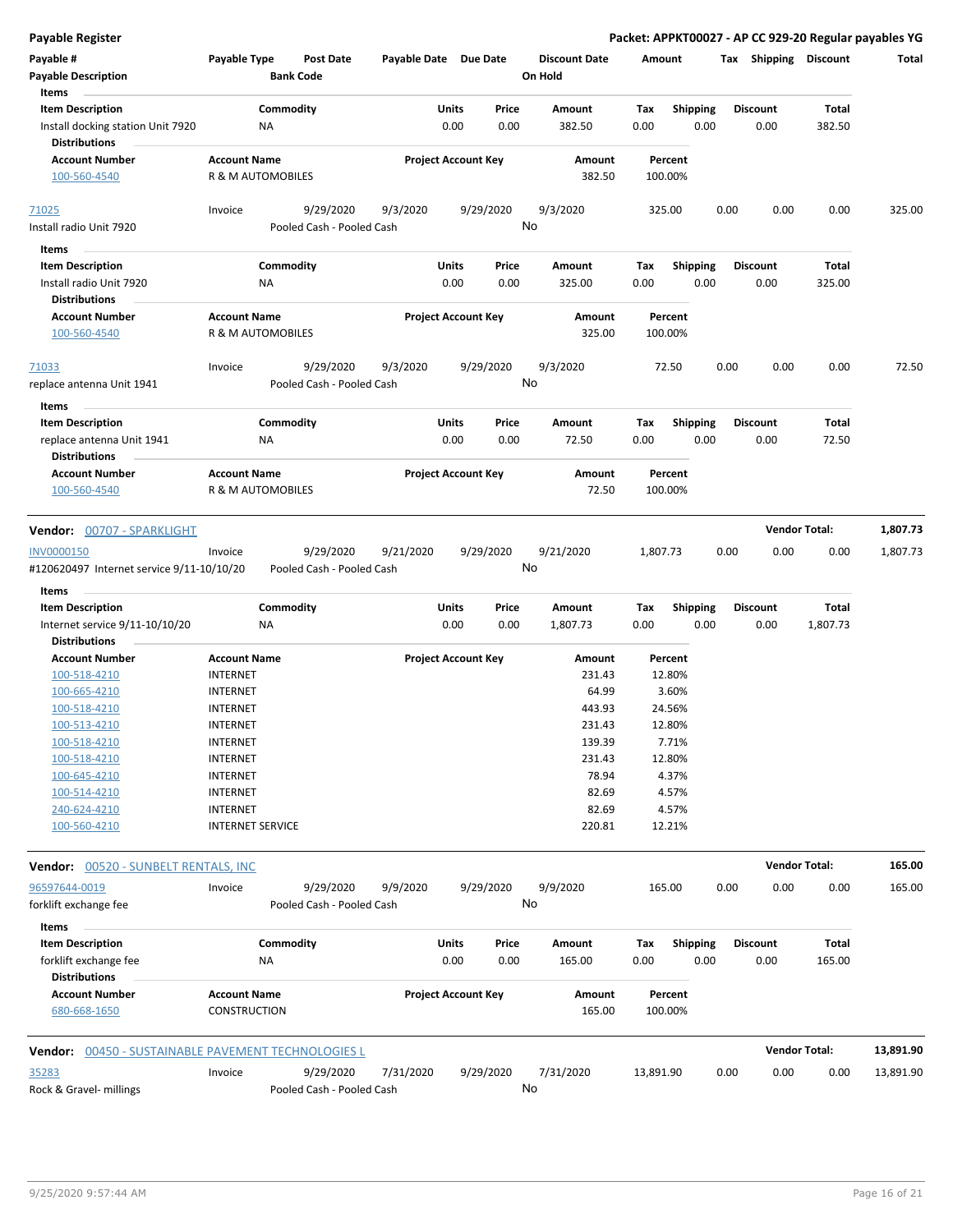| <b>Payable Register</b>                                          |                                     |                                |                            |              |           |                                 |           |                    |      |                 |                       | Packet: APPKT00027 - AP CC 929-20 Regular payables YG |
|------------------------------------------------------------------|-------------------------------------|--------------------------------|----------------------------|--------------|-----------|---------------------------------|-----------|--------------------|------|-----------------|-----------------------|-------------------------------------------------------|
| Payable #<br><b>Payable Description</b>                          | Payable Type                        | Post Date<br><b>Bank Code</b>  | Payable Date Due Date      |              |           | <b>Discount Date</b><br>On Hold | Amount    |                    |      |                 | Tax Shipping Discount | Total                                                 |
| Items                                                            |                                     |                                |                            |              |           |                                 |           |                    |      |                 |                       |                                                       |
| <b>Item Description</b>                                          |                                     | Commodity                      |                            | Units        | Price     | Amount                          | Tax       | <b>Shipping</b>    |      | Discount        | Total                 |                                                       |
| Rock & Gravel- millings                                          |                                     | NA                             |                            | 0.00         | 0.00      | 13,891.90                       | 0.00      | 0.00               |      | 0.00            | 13,891.90             |                                                       |
| <b>Distributions</b>                                             |                                     |                                |                            |              |           |                                 |           |                    |      |                 |                       |                                                       |
| <b>Account Number</b>                                            | <b>Account Name</b>                 |                                | <b>Project Account Key</b> |              |           | Amount                          |           | Percent            |      |                 |                       |                                                       |
| 220-622-3410                                                     |                                     | R&B MAT. ROCK & GRAVEL         |                            |              |           | 13,891.90                       |           | 100.00%            |      |                 |                       |                                                       |
| <b>Vendor:</b> VEN02086 - Texas Department of Motor Vehicles     |                                     |                                |                            |              |           |                                 |           |                    |      |                 | <b>Vendor Total:</b>  | 7.50                                                  |
| <b>INV0000135</b>                                                | Invoice                             | 9/29/2020                      | 9/21/2020                  |              | 9/29/2020 | 9/21/2020                       |           | 7.50               | 0.00 | 0.00            | 0.00                  | 7.50                                                  |
| 2018 Dodge registration Unit 3272                                |                                     | Pooled Cash - Pooled Cash      |                            |              |           | No                              |           |                    |      |                 |                       |                                                       |
| Items                                                            |                                     |                                |                            |              |           |                                 |           |                    |      |                 |                       |                                                       |
| <b>Item Description</b>                                          |                                     | Commodity                      |                            | Units        | Price     | Amount                          | Tax       | <b>Shipping</b>    |      | <b>Discount</b> | Total                 |                                                       |
| 2018 Dodge registration Unit 3272                                |                                     | ΝA                             |                            | 0.00         | 0.00      | 7.50                            | 0.00      | 0.00               |      | 0.00            | 7.50                  |                                                       |
| <b>Distributions</b>                                             |                                     |                                |                            |              |           |                                 |           |                    |      |                 |                       |                                                       |
| <b>Account Number</b>                                            | <b>Account Name</b>                 |                                | <b>Project Account Key</b> |              |           | Amount                          |           | Percent            |      |                 |                       |                                                       |
| 100-560-4540                                                     |                                     | R & M AUTOMOBILES              |                            |              |           | 7.50                            |           | 100.00%            |      |                 |                       |                                                       |
| <b>Vendor:</b> 00767 - TEXAS DEPT. OF STATE HEALTH SERVICE       |                                     |                                |                            |              |           |                                 |           |                    |      |                 | <b>Vendor Total:</b>  | 129.93                                                |
| 2011687                                                          | Invoice                             | 9/29/2020                      | 9/1/2020                   |              | 9/29/2020 | 9/1/2020                        |           | 129.93             | 0.00 | 0.00            | 0.00                  | 129.93                                                |
| <b>August Remote Birth Access</b>                                |                                     | Pooled Cash - Pooled Cash      |                            |              |           | No                              |           |                    |      |                 |                       |                                                       |
| Items                                                            |                                     |                                |                            |              |           |                                 |           |                    |      |                 |                       |                                                       |
| <b>Item Description</b>                                          |                                     | Commodity                      |                            | Units        | Price     | Amount                          | Tax       | <b>Shipping</b>    |      | <b>Discount</b> | Total                 |                                                       |
| <b>August Remote Birth Access</b>                                |                                     | ΝA                             |                            | 0.00         | 0.00      | 129.93                          | 0.00      | 0.00               |      | 0.00            | 129.93                |                                                       |
| <b>Distributions</b>                                             |                                     |                                |                            |              |           |                                 |           |                    |      |                 |                       |                                                       |
| <b>Account Number</b>                                            | <b>Account Name</b>                 |                                | <b>Project Account Key</b> |              |           | Amount                          |           | Percent            |      |                 |                       |                                                       |
| 100-409-4890                                                     |                                     | <b>COURT COSTS/ARREST FEES</b> |                            |              |           | 129.93                          |           | 100.00%            |      |                 |                       |                                                       |
|                                                                  |                                     |                                |                            |              |           |                                 |           |                    |      |                 |                       |                                                       |
| <b>Vendor:</b> VEN02090 - Texas District Court Alliance          |                                     |                                |                            |              |           |                                 |           |                    |      |                 | <b>Vendor Total:</b>  | 50.00                                                 |
| <b>INV0000154</b>                                                | Invoice                             | 9/29/2020                      | 9/24/2020                  |              | 9/29/2020 | 9/24/2020                       |           | 50.00              | 0.00 | 0.00            | 0.00                  | 50.00                                                 |
| Registration family law workshop-N Young                         |                                     | Pooled Cash - Pooled Cash      |                            |              |           | No                              |           |                    |      |                 |                       |                                                       |
| Items                                                            |                                     |                                |                            |              |           |                                 |           |                    |      |                 |                       |                                                       |
| <b>Item Description</b>                                          |                                     | Commodity                      |                            | Units        | Price     | Amount                          | Tax       | Shipping           |      | <b>Discount</b> | Total                 |                                                       |
| Registration family law workshop-N Young<br><b>Distributions</b> |                                     | ΝA                             |                            | 0.00         | 0.00      | 50.00                           | 0.00      | 0.00               |      | 0.00            | 50.00                 |                                                       |
| Account Number                                                   | <b>Account Name</b>                 |                                | <b>Project Account Key</b> |              |           | Amount                          |           | Percent            |      |                 |                       |                                                       |
| 100-450-4270                                                     |                                     | OUT OF COUNTY TRAVEL/TRAINING  |                            |              |           | 50.00                           |           | 100.00%            |      |                 |                       |                                                       |
| <b>Vendor: 00265 - TEXHOMA LIMESTONE, INC.</b>                   |                                     |                                |                            |              |           |                                 |           |                    |      |                 | <b>Vendor Total:</b>  | 4,985.46                                              |
| 8075                                                             | Invoice                             | 9/29/2020                      | 9/9/2020                   |              | 9/29/2020 | 9/9/2020                        | 4,985.46  |                    | 0.00 | 0.00            | 0.00                  | 4,985.46                                              |
| 9/9/20 Rock & Gravel-hauling                                     |                                     | Pooled Cash - Pooled Cash      |                            |              |           | No                              |           |                    |      |                 |                       |                                                       |
| Items                                                            |                                     |                                |                            |              |           |                                 |           |                    |      |                 |                       |                                                       |
| <b>Item Description</b>                                          |                                     | Commodity                      |                            | <b>Units</b> | Price     | Amount                          | Tax       | <b>Shipping</b>    |      | Discount        | Total                 |                                                       |
| 9/9/20 Rock & Gravel-hauling                                     |                                     | ΝA                             |                            | 0.00         | 0.00      | 4,985.46                        | 0.00      | 0.00               |      | 0.00            | 4,985.46              |                                                       |
| <b>Distributions</b>                                             |                                     |                                |                            |              |           |                                 |           |                    |      |                 |                       |                                                       |
| <b>Account Number</b>                                            | <b>Account Name</b>                 |                                | <b>Project Account Key</b> |              |           | Amount                          |           | Percent            |      |                 |                       |                                                       |
| 210-621-3410                                                     |                                     | R&B MAT. ROCK & GRAVEL         |                            |              |           | 4,985.46                        |           | 100.00%            |      |                 |                       |                                                       |
| Vendor: 00578 - TRIANGLE PLASTERING, LTD                         |                                     |                                |                            |              |           |                                 |           |                    |      |                 | <b>Vendor Total:</b>  | 32,528.00                                             |
| 40735                                                            | Invoice                             | 9/29/2020                      | 9/18/2020                  |              | 9/29/2020 | 9/18/2020                       | 32,528.00 |                    | 0.00 | 0.00            | 0.00                  | 32,528.00                                             |
|                                                                  |                                     |                                |                            |              |           | No                              |           |                    |      |                 |                       |                                                       |
| CH construction                                                  |                                     | Pooled Cash - Pooled Cash      |                            |              |           |                                 |           |                    |      |                 |                       |                                                       |
| Items                                                            |                                     |                                |                            |              |           |                                 |           |                    |      |                 |                       |                                                       |
| <b>Item Description</b>                                          |                                     | Commodity                      |                            | <b>Units</b> | Price     | Amount                          | Tax       | <b>Shipping</b>    |      | Discount        | Total                 |                                                       |
| CH construction                                                  |                                     | NA                             |                            | 0.00         | 0.00      | 32,528.00                       | 0.00      | 0.00               |      | 0.00            | 32,528.00             |                                                       |
| Distributions                                                    |                                     |                                |                            |              |           |                                 |           |                    |      |                 |                       |                                                       |
| <b>Account Number</b><br>680-668-1650                            | <b>Account Name</b><br>CONSTRUCTION |                                | <b>Project Account Key</b> |              |           | Amount<br>32,528.00             |           | Percent<br>100.00% |      |                 |                       |                                                       |
|                                                                  |                                     |                                |                            |              |           |                                 |           |                    |      |                 |                       |                                                       |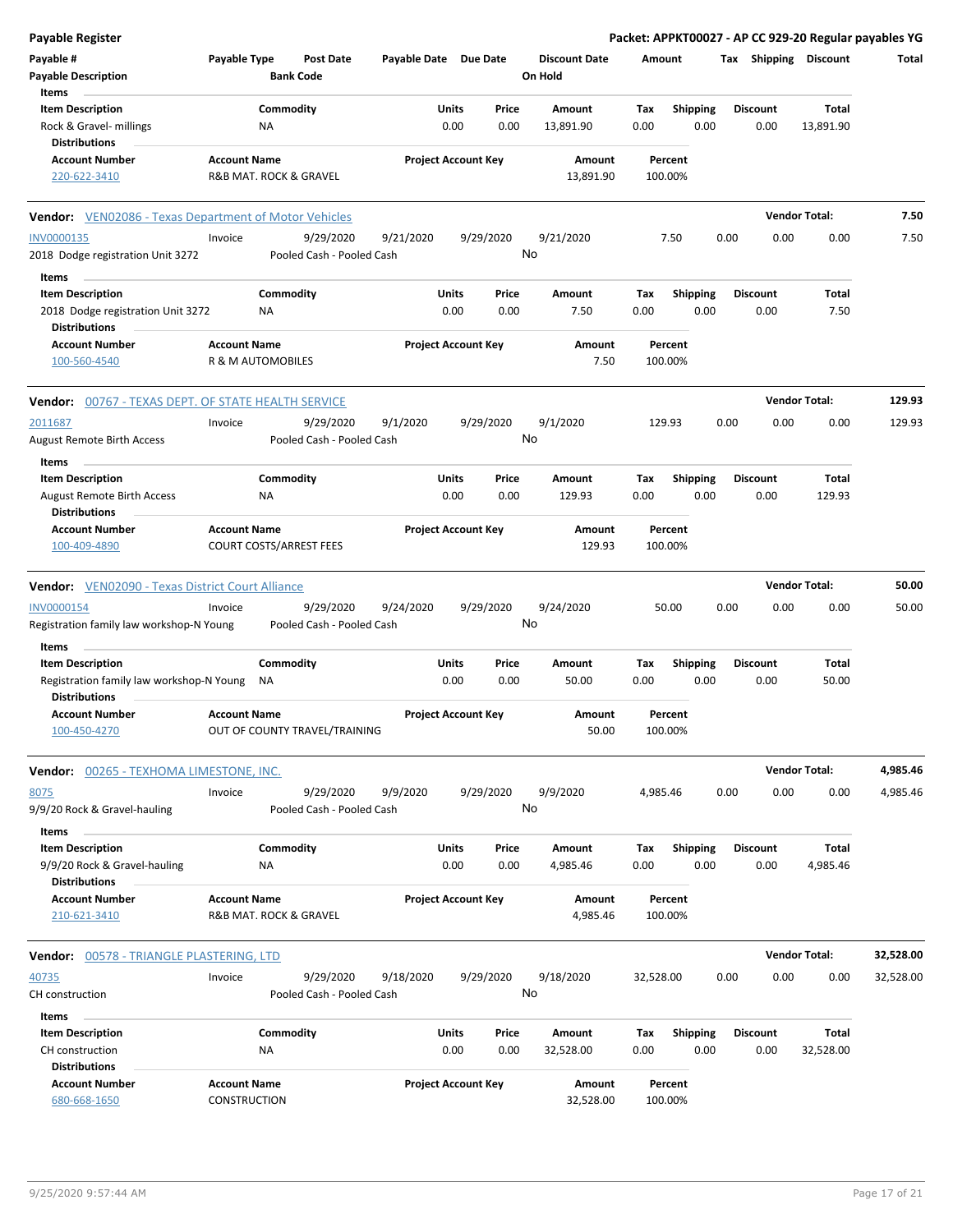| Payable Register                         |                                                |           |                           |                       |                            |           |                      |          |                 |      |                       | Packet: APPKT00027 - AP CC 929-20 Regular payables YG |          |
|------------------------------------------|------------------------------------------------|-----------|---------------------------|-----------------------|----------------------------|-----------|----------------------|----------|-----------------|------|-----------------------|-------------------------------------------------------|----------|
| Payable #                                | Payable Type                                   |           | <b>Post Date</b>          | Payable Date Due Date |                            |           | <b>Discount Date</b> | Amount   |                 |      | Tax Shipping Discount |                                                       | Total    |
| <b>Payable Description</b>               |                                                |           | <b>Bank Code</b>          |                       |                            |           | On Hold              |          |                 |      |                       |                                                       |          |
| Vendor: 00160 - TXU ENERGY               |                                                |           |                           |                       |                            |           |                      |          |                 |      |                       | <b>Vendor Total:</b>                                  | 62.16    |
| 054377664988                             | Invoice                                        |           | 9/29/2020                 | 9/18/2020             |                            | 9/29/2020 | 9/18/2020            |          | 34.62           | 0.00 | 0.00                  | 0.00                                                  | 34.62    |
| #100063401102 Lake Fannin electric       |                                                |           | Pooled Cash - Pooled Cash |                       |                            |           | No                   |          |                 |      |                       |                                                       |          |
| Items                                    |                                                |           |                           |                       |                            |           |                      |          |                 |      |                       |                                                       |          |
| <b>Item Description</b>                  |                                                | Commodity |                           |                       | Units                      | Price     | Amount               | Tax      | <b>Shipping</b> |      | <b>Discount</b>       | Total                                                 |          |
| #100063401102 Lake Fannin electric       |                                                | NA        |                           |                       | 0.00                       | 0.00      | 34.62                | 0.00     | 0.00            |      | 0.00                  | 34.62                                                 |          |
| <b>Distributions</b>                     |                                                |           |                           |                       |                            |           |                      |          |                 |      |                       |                                                       |          |
| <b>Account Number</b>                    | <b>Account Name</b>                            |           |                           |                       | <b>Project Account Key</b> |           | <b>Amount</b>        |          | Percent         |      |                       |                                                       |          |
| 850-520-4400                             | UTILITIES ELECTRICITY                          |           |                           |                       |                            |           | 34.62                |          | 100.00%         |      |                       |                                                       |          |
| 055402517228                             | Invoice                                        |           | 9/29/2020                 | 9/16/2020             |                            | 9/29/2020 | 9/16/2020            |          | 27.54           | 0.00 | 0.00                  | 0.00                                                  | 27.54    |
| #900011583831 S Annex electric           |                                                |           | Pooled Cash - Pooled Cash |                       |                            |           | No                   |          |                 |      |                       |                                                       |          |
| Items                                    |                                                |           |                           |                       |                            |           |                      |          |                 |      |                       |                                                       |          |
| <b>Item Description</b>                  |                                                | Commodity |                           |                       | Units                      | Price     | Amount               | Tax      | <b>Shipping</b> |      | <b>Discount</b>       | Total                                                 |          |
| #900011583831 S Annex electric           |                                                | NA        |                           |                       | 0.00                       | 0.00      | 27.54                | 0.00     | 0.00            |      | 0.00                  | 27.54                                                 |          |
| <b>Distributions</b>                     |                                                |           |                           |                       |                            |           |                      |          |                 |      |                       |                                                       |          |
| <b>Account Number</b>                    | <b>Account Name</b>                            |           |                           |                       | <b>Project Account Key</b> |           | Amount               |          | Percent         |      |                       |                                                       |          |
| 100-513-4400                             | UTILITIES ELECTRICITY                          |           |                           |                       |                            |           | 27.54                |          | 100.00%         |      |                       |                                                       |          |
| Vendor: 00310 - TYLER TECHNOLOGIES, INC. |                                                |           |                           |                       |                            |           |                      |          |                 |      |                       | <b>Vendor Total:</b>                                  | 4,810.00 |
| 025-309153                               | Invoice                                        |           | 9/29/2020                 | 9/16/2020             |                            | 9/29/2020 | 9/16/2020            | 4,810.00 |                 | 0.00 | 0.00                  | 0.00                                                  | 4,810.00 |
| Incode Financials 9/4-11/20              |                                                |           | Pooled Cash - Pooled Cash |                       |                            |           | No                   |          |                 |      |                       |                                                       |          |
|                                          |                                                |           |                           |                       |                            |           |                      |          |                 |      |                       |                                                       |          |
| Items<br><b>Item Description</b>         |                                                | Commodity |                           |                       | Units                      | Price     | Amount               | Tax      | <b>Shipping</b> |      | <b>Discount</b>       | Total                                                 |          |
| Incode Financials 9/4-11/20              |                                                | ΝA        |                           |                       | 0.00                       | 0.00      | 4,810.00             | 0.00     | 0.00            |      | 0.00                  | 4,810.00                                              |          |
| <b>Distributions</b>                     |                                                |           |                           |                       |                            |           |                      |          |                 |      |                       |                                                       |          |
| <b>Account Number</b>                    | <b>Account Name</b>                            |           |                           |                       | <b>Project Account Key</b> |           | Amount               |          | Percent         |      |                       |                                                       |          |
| 100-510-4530                             | <b>COMPUTER SOFTWARE</b>                       |           |                           |                       |                            |           | 4,810.00             |          | 100.00%         |      |                       |                                                       |          |
|                                          |                                                |           |                           |                       |                            |           |                      |          |                 |      |                       |                                                       |          |
| <b>Vendor: 00127 - VERIZON WIRELESS</b>  |                                                |           |                           |                       |                            |           |                      |          |                 |      |                       | <b>Vendor Total:</b>                                  | 673.16   |
| 9862540541                               | Invoice                                        |           | 9/29/2020                 | 9/10/2020             |                            | 9/29/2020 | 9/10/2020            |          | 673.16          | 0.00 | 0.00                  | 0.00                                                  | 673.16   |
| account #442108889-00001 internet        |                                                |           | Pooled Cash - Pooled Cash |                       |                            |           | No                   |          |                 |      |                       |                                                       |          |
| Items                                    |                                                |           |                           |                       |                            |           |                      |          |                 |      |                       |                                                       |          |
| <b>Item Description</b>                  |                                                | Commodity |                           |                       | Units                      | Price     | Amount               | Tax      | <b>Shipping</b> |      | <b>Discount</b>       | Total                                                 |          |
| account #442108889-00001 internet        |                                                | ΝA        |                           |                       | 0.00                       | 0.00      | 673.16               | 0.00     | 0.00            |      | 0.00                  | 673.16                                                |          |
| <b>Distributions</b>                     |                                                |           |                           |                       |                            |           |                      |          |                 |      |                       |                                                       |          |
| <b>Account Number</b>                    | <b>Account Name</b>                            |           |                           |                       | <b>Project Account Key</b> |           | Amount               |          | Percent         |      |                       |                                                       |          |
| 100-560-4210                             | <b>INTERNET SERVICE</b>                        |           |                           |                       |                            |           | 418.31               |          | 62.14%          |      |                       |                                                       |          |
| 100-503-4210                             | <b>EMERGENCY INTERNET</b>                      |           |                           |                       |                            |           | 37.99                |          | 5.64%           |      |                       |                                                       |          |
|                                          |                                                |           |                           |                       |                            |           |                      |          |                 |      |                       |                                                       |          |
| 100-404-4210                             | <b>ELECTION INTERNET</b>                       |           |                           |                       |                            |           | 113.97               |          | 16.93%          |      |                       |                                                       |          |
| 100-406-4210                             | <b>EMERGENCY INTERNET</b>                      |           |                           |                       |                            |           | 37.99                |          | 5.64%           |      |                       |                                                       |          |
| 100-510-4231<br>280-457-4210             | <b>CELL PHONE - JANITOR</b><br><b>INTERNET</b> |           |                           |                       |                            |           | 26.91<br>37.99       |          | 4.00%<br>5.64%  |      |                       |                                                       |          |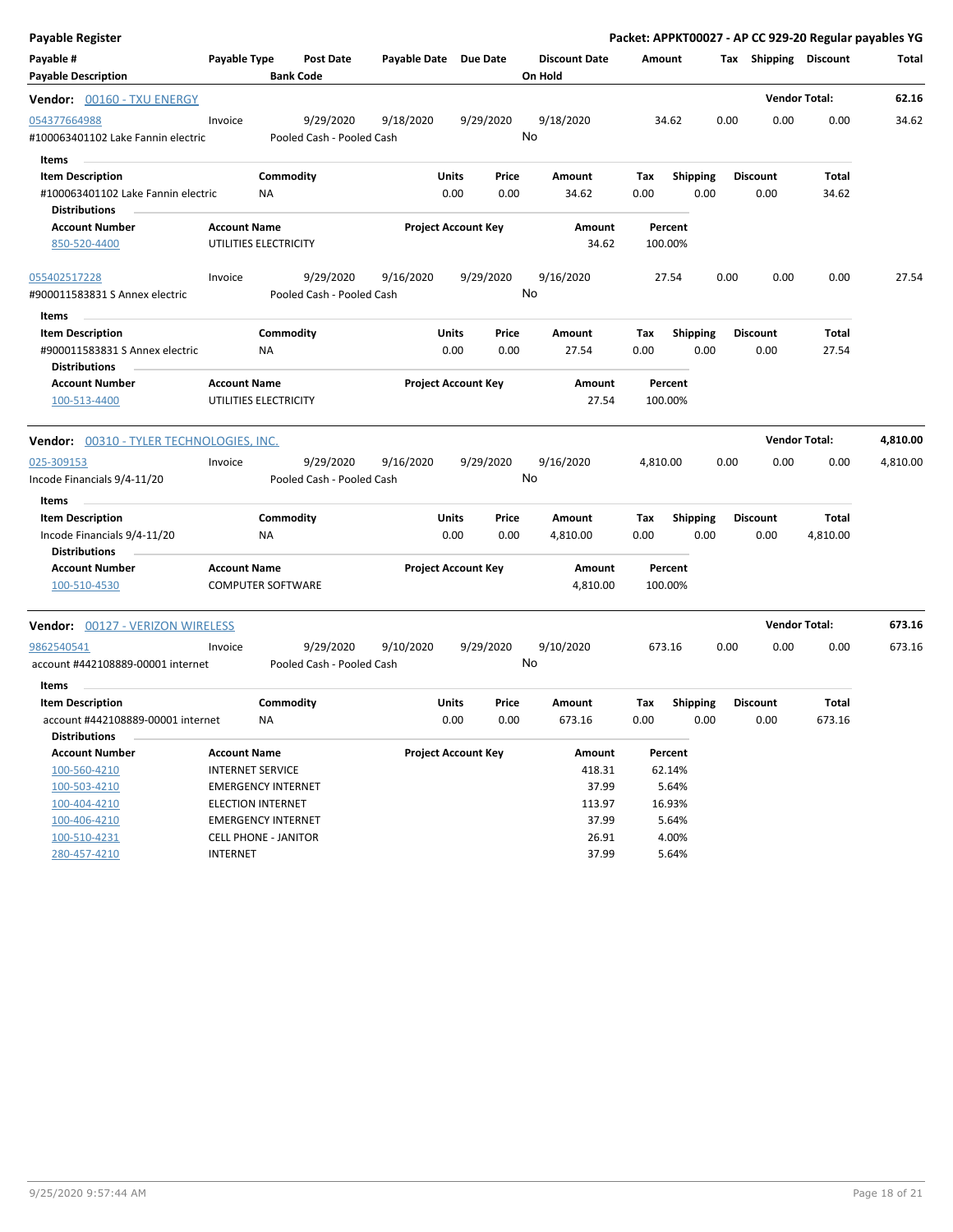# Payable Summary

| Type        | Count               | Gross      | Tax  | <b>Shipping</b> | <b>Discount</b> | Total      | <b>Manual Payment</b> | <b>Balance</b> |
|-------------|---------------------|------------|------|-----------------|-----------------|------------|-----------------------|----------------|
| Credit Memo |                     | $-522.92$  | 0.00 | 0.00            | 0.00            | $-522.92$  | 0.00                  | $-522.92$      |
| Invoice     | 98                  | 579.978.09 | 0.00 | 258.00          | 0.00            | 580,236.09 | 0.00                  | 580,236.09     |
|             | <b>Grand Total:</b> | 579,455.17 | 0.00 | 258.00          | 0.00            | 579.713.17 | 0.00                  | 579.713.17     |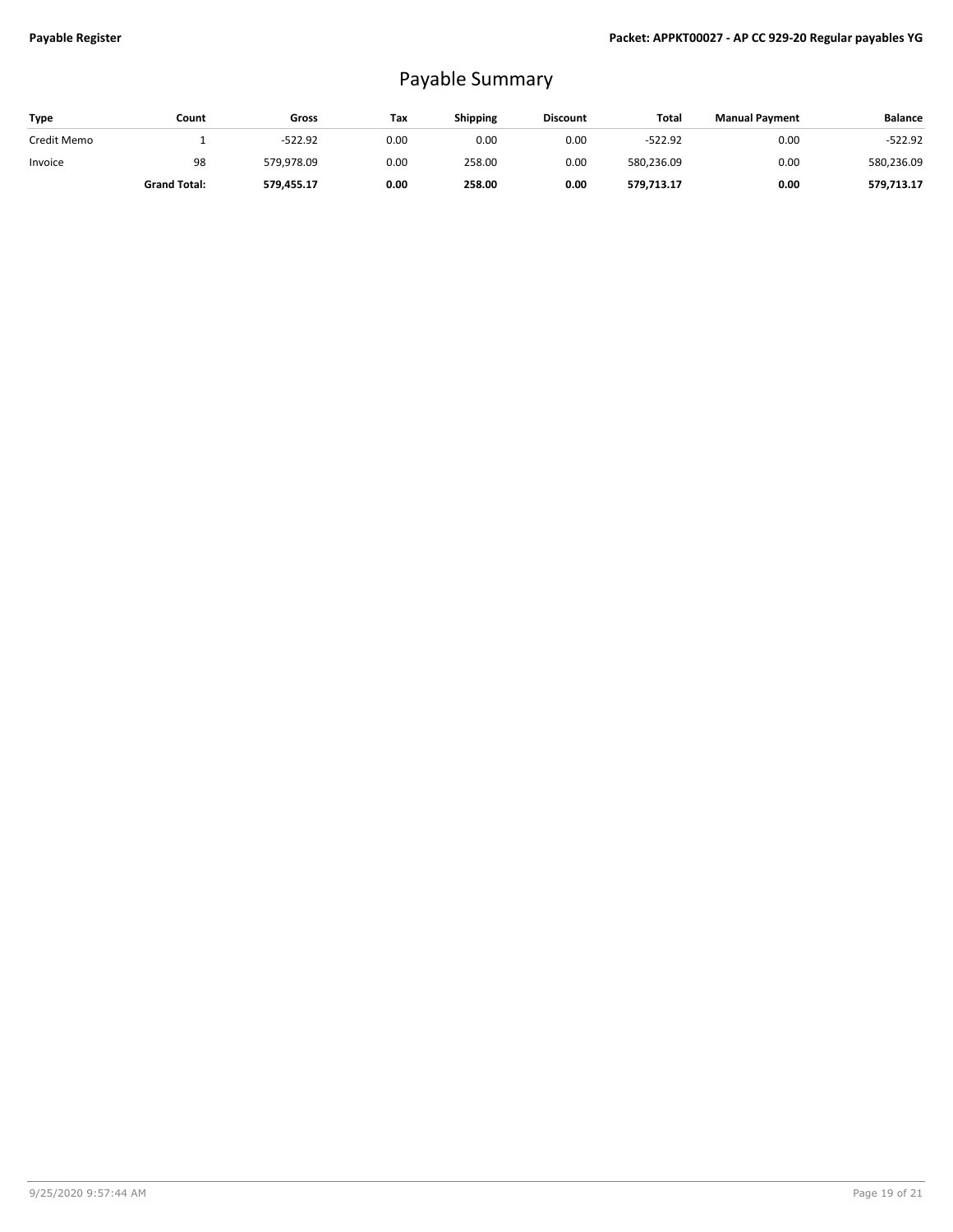### **Account Summary**

| Account             | Name                            |        | Amount    |
|---------------------|---------------------------------|--------|-----------|
| 100-404-4210        | <b>ELECTION INTERNET</b>        |        | 113.97    |
| 100-406-4210        | <b>EMERGENCY INTERNET</b>       |        | 37.99     |
| 100-409-4000        | <b>LEGAL FEES</b>               |        | 5,000.00  |
| 100-409-4890        | <b>COURT COSTS/ARREST FEES</b>  |        | 129.93    |
| 100-410-3150        | <b>COPIER RENTAL</b>            |        | 97.72     |
| 100-410-4240        | <b>INDIGENT ATTORNEY FEES</b>   |        | 300.00    |
| 100-435-4360        | <b>ATTORNEY FEES- CPS CASES</b> |        | 4,947.25  |
| 100-435-4370        | <b>ATTORNEY FEES</b>            |        | 620.50    |
| 100-435-4420        | OTHER PROFESSIONAL SERV.        |        | 1,055.00  |
| 100-450-4270        | OUT OF COUNTY TRAVEL/TRAINING   |        | 50.00     |
| <u>100-456-4600</u> | OFFICE RENTAL                   |        | 350.00    |
| 100-475-3150        | <b>COPIER EXPENSE</b>           |        | 101.52    |
| 100-499-3150        | <b>COPIER EXPENSE</b>           |        | 89.75     |
| 100-499-4600        | <b>LEONARD OFFICE RENT</b>      |        | 100.00    |
| 100-503-4210        | <b>EMERGENCY INTERNET</b>       |        | 37.99     |
| 100-510-3150        | <b>COPIER RENTAL</b>            |        | 655.58    |
| 100-510-4231        | <b>CELL PHONE - JANITOR</b>     |        | 26.91     |
| 100-510-4400        | UTILITIES ELECTRICITY           |        | 112.47    |
| 100-510-4530        | <b>COMPUTER SOFTWARE</b>        |        | 4,810.00  |
| 100-511-4400        | UTILITIES ELECTRICITY           |        | 413.80    |
| 100-512-4400        | UTILITIES ELECTRICITY           |        | 362.58    |
| 100-513-3150        | <b>COPIER RENTAL</b>            |        | 97.72     |
| 100-513-4210        | <b>INTERNET</b>                 |        | 231.43    |
| 100-513-4400        | UTILITIES ELECTRICITY           |        | 574.23    |
| 100-513-4410        | UTILITIES GAS                   |        | 56.48     |
| 100-514-4210        | <b>INTERNET</b>                 |        | 82.69     |
| 100-515-4400        | UTILITIES ELECTRICITY           |        | 355.73    |
| 100-516-4400        | UTILITIES ELECTRICITY           |        | 284.28    |
| 100-518-4210        | <b>INTERNET</b>                 |        | 1,046.18  |
| 100-518-4400        | UTILITIES ELECTRICITY           |        | 1,394.16  |
| 100-518-4410        | UTILITIES GAS                   |        | 53.47     |
| 100-518-4420        | UTILITIES WATER                 |        | 250.00    |
| 100-540-4400        | UTILITIES ELECTRICITY           |        | 8.65      |
| 100-555-4410        | ANIMAL CONTROL OFFICER/SERVICES |        | 160.37    |
| 100-560-3110        | <b>POSTAGE</b>                  |        | 63.69     |
| 100-560-3950        | UNIFORMS/OTHER                  |        | 5.95      |
| 100-560-4210        | <b>INTERNET SERVICE</b>         |        | 639.12    |
| 100-560-4500        | <b>R &amp; M BUILDING</b>       |        | 159.00    |
| 100-560-4540        | R & M AUTOMOBILES               |        | 6,722.53  |
| 100-575-3150        | <b>COPIER RENTAL</b>            |        | 24.43     |
| 100-590-3150        | COPIER RENTAL                   |        | 73.29     |
| 100-591-4800        | BOND                            |        | 149.00    |
| 100-640-4400        | UTILITIES ELECTRICITY           |        | 622.15    |
| 100-645-4210        | INTERNET                        |        | 78.94     |
| 100-665-3150        | <b>COPIER RENTAL</b>            |        | 89.75     |
| 100-665-4210        | INTERNET                        |        | 64.99     |
|                     |                                 | Total: | 32,701.19 |
|                     |                                 |        |           |
| Account             | Name                            |        | Amount    |
| 123-403-5730        | <b>ELECTION EQUIPMENT</b>       |        | 4,075.46  |
|                     |                                 | Total: | 4,075.46  |
|                     |                                 |        |           |
| <b>Account</b>      | Name                            |        | Amount    |

190-450-4000 RECORDS STORAGE SHELVING 1,483.99

**Total: 1,483.99**